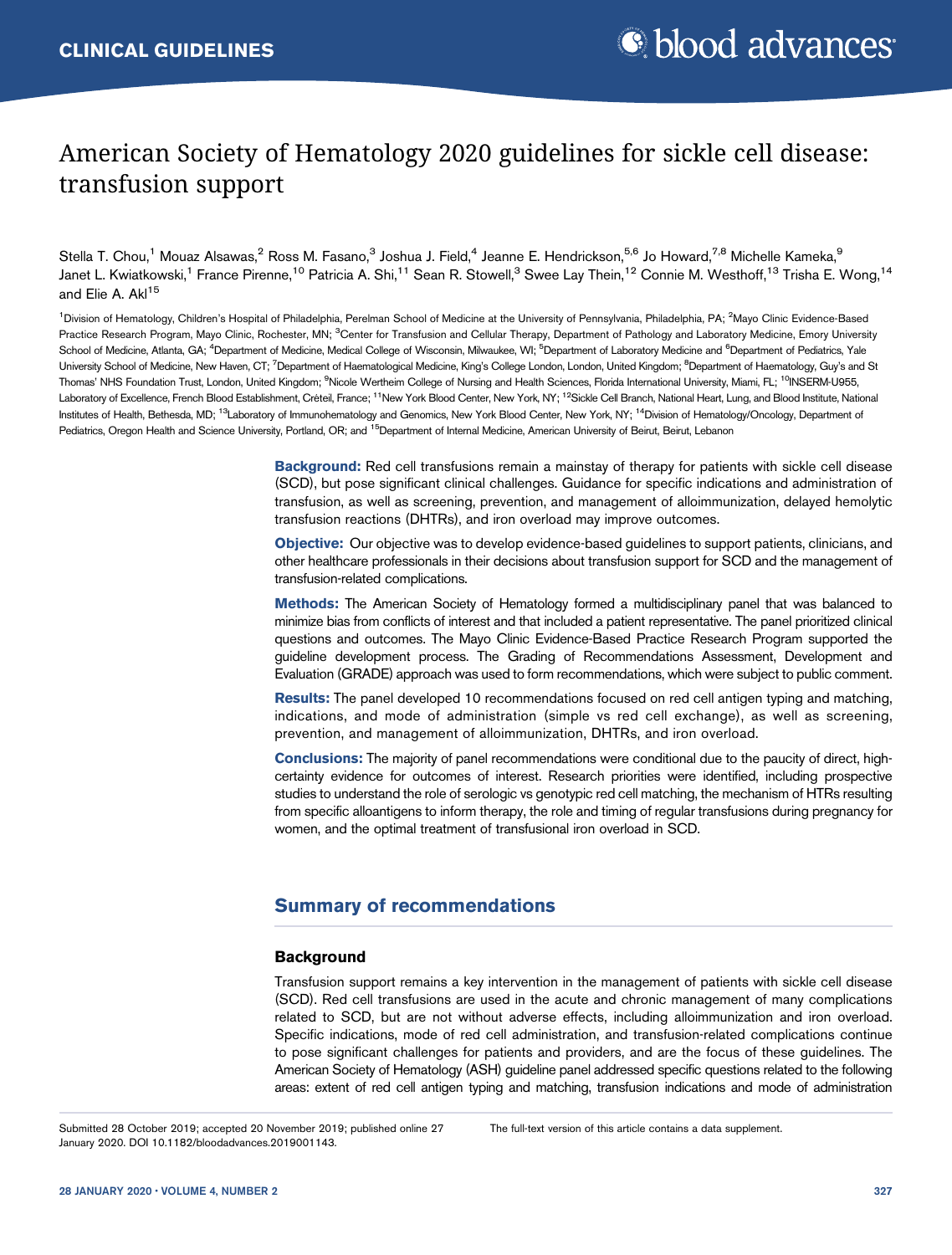(simple vs red cell exchange [RCE] transfusion), prevention and management of alloimmunization and delayed hemolytic transfusion reactions (DHTRs), and screening for iron overload.

These guidelines are based on updated and original systematic reviews of evidence conducted by the Mayo Clinic Evidence-Based Practice Research Program. The panel followed best practice for guideline development recommended by the Institute of Medicine and the Guidelines International Network.<sup>1-4</sup> The panel used the Grading of Recommendations Assessment, Development and Evaluation (GRADE) approach $5-11$  to assess the certainty of the evidence and formulate recommendations.

# Interpretation of strong and conditional recommendations

The strength of a recommendation is expressed as either strong ("the guideline panel recommends…") or conditional ("the guideline panel suggests…") and has the following interpretation.

# Strong recommendation

- For patients: most individuals in this situation would want the recommended course of action; only a small proportion would not.
- For clinicians: most individuals should follow the recommended course of action. Formal decision aids are not likely to be needed to help individual patients make decisions consistent with their values and preferences.
- For policy makers: the recommendation can be adopted as policy in most situations. Adherence to this recommendation according to the guideline could be used as a quality criterion or performance indicator.
- For researchers: the recommendation is supported by credible research or other convincing judgments that make additional research unlikely to alter the recommendation. On occasion, a strong recommendation is based on low or very low certainty of the evidence. In such instances, further research may provide important information that alters the recommendations.

# Conditional recommendation

- For patients: the majority of individuals in this situation would want the suggested course of action, but many would not. Decision aids may be useful in helping patients make decisions consistent with their individual risks, values, and preferences.
- For clinicians: different choices will be appropriate for individual patients, and you must help each patient arrive at a management decision consistent with the patient's values and preferences. Decision aids may be useful in helping individuals make decisions consistent with their individual risks, values, and preferences.
- For policy makers: policy making will require substantial debate and involvement of various stakeholders. Performance measures about the suggested course of action should focus on whether an appropriate decision-making process is duly documented.
- For researchers: this recommendation is likely to be strengthened (for future updates or adaptation) by additional research. An evaluation of the conditions and criteria (and the related judgments, research evidence, and additional considerations) that determined the conditional (rather than strong) recommendation will help identify possible research gaps.

# Recommendations

# Red cell antigen profiling

[RECOMMENDATION 1.](#page-7-0) The ASH guideline panel suggests an extended red cell antigen profile by genotype or serology over only ABO/RhD typing for all patients with SCD (all genotypes) at the earliest opportunity (optimally before the first transfusion) (conditional recommendation based on very low certainty in the evidence about effects ⊕○○○).

# Remarks:

- An extended red cell antigen profile includes  $C/c$ , E/e, K, Jk $a^2$ /Jk $^b$ , Fy<sup>a</sup>/Fy<sup>b</sup>, M/N, and S/s at a minimum.
- Red cell antigen profiles should be made available across hospital systems.
- A serologic phenotype may be inaccurate if the patient has been transfused in the last 3 months.
- Genotyping is preferred over serologic phenotyping, as it provides additional antigen information and provides increased accuracy for, among other things, C antigen determination and Fy<sup>b</sup> antigen matching.

# Prophylactic red cell antigen matching

[RECOMMENDATION 2](#page-9-0). The ASH guideline panel recommends prophylactic red cell antigen matching for Rh (C, E or C/c, E/e) and K antigens over only ABO/RhD matching for patients with SCD (all genotypes) receiving transfusions (strong recommendation based on moderate certainty in the evidence about effects  $\oplus \oplus \oplus \odot$ ).

### Remarks:

- The extended red cell antigen profile may be determined by genotype or serology.
- Extended red cell antigen matching (Jk<sup>a</sup>/Jk<sup>b</sup>, Fy<sup>a</sup>/Fy<sup>b</sup>, S/s) may provide further protection from alloimmunization.
- Patients who have a GATA mutation in the ACKR1 gene, which encodes Fy antigens, are not at risk for anti-Fyb and do not require Fy<sup>b</sup> negative red cells.
- Patients identified by genotype with the hybrid  $RHD^*DIIIa-CE$  (4-7)-D or RHCE\*CeRN alleles, which encode partial C antigen, and no conventional RHCE\*Ce or \*CE allele should be transfused with C-negative red cells to prevent allo-anti-C development.

### Prevention of hemolytic transfusion reactions in high-risk patients

[RECOMMENDATION 3.](#page-11-0) The ASH guideline panel suggests immunosuppressive therapy (intravenous immunoglobulin [IVIg], steroids, and/or rituximab) over no immunosuppressive therapy in patients with SCD (all genotypes) with an acute need for transfusion and at high risk for acute hemolytic transfusion reaction or with a history of multiple or life-threatening delayed hemolytic transfusion reactions (conditional recommendation based on very low certainty in the evidence about effects  $\oplus$  ooo).

### Remarks:

These are rare clinical situations in which patients are experiencing life-threatening anemia that requires immediate red cell transfusion and either compatible blood cannot be found (ie, patients with alloantibodies for whom antigennegative blood is unavailable) and/or the patients have a history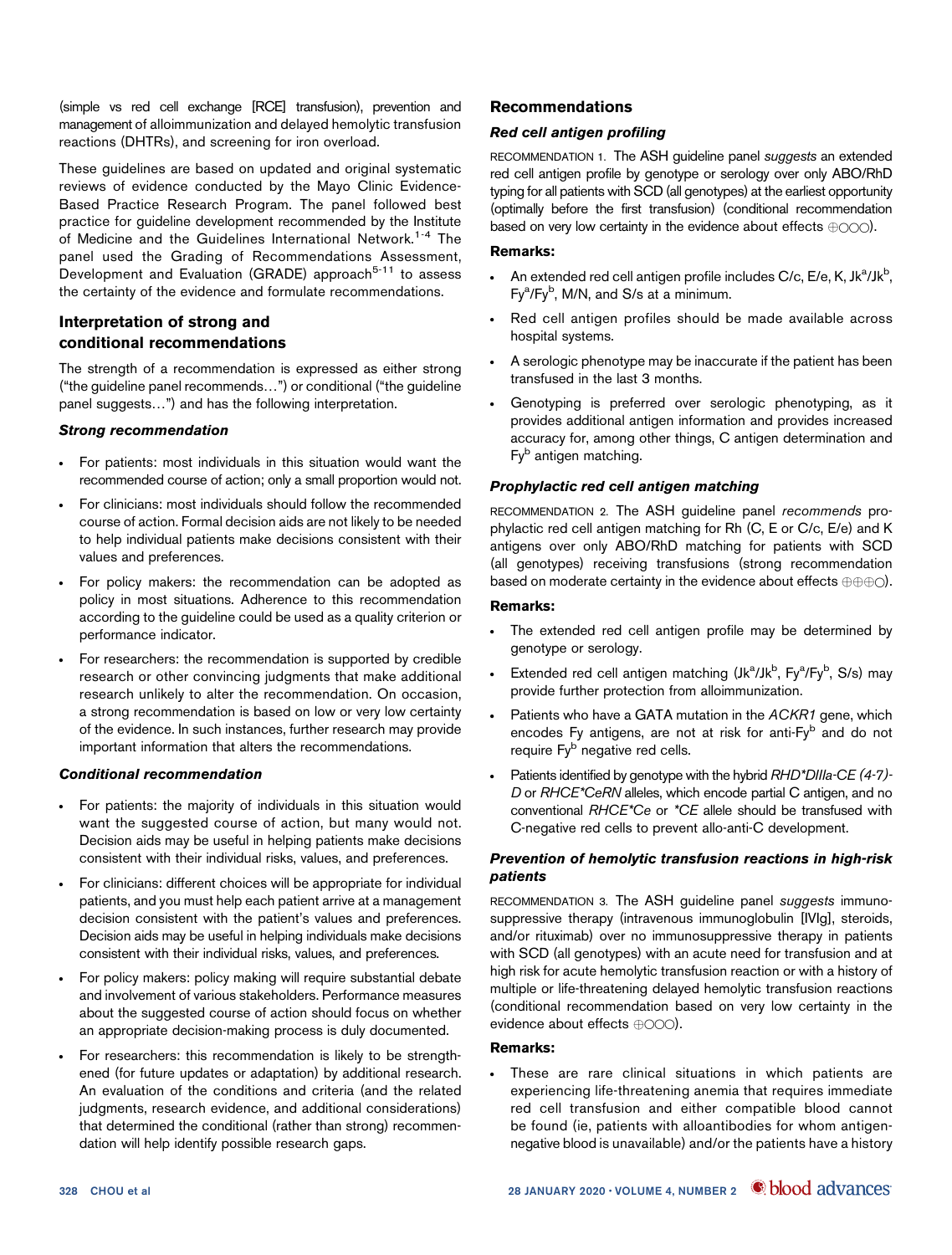of repeated episodes of severe hemolytic transfusion reactions with or without an antibody specificity identified (even when compatible blood is available).

- The hematologist and transfusion medicine specialist should have ongoing discussions to weigh the potential benefits and harms associated with transfusion vs the effect of ongoing lifethreatening anemia and to consider the respective mechanisms of action for choice of therapy (IVIg, steroids, or rituximab).
- A shared decision-making process is critical.

# Management of severe hemolytic transfusion reactions with hyperhemolysis

[RECOMMENDATION 4.](#page-12-0) The ASH guideline panel suggests immunosuppressive therapy (IVIg, steroids, rituximab, and/or eculizumab) over no immunosuppressive therapy in patients with SCD (all genotypes) with a delayed hemolytic transfusion reaction and ongoing hyperhemolysis (conditional recommendation based on very low certainty in the evidence about effects ⊕◯◯◯).

#### Remarks:

- A DHTR is defined as a significant drop in hemoglobin within 21 days posttransfusion associated with 1 or more of the following: new red cell alloantibody, hemoglobinuria, accelerated increase in percentage hemoglobin S (HbS%) with a concomitant fall in HbA posttransfusion, relative reticulocytopenia or reticulocytosis from baseline, significant lactate dehydrogenase (LDH) rise from baseline, and exclusion of an alternative cause.
- Hyperhemolysis is defined as a rapid hemoglobin decline to below the pretransfusion level and rapid decline of posttransfusion HbA level.
- Immunosuppressive therapy should be initiated promptly in patients with life-threatening hemolysis.
- The hematologist and transfusion medicine specialist should discuss potential benefits and harms associated with specific immunosuppressive therapies.
- First-line immunosuppressive agents include IVIg and highdose steroids; the second-line agent is eculizumab. Rituximab is primarily indicated for potential prevention of additional alloantibody formation in patients who may require further transfusion.
- Depending on length of steroid therapy, weaning to avoid precipitation of a vaso-occlusive episode should be considered.
- Avoidance of further transfusion is recommended unless patients are experiencing life-threatening anemia with ongoing hemolysis. If transfusion is warranted, extended matched red cells (C/c, E/e, K, Jk<sup>a</sup>/Jk<sup>b</sup>, Fy<sup>a</sup>/Fy<sup>b</sup>, S/s) should be considered.
- Supportive care should be initiated in all patients, including erythropoietin with or without IV iron.
- A shared decision-making process is critical.

# Transfusion modality in patients with SCD requiring chronic therapy

[RECOMMENDATION 5](#page-13-0). The ASH guideline panel suggests using automated RCE over simple transfusion or manual RCE in patients with SCD (all genotypes) receiving chronic transfusions (conditional

recommendation based on very low certainty in the evidence about effects  $\oplus$  ○○○

#### Remarks:

The decision-making process should consider the clinical indication, baseline and target total hemoglobin and HbS%, patient age, patient preferences (particularly if central venous access is needed), iron overload status and iron chelation compliance, feasibility, and availability of compatible red cells.

### Transfusion for patients with SCD and acute chest syndrome

[RECOMMENDATION 6a](#page-15-0). The ASH guideline panel suggests automated RCE or manual RCE over simple transfusions in patients with SCD and severe acute chest syndrome (conditional recommendation based on very low certainty in the evidence about effects ⊕○○○).

### Remarks:

- Automated RCE is preferred over manual RCE to more rapidly reduce HbS levels.
- Special equipment and trained staff are needed for automated RCE.
- Patients with small total blood volumes require a red cell prime because of the extracorporeal volume of the apheresis machine.
- A pre- and postprocedure complete blood count and hemoglobin fractionation should be obtained to maximize procedure safety and efficacy.

[RECOMMENDATION 6b.](#page-15-0) The ASH guideline panel suggests automated RCE, manual RCE, or simple transfusions in patients with SCD and moderate acute chest syndrome (conditional recommendation based on very low certainty evidence in the evidence about effects ⊕○○○).

#### Remarks:

- There is insufficient evidence to support automated RCE or manual RCE over simple transfusions in patients with SCD and moderate acute chest syndrome (ACS).
- Automated or manual RCE should be considered for patients (1) with rapidly progressive ACS, (2) who do not respond to initial treatment with simple transfusion, or (3) with high pretransfusion hemoglobin levels that preclude simple transfusion.
- Automated RCE can reduce HbS levels more rapidly than manual RCE.

### Red cell exchange with or without isovolemic hemodilution for chronically transfused patients with SCD

[RECOMMENDATION 7](#page-16-0). The ASH guideline panel suggests either red cell exchange with isovolemic hemodilution (IHD-RCE) or conventional RCE in patients with SCD (all genotypes) receiving chronic transfusions (conditional recommendation based on very low certainty in the evidence about effects ⊕◯◯◯).

#### Remarks:

- IHD-RCE is a procedure available on some automated apheresis devices in which before the RCE, the patient undergoes a red cell depletion with concurrent volume replacement (normal saline or 5% albumin). The intent is to decrease the number of red cell units needed for the RCE.
- <sup>c</sup> Consultation with a hematologist and transfusion medicine specialist is advised to assess safety for the individual patient and technical specifications.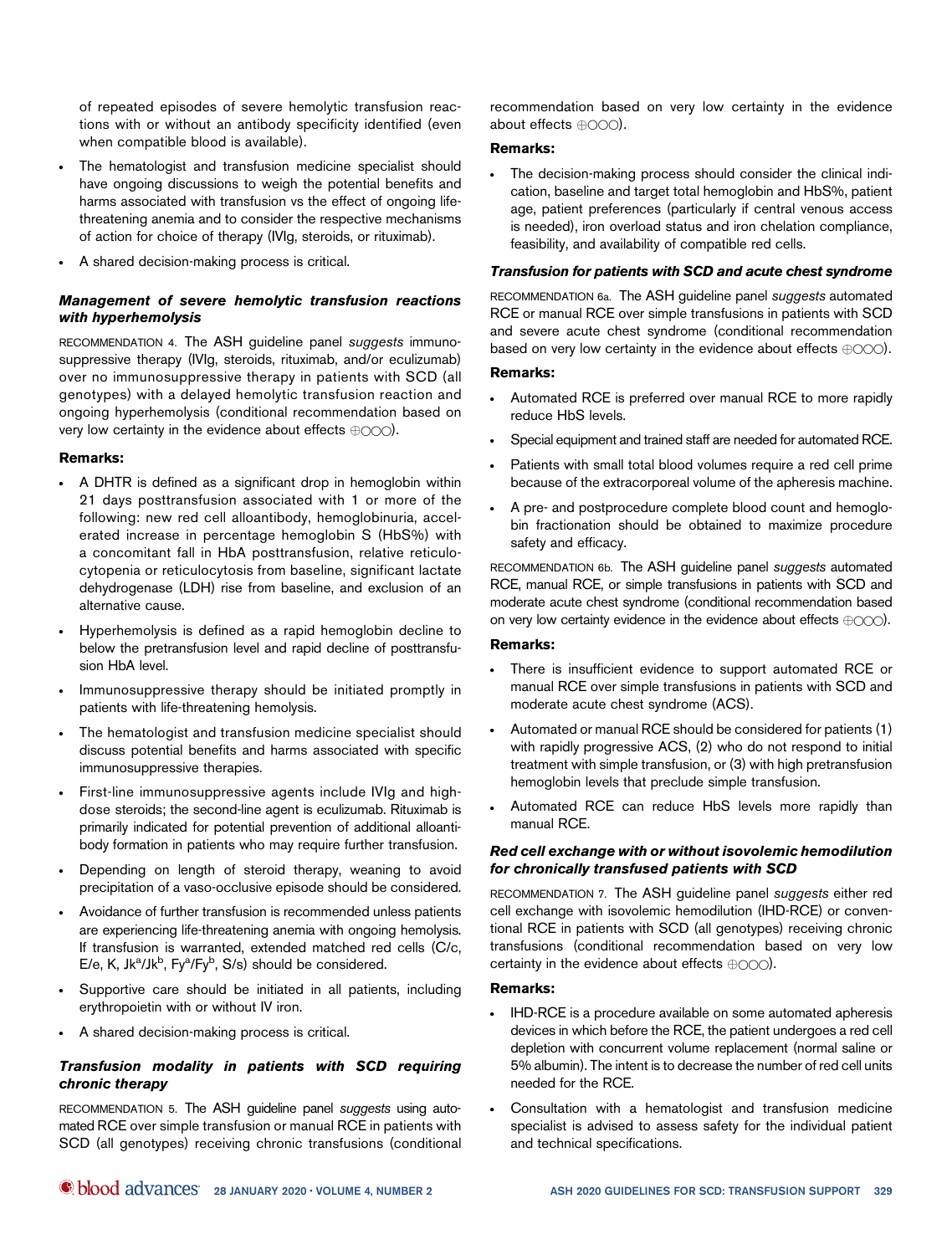IHD-RCE is not advised for acute indications for RCE or when induction of further anemia during the IHD phase may be generally detrimental (eg, recent history of stroke or transient ischemic attack, severe vasculopathy, or severe cardiopulmonary disease).

#### Transfusion management during pregnancy

[RECOMMENDATION 8](#page-17-0). The ASH guideline panel suggests either prophylactic transfusion at regular intervals or standard care (transfusion when clinically indicated for a complication or hemoglobin lower than baseline) for pregnant patients with SCD (all genotypes) (conditional recommendation based on very low certainty in the evidence about effects  $\oplus$  ◯ ◯ ).

#### Remarks:

- There is insufficient evidence to recommend a strategy of prophylactic transfusion rather than standard care.
- Prophylactic transfusion at regular intervals at the onset of pregnancy should be considered for women with:
	- a history of severe SCD-related complications before current pregnancy (including during previous pregnancies) to reduce recurrent pain episodes, incidence of acute chest syndrome, or other (SCD-related) comorbidities;
	- additional features of high-risk pregnancy (eg, additional comorbidities: other medical conditions or nephropathy).
- Women who develop SCD-related complications during the current pregnancy would benefit from initiating regular transfusion.

#### Preoperative transfusion for patients with SCD

[RECOMMENDATION 9](#page-18-0). The ASH guideline panel suggests preoperative transfusion over no preoperative transfusion in patients with SCD undergoing surgeries requiring general anesthesia and lasting more than 1 hour (conditional recommendation based on very low certainty in the evidence about effects  $\oplus$  ooo).

#### Remarks:

- Decision-making should be individualized based on genotype, the risk level of surgery, baseline total hemoglobin, complications with prior transfusions, and disease severity.
- Clinicians should aim for total hemoglobin levels of more than 9 g/dL before surgery and should provide RCE transfusion for patients who require preoperative transfusion but have a high hemoglobin level  $(>9-10 \text{ g/dL})$  that precludes administration of simple transfusion.

# Screening for transfusional iron overload

[RECOMMENDATION 10a.](#page-20-0) The ASH guideline panel suggests iron overload screening by magnetic resonance imaging (MRI; R2, T2\*, or R2\*) for liver iron content every 1 to 2 years compared with serial monitoring of ferritin levels alone in patients with SCD (all genotypes) receiving

# Introduction

# Aims of these guidelines and specific objectives

The purpose of these guidelines is to provide evidence-based recommendations for red cell transfusion support in patients with sickle cell disease (SCD). These recommendations are intended to

chronic transfusion therapy (conditional recommendation based on very low certainty in the evidence about effects  $\oplus$  ( $\odot$   $\odot$ ).

#### Remarks:

- Validated R2,  $T2^*$ , or R2\* methods should be used; if they are not available, the patient should be referred to a specialized center.
- The same method (R2, T2\*, or R2\*) should be used over time.
- If patients are receiving iron chelation, MRI for liver iron content is helpful for titrating iron chelation, regardless of the ferritin level.
- If the ferritin level is less than 1000 ng/mL and the patient is receiving chronic transfusion by RCE with a neutral or negative iron balance, then MRI for liver iron content is likely not needed.

[RECOMMENDATION 10b](#page-20-0). The ASH guideline panel suggests against adding routine iron overload screening by T2\* MRI for cardiac iron content compared with serial monitoring of ferritin levels alone in patients with SCD (all genotypes) receiving chronic transfusion therapy (conditional recommendation based on very low certainty in the evidence about effects ⊕◯◯◯).

#### Remarks:

- The panel suggests that cardiac T2\*MRI screening be performed for the subgroup of patients with SCD with a high iron burden (liver iron content  $>15$  mg/g [dry weight (dw)]) for 2 years or more, evidence of end organ damage because of transfusional iron overload, or evidence of cardiac dysfunction.
- If cardiac T2\* screening is performed, validated methods should be used and the same method should be used over time; if these methods are not available, the patient should be referred to a specialized center.

#### Values and preferences

These recommendations on transfusion support of patients with SCD placed a relatively high value on outcomes related to mortality, morbidity, progression of disease-related complications, and healthrelated quality of life. The panel recognized that there could be variability in the values and preferences related to these recommendations among patients and providers, depending on overall knowledge and education about any of the patient-important outcomes.

### Explanations and other considerations

These recommendations take into consideration resource use, acceptability, feasibility, and effect on health equity. The ASH guideline panel acknowledged variability in patient and provider knowledge, as well as variability in their perceptions of harms vs benefits and other patient-important outcomes when developing these recommendations. Because of a lack of relevant data, cost-effectiveness of most interventions could not be assessed.

improve the judicious use of red cell transfusions, red cell matching, prevention and management of alloimmunization and DHTRs, and iron overload screening. Through improved provider and patient education of the available evidence and evidence-based recommendations, these guidelines can support shared decisionmaking that will enhance the benefits of transfusion while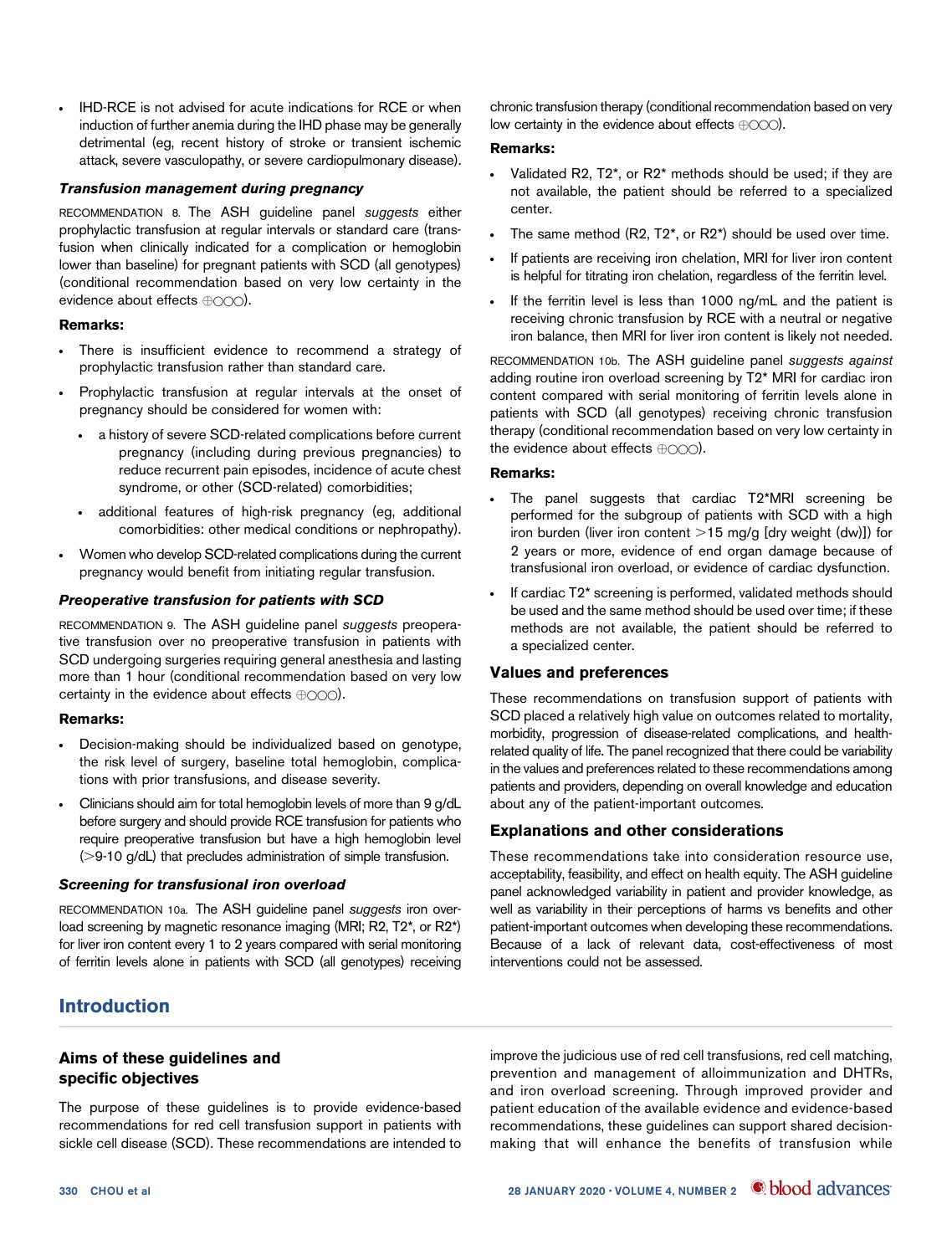minimizing associated harms, including alloimmunization and iron overload.

The target audience includes patients, hematologists, general practitioners, internists, other clinicians, and decision makers. Policy makers who may be interested in these guidelines include those involved in developing management plans for individuals with SCD. This document may also serve as the basis for adaptation by local, regional, or national guideline panels.

# Description of the health problem or problems

Most patients with SCD will have received a blood transfusion by the time they reach adulthood, either acutely for the management of SCD-related complications for preoperative preparation, or chronically to prevent neurologic and cardiopulmonary complications. The panel prioritized topics with (1) significant practice gaps or variability in transfusion management of patients with SCD, (2) the potential to affect the overall approach of transfusion support in SCD, and/or (3) the potential to guide challenging clinical decisions, such as management of severe HTRs or hyperhemolysis.

For patients with SCD, prevention of alloimmunization requires additional blood group antigen information (ie, extended typing). Whether the extended red cell antigen phenotype is obtained at the time of the first outpatient visit or just before the first transfusion, the extent of antigen typing and whether serologic or molecular methods are used varies among institutions. Similarly, despite national and international guidelines that suggest Rh and K matching (C, E, K or C/c, E/e, K antigens),<sup>12,13</sup> this is not practiced universally. For these reasons, the panel judged that a thorough evaluation of the published data and clinical guidance was necessary to assist patients and clinicians on these aspects of transfusion support for SCD.

Acute and delayed HTRs are among the most challenging complications of transfusion support in patients with SCD. The prevention and treatment of HTRs and hyperhemolysis with hemolysis of both the transfused red cells and the patient's own red cells may include supportive care, erythropoietin, IVIg, steroids, rituximab, eculizumab, and extending the degree of antigen matching. A priori, the panel acknowledged a paucity of high-certainty evidence, but judged that systematically reviewing the evidence from case reports and series could inform the recommendations on the use of immunosuppressive therapy for prevention or treatment of acute and delayed HTRs.

For patients with SCD requiring chronic transfusion therapy, the goal is to maintain the HbS% below a target threshold to reduce SCD-related complications. It is not well established whether patient outcomes are superior with manual or automated RCE vs simple transfusion, or with or without isovolemic hemodilution with automated RCE, where the patient undergoes a red cell depletion with concurrent volume replacement (normal saline or 5% albumin). Practice varies significantly according to institutional resources and expertise, and guideline recommendations may improve equity of care among patients.

Additional areas in which clinical equipoise exists or clinical interventions are not uniformly practiced include the roles of simple transfusion vs RCE for moderate or severe ACS, prophylactic transfusions for pregnant women with SCD, preoperative transfusion to prevent intra- and postoperative complications, and iron overload screening by MRI for liver or cardiac iron content. The panel's goal was to provide clinical decision support for shared decision-making by patients and clinicians based on the available evidence pertaining to these transfusion topics.

# Methods

The guideline panel developed and graded the recommendations and assessed the certainty of the supporting evidence following the GRADE approach.<sup>5,7-11</sup> The overall quideline development process, including funding of the work, panel formation, management of conflicts of interest, internal and external review, and organizational approval, was guided by ASH policies and procedures derived from the Guideline International Network-McMaster Guideline Develop-ment Checklist [\(http://cebgrade.mcmaster.ca/guidecheck.html](http://cebgrade.mcmaster.ca/guidecheck.html))<sup>1</sup> and was intended to meet recommendations for trustworthy guidelines by the Institute of Medicine and the Guidelines International Network<sup>2,4</sup>

# Organization, panel composition, planning, and coordination

The work of this panel was coordinated with that of 4 other guideline panels (addressing other aspects of SCD) by ASH and the Mayo Clinic Evidence-Based Practice Research Program (funded by ASH under a paid agreement).<sup>14</sup> Project oversight was provided by a coordination panel, which reported to the ASH Guideline Oversight Subcommittee. ASH vetted individuals and appointed them to the guideline panel. The Mayo Program vetted and retained researchers to conduct systematic reviews of evidence and coordinate the guideline development process, including the use of the GRADE approach.<sup>14</sup> The members of the guideline panel and the Mayo Program team are listed in supplemental File 1.

The panel included pediatric and adult hematologists and transfusion medicine specialists who all had clinical and research expertise on the guideline topic and a single patient representative. One cochair was a content expert; the other cochair was an internist and expert in guideline development methodology.

In addition to systematically synthesizing evidence and grading the evidence, the Mayo Program supported the guideline development process, including determining methods, preparing meeting materials, and participating in panel discussions of evidence. The panel's work was performed using a webbased tool (<https://gradepro.org/>) and face-to-face and online meetings.

# Guideline funding and management of conflicts of interest

Development of these guidelines was wholly funded by ASH, a nonprofit medical specialty society that represents hematologists. Most members of the guideline panel were members of ASH. ASH staff supported panel appointments and coordinated meetings, but had no role in choosing the guideline questions or determining the recommendations.

Members of the guideline panel received travel reimbursement for attendance at in-person meetings, and the patient representatives received honoraria of \$100 per day for in-person meetings and \$25 per conference call. The panelists received no other payments.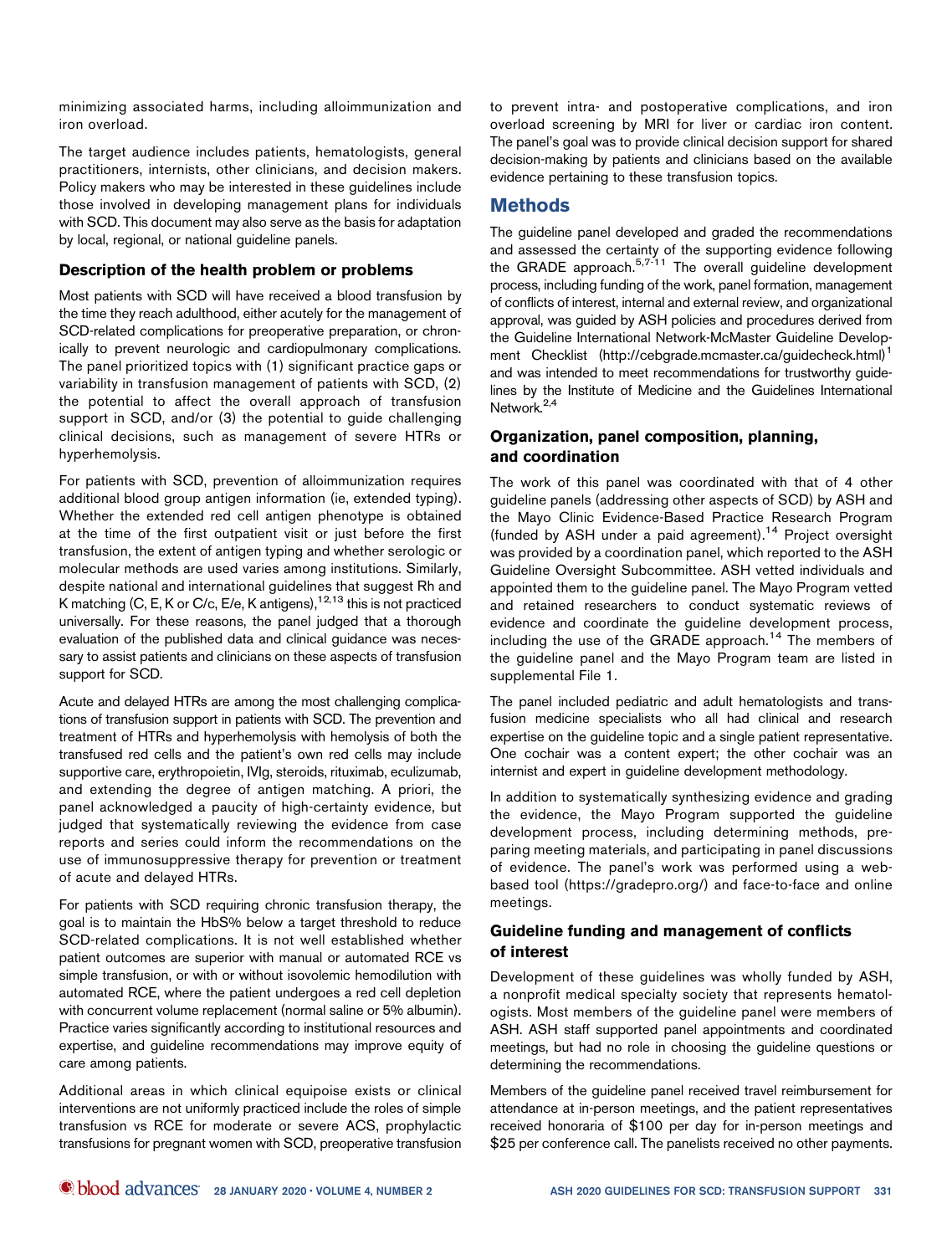#### Table 1. Questions prioritized by the ASH Guideline Panel on Transfusion Support

| <b>Prioritized questions</b> |  |
|------------------------------|--|
|------------------------------|--|

Q1. Should an extended red cell antigen profile be obtained by genotype or serology vs only ABO/RhD type for patients with SCD?

Q2. Should prophylactic Rh (C, E, or C/c, E/e)- and K-matched red cells or prophylactic Rh (C, E or C/c, E/e)-matched, K-matched, and extended matched (Jk<sup>a</sup>/Jk<sup>b</sup>, Fy<sup>a</sup>/Fy<sup>b</sup>, S/s) red cells, by serologic or genotype-predicted red cell antigen profile, vs only ABO/RhD-matched red cells be used for patients with SCD receiving transfusions?

Q3. Should immunosuppressive therapy (IVIg, steroids, and/or rituximab) vs no immunosuppressive therapy be used for patients with SCD (all genotypes) with an acute need for transfusion and with a high risk for HTR?

Q4. Should immunosuppressive therapy (IVIg, steroids, rituximab, and/or eculizumab) vs no immunosuppressive therapy be used for patients with SCD (all genotypes) with ongoing hyperhemolysis (defined as rapid decline of posttransfusion hemoglobin to below the pretransfusion level)?

Q5. Should automated RCE vs simple transfusion or manual RCE be used for patients with SCD receiving chronic transfusions?

Q6. Should automated or manual RCE be used over simple transfusion for patients with SCD and severe acute chest syndrome?

Q7. Should red cell exchange with IHD-RCE vs conventional RCE be used for patients with SCD receiving chronic transfusions?

Q8. Should prophylactic transfusion at regular intervals vs standard care (transfusion only when indicated for a complication or exacerbated anemia) be provided to pregnant patients with SC<sub>D</sub>?

Q9. Should preoperative transfusion vs no preoperative transfusion be used for patients with SCD undergoing surgeries requiring general anesthesia and lasting longer than 1 h?

Q10a. Should iron overload screening by MRI for liver iron content vs serial monitoring of ferritin levels alone be used for patients with SCD receiving chronic transfusion therapy?

Q10b. Should iron overload screening by MRI for cardiac iron content vs serial monitoring of ferritin levels alone be used for patients with SCD receiving chronic transfusion therapy?

Through the Mayo Clinic Evidence-Based Practice Research Program, some researchers who contributed to the systematic evidence reviews received salary or grant support. Other researchers participated to fulfill requirements of an academic degree or program.

Conflicts of interest of all participants were managed through disclosure, panel composition, and recusal, according to recommendations of the Institute of Medicine<sup>15</sup> and the Guidelines International Network.<sup>3</sup> Participants disclosed all financial and nonfinancial interests relevant to the guideline topic. ASH staff and the ASH Guideline Oversight Subcommittee reviewed the disclosures and composed the guideline panel to include a diversity of expertise and perspectives and avoid a majority of the panel having the same or similar conflicts. The greatest attention was given to direct financial conflicts with for-profit companies that could be directly affected by the guidelines. A majority of the panel, including the cochairs, had no such conflicts. None of the Mayo-affiliated researchers who contributed to the systematic evidence reviews or who supported the guideline development process had any such conflicts.

Recusal was also used to manage conflicts of interest.<sup>3,15-18</sup> During deliberations about recommendations, any panel member with a current, direct financial conflict in a commercial entity that marketed any product that could be affected by a specific recommendation participated in discussions about the evidence and clinical context, but was recused from making judgments or voting about individual domains (eg, magnitude of desirable consequences) and the direction and strength of the recommendation. The Evidence-to-Decision (EtD) framework for each recommendation describes which individuals were recused from making judgments about each recommendation.

In 2019, 4 panelists disclosed that during the guideline development process, they had received direct payments or other transfers of value from companies that could be affected by the guidelines. These disclosures occurred after the panel had agreed on recommendations; therefore, the individuals were not recused. Members of the Guideline Oversight Subcommittee reviewed the guidelines in relation to these late disclosures and agreed that the conflicts were unlikely to have influenced any of the recommendations.

Supplemental File 2 provides the complete disclosure-of-interest forms of all panel members. In part A of the forms, individuals disclosed direct financial interests for 2 years before appointment; in part B, they disclosed indirect financial interests; and in part C, other interests that are not mainly financial interests. Part D describes new interests disclosed by individuals after appointment. Part E summarizes ASH decisions about which interests were judged to be conflicts and how they were managed, including through recusal.

Supplemental File 3 provides the complete disclosure of interest forms of researchers who contributed to these guidelines.

# Formulating specific clinical questions and determining outcomes of interest

The panel met in person and via conference calls to generate possible questions to address. The panel then used an iterative process to prioritize the questions listed in Table 1.

The panel selected outcomes of interest for each question a priori, following the approach described in detail elsewhere.<sup>19</sup> In brief, the panel first brainstormed all possible outcomes before rating their relative importance for decision-making following the GRADE approach.<sup>19</sup> Although acknowledging considerable variation in the effect on patient outcomes, the panel considered the following outcomes critical for clinical decision-making across questions: morbidity (including maternal and fetal), mortality (including maternal and fetal), time to transfusion, alloimmunization, HTRs, recurrence or progression of primary indication for chronic transfusion, intensive care unit (ICU) admission, ventilator support, postoperative acute chest syndrome, iron overload, iron-induced liver disease/failure, iron-induced cardiac disease, and iron-induced endocrinopathies. Outcomes for each question are described in Table 2.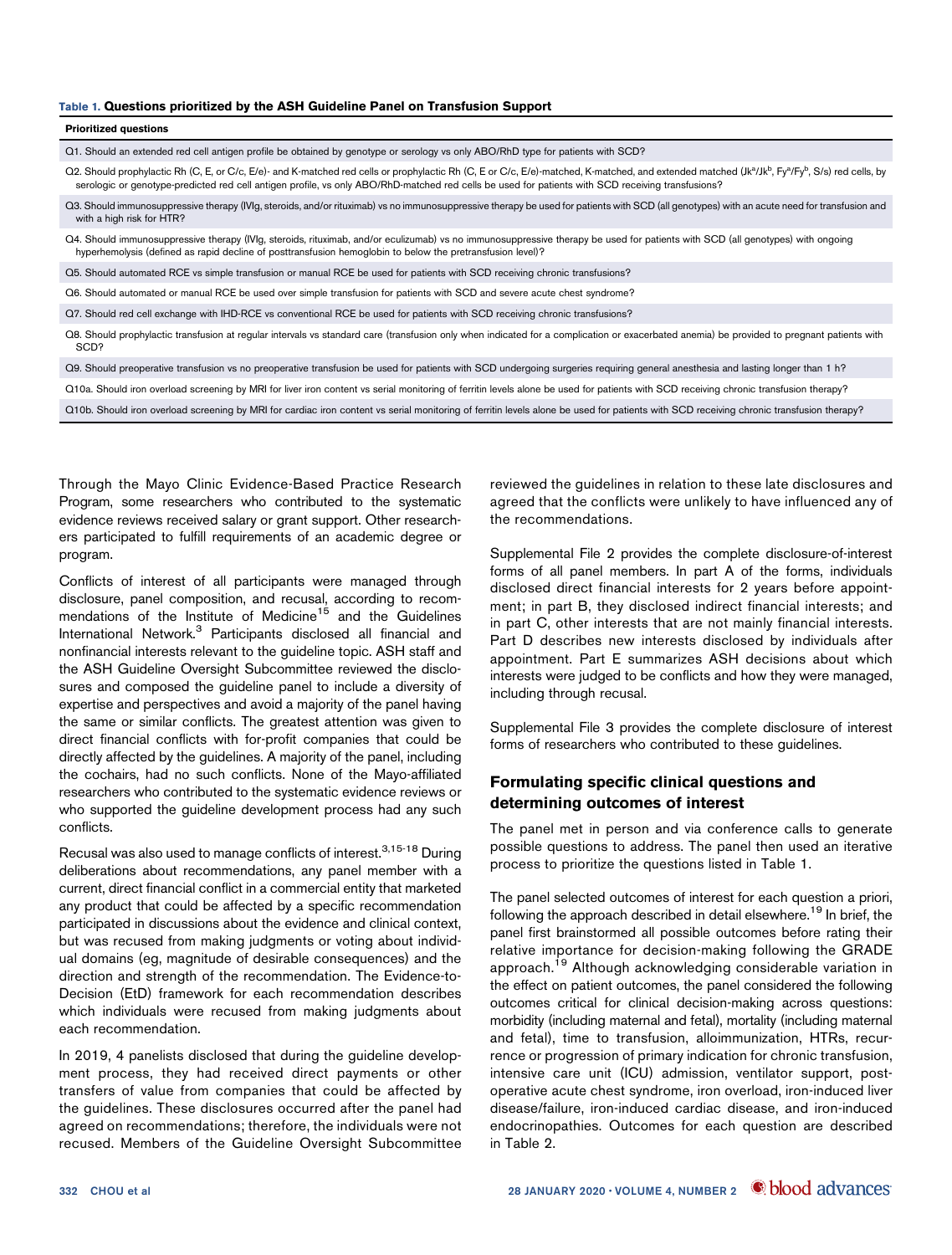#### Table 2. Outcomes for each prioritized question

|  | Table 2. (continued) |
|--|----------------------|
|--|----------------------|

|                                | -- 1--<br>Critical outcomes for decision-making                                                                   |                                                                                                                                                                                                                                                                                                                                                                                                                                                                                                                                                                                                                                     | Critical outcomes for decision-making                             |  |
|--------------------------------|-------------------------------------------------------------------------------------------------------------------|-------------------------------------------------------------------------------------------------------------------------------------------------------------------------------------------------------------------------------------------------------------------------------------------------------------------------------------------------------------------------------------------------------------------------------------------------------------------------------------------------------------------------------------------------------------------------------------------------------------------------------------|-------------------------------------------------------------------|--|
| Q1.                            | • Time to transfusion (delay to treatment)                                                                        |                                                                                                                                                                                                                                                                                                                                                                                                                                                                                                                                                                                                                                     | • Recurrence or progression of primary indication for chronic     |  |
|                                | • Time to antibody identification                                                                                 |                                                                                                                                                                                                                                                                                                                                                                                                                                                                                                                                                                                                                                     | transfusion (stroke, acute chest syndrome, pain)                  |  |
|                                | • Alloimmunization                                                                                                |                                                                                                                                                                                                                                                                                                                                                                                                                                                                                                                                                                                                                                     | • Alloimmunization                                                |  |
|                                | $\bullet$ HTR                                                                                                     |                                                                                                                                                                                                                                                                                                                                                                                                                                                                                                                                                                                                                                     | • Adverse reactions                                               |  |
|                                | • Mortality                                                                                                       |                                                                                                                                                                                                                                                                                                                                                                                                                                                                                                                                                                                                                                     | • Duration of procedure                                           |  |
|                                | • Morbidity                                                                                                       | Q8.                                                                                                                                                                                                                                                                                                                                                                                                                                                                                                                                                                                                                                 | • Alloimmunization                                                |  |
| $Q2$ .                         | $\bullet$ HTR                                                                                                     |                                                                                                                                                                                                                                                                                                                                                                                                                                                                                                                                                                                                                                     | · Maternal mortality                                              |  |
|                                | • Alloimmunization rate                                                                                           |                                                                                                                                                                                                                                                                                                                                                                                                                                                                                                                                                                                                                                     | · Vaso-occlusive pain episodes                                    |  |
|                                | • Alloimmunization prevalence                                                                                     |                                                                                                                                                                                                                                                                                                                                                                                                                                                                                                                                                                                                                                     | · Pulmonary complications                                         |  |
|                                | • Morbidity                                                                                                       |                                                                                                                                                                                                                                                                                                                                                                                                                                                                                                                                                                                                                                     | · Pulmonary embolism                                              |  |
|                                | • Mortality                                                                                                       |                                                                                                                                                                                                                                                                                                                                                                                                                                                                                                                                                                                                                                     | · Pyelonephritis                                                  |  |
| QЗ.<br>$\bullet$ HTR<br>• Pain | • Alloimmunization                                                                                                |                                                                                                                                                                                                                                                                                                                                                                                                                                                                                                                                                                                                                                     | · Perinatal mortality                                             |  |
|                                |                                                                                                                   |                                                                                                                                                                                                                                                                                                                                                                                                                                                                                                                                                                                                                                     | · Small size for gestational age/low birth weight                 |  |
|                                | • ICU admission                                                                                                   |                                                                                                                                                                                                                                                                                                                                                                                                                                                                                                                                                                                                                                     | • Neonatal death                                                  |  |
|                                | • Mortality                                                                                                       |                                                                                                                                                                                                                                                                                                                                                                                                                                                                                                                                                                                                                                     | • Preterm birth                                                   |  |
|                                | • Infection                                                                                                       | Q9.                                                                                                                                                                                                                                                                                                                                                                                                                                                                                                                                                                                                                                 | · Postoperative acute chest syndrome                              |  |
|                                |                                                                                                                   |                                                                                                                                                                                                                                                                                                                                                                                                                                                                                                                                                                                                                                     | · Postoperative pain crisis                                       |  |
|                                | • Adverse effects (aseptic meningitis, avascular necrosis [AVN])                                                  |                                                                                                                                                                                                                                                                                                                                                                                                                                                                                                                                                                                                                                     | • All other postoperative complications (infection, thrombosis)   |  |
| Q4.                            | • Length of stay                                                                                                  |                                                                                                                                                                                                                                                                                                                                                                                                                                                                                                                                                                                                                                     | • Mortality                                                       |  |
|                                | • Morbidity (stroke, renal function)                                                                              |                                                                                                                                                                                                                                                                                                                                                                                                                                                                                                                                                                                                                                     | • Alloimmunization                                                |  |
|                                | • Mortality                                                                                                       |                                                                                                                                                                                                                                                                                                                                                                                                                                                                                                                                                                                                                                     | • Adverse reactions (allergic, fever)                             |  |
|                                | • Infection (meningococcemia, hepatitis B reactivation)                                                           |                                                                                                                                                                                                                                                                                                                                                                                                                                                                                                                                                                                                                                     | • Length of stay                                                  |  |
|                                | $\bullet$ Pain                                                                                                    | Q10.                                                                                                                                                                                                                                                                                                                                                                                                                                                                                                                                                                                                                                | · Iron-induced liver disease/failure                              |  |
|                                | · Adverse effects (aseptic meningitis, AVN)                                                                       |                                                                                                                                                                                                                                                                                                                                                                                                                                                                                                                                                                                                                                     | · Iron-induced cardiac disease                                    |  |
| Q5.                            | • Alloimmunization                                                                                                |                                                                                                                                                                                                                                                                                                                                                                                                                                                                                                                                                                                                                                     | • Iron-induced endocrinopathies (growth failure, delayed puberty, |  |
|                                | • RBC unit use                                                                                                    |                                                                                                                                                                                                                                                                                                                                                                                                                                                                                                                                                                                                                                     | hypothyroidism, diabetes)                                         |  |
|                                | • Frequency of visits                                                                                             |                                                                                                                                                                                                                                                                                                                                                                                                                                                                                                                                                                                                                                     | • Mortality                                                       |  |
|                                | · Iron overload                                                                                                   |                                                                                                                                                                                                                                                                                                                                                                                                                                                                                                                                                                                                                                     |                                                                   |  |
|                                | • HbS suppression                                                                                                 | <b>Evidence review and development</b><br>of recommendations<br>The Mayo Program identified published studies for each guideline<br>question, using the search strategies described in supplemental<br>File 4. For each guideline question, the Mayo Program then<br>prepared a GRADE summary of findings table and a GRADE<br>EtD framework, using the GRADEpro Guideline Development Tool<br>(https://gradepro.org/). <sup>5,6,11</sup> The summary of findings tables summarize<br>for 1 PICO (population, intervention, comparison, outcomes) at a time<br>the evidence for each of its critical outcomes and the rating of the |                                                                   |  |
|                                | • Recurrence or progression of primary indication for chronic<br>transfusion (stroke, acute chest syndrome, pain) |                                                                                                                                                                                                                                                                                                                                                                                                                                                                                                                                                                                                                                     |                                                                   |  |
|                                | • Adverse reactions (fever, allergic, procedural such as nausea,<br>citrate toxicity, hypotension, presyncope)    |                                                                                                                                                                                                                                                                                                                                                                                                                                                                                                                                                                                                                                     |                                                                   |  |
|                                | • Line-related complications                                                                                      |                                                                                                                                                                                                                                                                                                                                                                                                                                                                                                                                                                                                                                     |                                                                   |  |
|                                | • Duration of procedure                                                                                           |                                                                                                                                                                                                                                                                                                                                                                                                                                                                                                                                                                                                                                     |                                                                   |  |
| Q6.                            | • Length of hospital stay                                                                                         |                                                                                                                                                                                                                                                                                                                                                                                                                                                                                                                                                                                                                                     |                                                                   |  |
|                                | • Length of ICU stay                                                                                              |                                                                                                                                                                                                                                                                                                                                                                                                                                                                                                                                                                                                                                     |                                                                   |  |
|                                | • Ventilator support (days)                                                                                       |                                                                                                                                                                                                                                                                                                                                                                                                                                                                                                                                                                                                                                     |                                                                   |  |
|                                | • Morbidity (during hospital stay)                                                                                |                                                                                                                                                                                                                                                                                                                                                                                                                                                                                                                                                                                                                                     |                                                                   |  |

- Mortality
- HbS level
- Alloimmunization
- Adverse reactions (fever, allergic, fluid overload, procedural such as nausea, citrate toxicity, thrombocytopenia)
- Line-related complication Q7. • RBC unit use
	- Frequency of procedures
	- Iron overload
	- HbS suppression

Under the direction of the Mayo Program, researchers followed the general methods outlined in the Cochrane Handbook for Systematic

certainty of that evidence. The EtD table summarizes the results of systematic reviews of the literature that were updated or performed for this guideline. The EtD table addresses effects of interventions, resource use (cost-effectiveness), values and preferences (relative importance of outcomes), equity, acceptability, and feasibility. The guideline panel reviewed draft EtD tables before, during, or after the guideline panel meeting and made suggestions for corrections and identified missing evidence. To ensure the inclusion of recent studies, panel members were asked to suggest any studies that might be eligible but were not included in the summary of findings tables.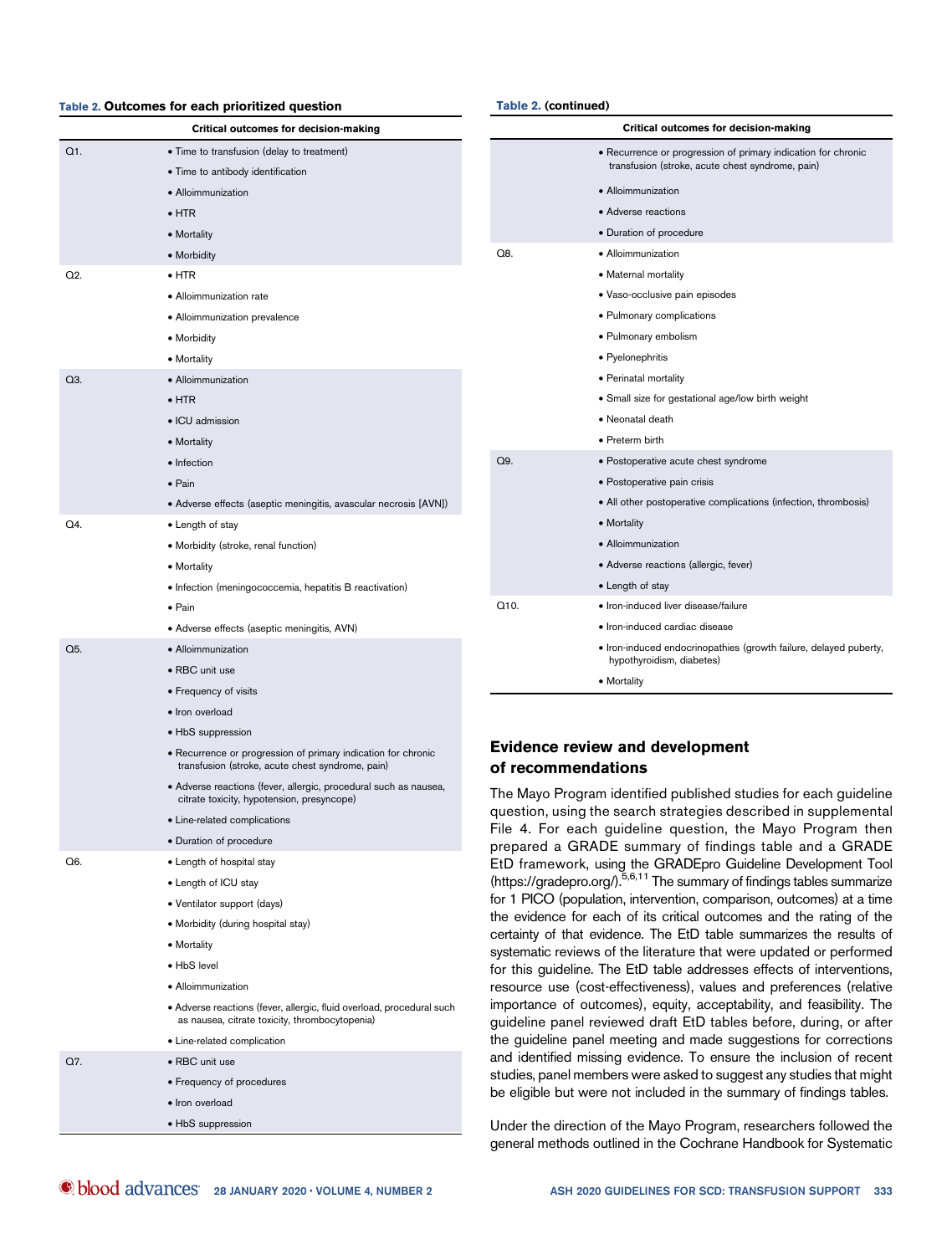<span id="page-7-0"></span>Reviews of Interventions ([https://training.cochrane.org/handbook\)](https://training.cochrane.org/handbook) for conducting updated or new systematic reviews of intervention effects. When existing reviews were used, judgments of the original authors about risk for bias were either randomly checked for accuracy and accepted or conducted de novo if they were not available or not reproducible. For new reviews, risk for bias was assessed at the health outcome level using the Cochrane Collaboration's risk for bias tool for randomized trials or nonrandomized studies. In addition to conducting systematic reviews of intervention effects, the researchers searched for evidence related to baseline risks, values, preferences, and costs and summarized findings within the EtD frameworks.<sup>5,6,11</sup> Subsequently, the certainty of the body of evidence (also known as quality of the evidence or confidence in the estimated effects) was assessed for each effect estimate of the outcomes of interest following the GRADE approach, based on the following domains: risk for bias, precision, consistency and magnitude of the estimates of effects, directness of the evidence, risk for publication bias, presence of large effects, dose-response relationship, and an assessment of the effect of residual and opposing confounding. The certainty was categorized into 4 levels ranging from very low to high. $7-9$ 

During a 2-day in-person meeting followed by online communication and conference calls, the panel developed clinical recommendations based on the evidence summarized in the EtD tables. For each recommendation, the panel took a population perspective and came to consensus on the following: the certainty of the evidence, the balance of benefits and harms of the compared management options, and the assumptions about the values and preferences associated with the decision. The guideline panel also explicitly took into account the extent of resource use associated with alternative management options. The panel agreed on the recommendations (including direction and strength), remarks, and qualifications by consensus or, in rare instances, by voting (an 80% majority was required for a strong recommendation), based on the balance of all desirable and undesirable consequences. The final guidelines, including recommendations, were reviewed and approved by all members of the panel. The approach is described in detail in Murad et al.<sup>14</sup>

# Interpretation of strong and conditional recommendations

The recommendations are labeled as either "strong" or "conditional," according to the GRADE approach. The words "the guideline panel recommends" are used for strong recommendations, and "the guideline panel suggests" for conditional recommendations. Table 3 provides GRADE's interpretation of strong and conditional recommendations by patients, clinicians, healthcare policy makers, and researchers.

# Document review

Draft recommendations were reviewed by all members of the panel, revised, and then made available online on 20 August 2018 for external review by stakeholders including allied organizations, other medical professionals, patients, and the public. Forty-seven individuals, 2 organizations, and 2 companies submitted comments. The panel revised the document to address pertinent comments, but that resulted in no changes to the recommendations. The guidelines were reviewed by the ASH Guideline Oversight Subcommittee on 27 September 2019. On 21 October 2019, the ASH Committee on Quality confirmed that the defined guideline development process was followed, and on 25 October 2019, the officers of the ASH Executive Committee approved submission of the guidelines for publication under the imprimatur of ASH. The guidelines were then subjected to peer review by Blood Advances.

# How to use these guidelines

ASH guidelines are primarily intended to help clinicians make decisions about diagnostic and treatment alternatives. Other purposes are to inform policy, education, and advocacy and to state future research needs. They may also be used by patients. These guidelines are not intended to serve or be construed as a standard of care. Clinicians must make decisions on the basis of the clinical presentation of each individual patient, ideally through a shared process that considers the patient's values and preferences with respect to the anticipated outcomes of the chosen option. Decisions may be constrained by the realities of a specific clinical setting and local resources, including but not limited to institutional policies, time limitations, and availability of treatments. These guidelines may not include all appropriate methods of care for the clinical scenarios described. As science advances and new evidence becomes available, recommendations may become outdated. Following these guidelines cannot guarantee successful outcomes. ASH does not warrant or guarantee any products described in these guidelines.

Statements about the underlying values and preferences, as well as qualifying remarks accompanying each recommendation, are its integral parts and serve to facilitate more accurate interpretation. They should never be omitted when quoting or translating recommendations from these guidelines. Implementation of the guidelines will be facilitated by forthcoming decision aids.

# Recommendations

# Red cell antigen profiling

Should an extended red cell antigen profile be obtained by genotype or serology vs only ABO/RhD type for patients with SCD?

# Recommendation 1

The ASH guideline panel suggests obtaining an extended red cell antigen profile by genotype or serology over only ABO/RhD typing for all patients with SCD (all genotypes) at the earliest opportunity (optimally before first transfusion) (conditional recommendation based on very low certainty in the evidence about effects ⊕◯◯◯).

### Remarks:

- $\bullet$  An extended red cell antigen profile includes C/c, E/e, K, Jk<sup>a</sup>/Jk<sup>b</sup>, Fy<sup>a</sup>/Fy<sup>b</sup>, M/N, S/s at a minimum.
- Red cell antigen profiles should be made available across hospital systems.
- A serologic phenotype may be inaccurate if the patient has been transfused in the past 3 months.
- Genotyping is preferred over serologic phenotyping, as it provides additional antigen information and provides increased accuracy for, among other things, C antigen determination and Fy<sup>b</sup> antigen matching.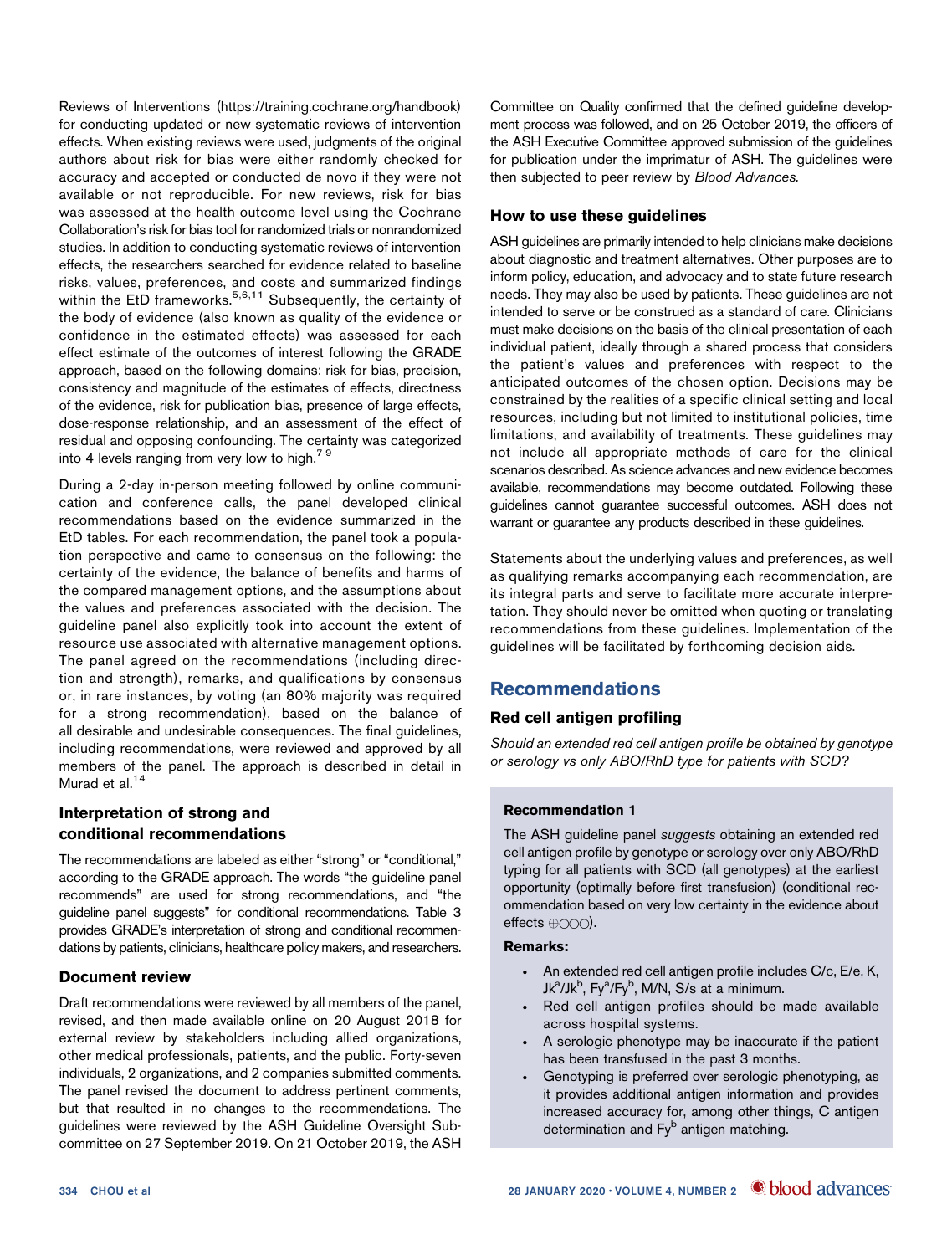| Table 3. Interpretation of strong and conditional recommendations |
|-------------------------------------------------------------------|
|-------------------------------------------------------------------|

| Implications for: | <b>Strong recommendation</b>                                                                                                                                                                                                                                                                                                                                             | <b>Conditional recommendation</b>                                                                                                                                                                                                                                                                                                                                   |
|-------------------|--------------------------------------------------------------------------------------------------------------------------------------------------------------------------------------------------------------------------------------------------------------------------------------------------------------------------------------------------------------------------|---------------------------------------------------------------------------------------------------------------------------------------------------------------------------------------------------------------------------------------------------------------------------------------------------------------------------------------------------------------------|
| Patients          | Most individuals in this situation would want the recommended<br>course of action; only a small proportion would not.                                                                                                                                                                                                                                                    | The majority of individuals in this situation would want the<br>suggested course of action, but many would not. Decision aids<br>may be useful in helping patients to make decisions consistent<br>with their individual risks, values, and preferences.                                                                                                            |
| Clinicians        | Most individuals should follow the recommended course of action.<br>Formal decision aids are not likely to be needed to help individual<br>patients make decisions consistent with their values and<br>preferences.                                                                                                                                                      | Different choices will be appropriate for individual patients; you<br>must help each patient arrive at a management decision<br>consistent with patients' values and preferences. Decision aids<br>may be useful in helping individuals to make decisions consistent<br>with their individual risks, values, and preferences.                                       |
| Policy makers     | The recommendation can be adopted as policy in most situations.<br>Adherence to this recommendation according to the guideline<br>could be used as a quality criterion or performance indicator.                                                                                                                                                                         | Policy-making will require substantial debate and involvement of<br>various stakeholders. Performance measures should assess<br>whether decision-making is appropriate.                                                                                                                                                                                             |
| Researchers       | The recommendation is supported by credible research or other<br>convincing judgments that make additional research unlikely to<br>alter the recommendation. On occasion, a strong<br>recommendation is based on low or very low certainty of the<br>evidence. In such instances, further research may provide<br>important information that alters the recommendations. | The recommendation is likely to be strengthened (for future<br>updates or adaptation) by additional research. An evaluation of<br>the conditions and criteria (and the related judgments, research<br>evidence, and additional considerations) that determined the<br>conditional (rather than strong) recommendation will help<br>identify possible research gaps. |

Specific background. Routine transfusion therapy includes typing for ABO and RhD, but for patients with SCD, prevention of alloimmunization requires additional blood group antigen information. When the extended red cell antigen phenotype is obtained, the extent of antigen typing and whether serologic or molecular methods are used vary among institutions. The effect of only ABO/RhD typing compared with an extended red cell antigen phenotype on time to transfusion and time to antibody identification is not well documented in the existing literature and is highly variable based on the experience of the laboratory and the complexity of the serologic presentation. Red cell genotyping provides more comprehensive information by including antigens for which there are no serologic reagents and improves accuracy for certain antigens, such as C determination and matching for Fy<sup>b</sup>, but the effect on transfusion outcomes has not been reported.

Summary of the evidence. The systematic review identified a single comparative observational study (total, 35 patients).<sup>20</sup> Outcomes that the guideline panel considered important to patients were (1) time to transfusion and (2) time to antibody identification. There were no studies that compared the outcomes of only ABO/RhD typing to an extended blood group antigen profile. The paucity of studies on this topic reflects what is considered "common knowledge" in the profession regarding the pretransfusion testing process (ie, having an extended red cell antigen profile for a patient who presents with a positive antibody screen and incompatible crossmatches expedites identification of the cause of the incompatibility and aids selection of compatible donor units). Outcomes are difficult to measure, as they vary considerably depending on the specificity of the antibody in the patient plasma, the complexity of the patient's transfusion complications, the level of expertise in the testing laboratory, and the availability of donor units in a hospital inventory.

**Benefits.** The panel judged the desirable effects of extended red cell antigen profiling relative to ABO/RhD typing to be moderate. An extended red cell antigen profile may benefit patients who develop a positive antibody screen or experience an acute or delayed transfusion reaction by facilitating antibody identification and making it possible to find compatible blood. Red cell typing for Rh (C/c, E/e) and K antigens is necessary to implement Rh and K antigen matching (Recommendation 2), which reduces alloimmunization. More extended antigen profiles to include Jk<sup>a</sup>/Jk<sup>b</sup>, Fy<sup>a</sup>/Fy<sup>b</sup>, M/N, and S/s can expedite antibody identification and donor unit selection when a patient requiring transfusion presents with a positive antibody screen.

Harms and burden. The panel judged the undesirable effects of extended red cell antigen profiling relative to ABO/RhD typing to be trivial. Because many patients with SCD develop a positive antibody screen, performing ABO/RhD typing alone carries an increased risk for harm from delays in antibody identification and finding compatible donor units. Transfusion delays can negatively affect the health of patients and can be costly. In general, the risk for adverse events associated with performing an extended red cell antigen profile were negligible, but cost is a consideration.

Special methodological considerations. DNA-based red cell antigen typing can overcome certain limitations of serologic assays, such as recent transfusion or interfering alloor autoantibodies. Molecular genotyping also carries a lower risk for error than serologic typing. $21$  Many blood group genotyping assays have been developed and may include up to  $\sim$ 40 antigens. Genotyping also provides improved accuracy for  $C$  and  $Fy^b$  antigen matching. Although genotyping is preferred over the serologic phenotype, the panel acknowledges that for most hospital transfusion services, it is a referral test that lengthens the turnaround time and thus supports testing at first encounter. Genotyping is available at many blood centers and is being used to type blood donors, which may facilitate economical testing for patients.

Rationale and key driver for recommendation. The key drivers of the recommendation are expert opinion and long-standing laboratory experience (supplemental File 5). It is well-recognized that the most common antibodies complicating transfusion for patients with SCD are directed against C, E, and K antigens.22-24 It is intuitive that avoiding the most common antigenic incompatibilities when transfusing patients avoids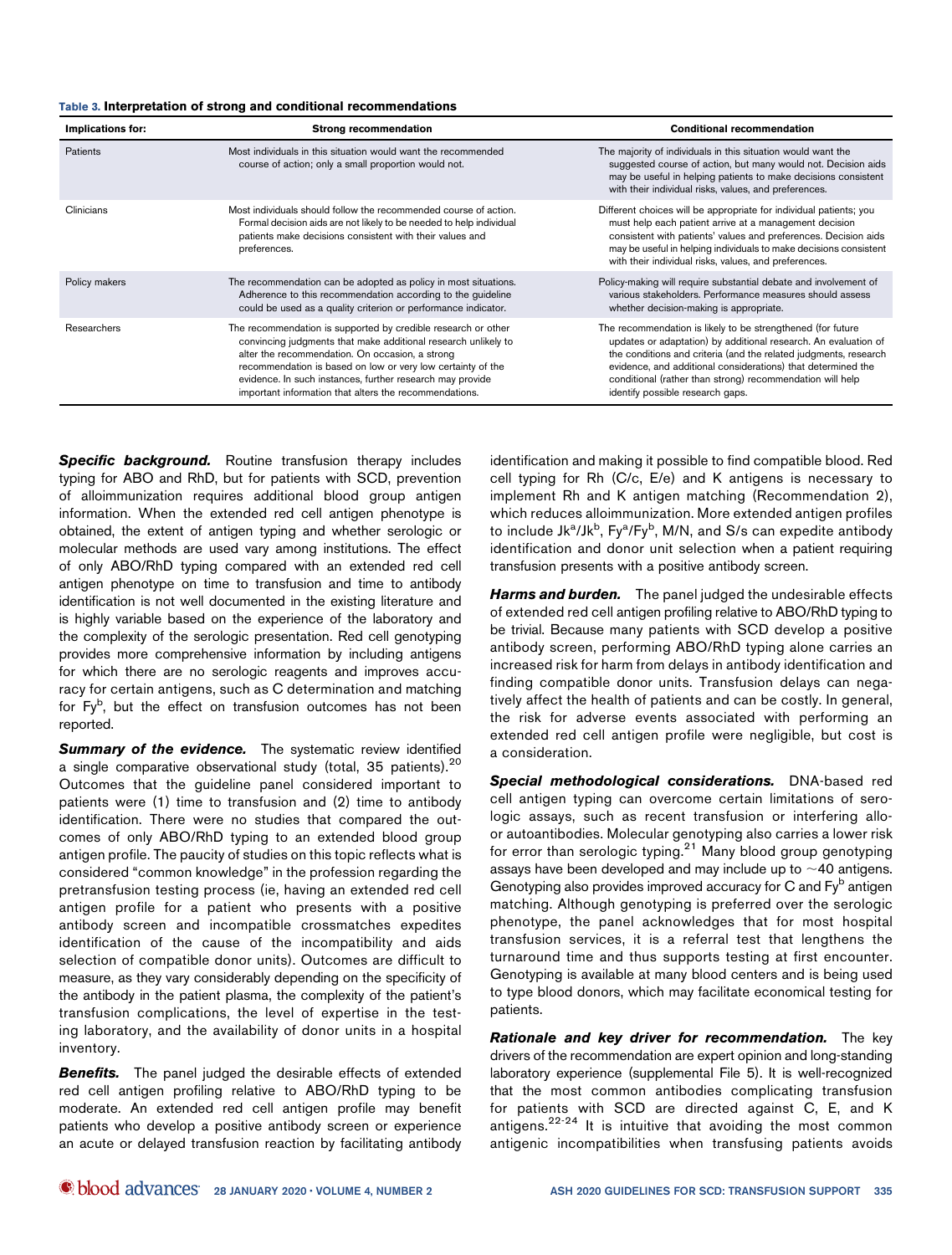<span id="page-9-0"></span>immunization. Despite efforts to avoid sensitization to these antigens, alloimmunization still occurs, although with lower frequency. Patients receiving matching protocols for Rh (C, E or C/c, E/e) and K antigens can present with positive antibody test results as a result of incompatibility for any number of additional clinically significant antigens or inheritance of altered Rh antigens with or without apparent autoantibody production. These can be complex and difficult to resolve. Laboratory experience indicates that having additional patient antigen information expedites compatibility workup and aids selection of compatible donor units.

Other EtD criteria and considerations. The panel judged the resources required for antigen matching as moderate. Donor units with extended antigen typing are associated with increased costs from the blood center. Historically, providing donor units typed for more than ABO/RhD has involved labor-intensive manual serologic methods reflected in the cost structure. Importantly, with the introduction of genotyping, extended antigen typing of donors is becoming more economical and accessible. Cost recovery is currently a challenge in the absence of direct reimbursement for prophylactic prevention of alloimmunization and, therefore, must take the form of reduced hospital labor and reagent and testing costs and improved turnaround time and patient care. Minority blood donor recruitment efforts are crucial, and the expert panel encourages centers that treat patients with SCD to establish a close partnership with the blood provider.

Technical remarks. The extended red cell antigen profile, by serology or genotype, needs be performed only once and made part of the patient medical record. The result should be shared between health providers. Testing should be performed on the first encounter, especially if performed by serologic typing, as serologic testing on red cells other than a pretransfusion sample carries a significant risk for error. Serologic red cell typing can be performed for those who have not been transfused in the preceding 3 months and do not have a positive direct antiglobulin test. Serologic typing is a straightforward assay with a short turnaround time for hospitals who have reagents available.

#### Conclusions and research needs for this recommendation.

The systematic review found no published evidence for a net health benefit from obtaining an extended red cell antigen profile on patients with SCD, but expert opinion and experience suggest it informs transfusion therapy when interpreting complex antibody evaluations and reduces alloimmunization when used to antigenmatch patients with blood donors. The guideline panel identified the following additional areas of research that are needed: (1) prospective studies to determine the effect on transfusion outcomes when an extended blood group antigen profile is obtained for patients with SCD at the first encounter and (2) prospective, randomized studies to determine the effect on transfusion outcomes when a red cell profile is obtained by molecular vs serologic methods.

### Prophylactic red cell antigen matching for transfusion

Should prophylactic Rh (C, E, or C/c, E/e)- and K-matched red cells or prophylactic Rh (C, E or C/c, E/e)-matched, K-matched, and extended matched (Jk<sup>a</sup>/Jk<sup>b</sup>, Fy<sup>a</sup>/Fy<sup>b</sup>, S/s) red cells, by serologic or genotype-predicted red cell antigen profile, vs only

ABO/RhD-matched red cells be used for patients with SCD receiving transfusions?

### Recommendation 2

The ASH guideline panel recommends prophylactic red cell antigen matching for Rh (C, E or C/c, E/e) and K antigens over only ABO/RhD matching for patients with SCD (all genotypes) receiving transfusions (strong recommendation based on moderate certainty in the evidence about effects ⊕⊕⊕○).

#### Remarks:

- The extended red cell antigen profile may be determined by genotype or serology.
- Extended red cell antigen matching  $(Jk^a/Jk^b, Fy^a/Fy^b, S/s)$ may provide further protection from alloimmunization.
- Patients who have a GATA mutation in the ACKR1 gene, which encodes Fy antigens, are not at risk for anti-Fy<sup>b</sup> and do not require Fy<sup>b</sup>-negative red cells.
- Patients identified by genotype with the hybrid RHD\*DIIIa-CE (4-7)-D or RHCE\*CeRN alleles, which encode partial C antigen, and no conventional RHCE\*Ce or \*CE allele should be transfused with C-negative red cells to prevent allo-anti-C development.

Specific background. Red cell alloimmunization incidence in patients with SCD is the highest of any transfused patient population, for reasons that remain poorly understood. $22,25$ Relatively large transfusion burdens, in combination with the inflammatory component of SCD and its complications, play a role.26,27 RH genetic diversity in patients with SCD is an additional risk factor, with the majority having at least 1 RH allele that differs from those found in individuals of European descent.24,28 Antibodies to Rh (D, C/c, E/e) and K have historically been the most common specificities identified in patients with SCD.<sup>22-24</sup> In addition to making it difficult and, at times, impossible to locate compatible red cell units, alloantibodies to these and other blood group antigens can result in clinically significant hemolysis in both transfusion and pregnancy settings. The presence of such antibodies significantly increases the risk for acute or delayed HTRs that may be associated with bystander hemolysis and hemolytic disease of the fetus and newborn. Thus, preventing red cell alloimmunization altogether or decreasing the number of red cell alloantibodies formed is a desirable goal. The optimal degree of antigen matching for patients with SCD remains unclear, given the resources required for antigen matching compared with the potential morbidity and mortality associated with red cell alloantibody formation.

**Summary of the evidence.** The systematic review identified 28 studies (total, 2535 patients). These were 4 randomized controlled trials (RCTs), 7 comparative observational studies, and 17 noncomparative observational studies. Studies were examined for the following outcomes: alloimmunization incidence rate (new antibodies formed per number of transfused units), alloimmunization prevalence (number of patients alloimmunized), HTRs, morbidity, and mortality. The panel identified only 2 observational studies that directly compared the incidence rate of new alloantibody formation in patients with SCD transfused with either phenotypically matched red cells (Rh and K matched or extended matched) or ABO/RhD-matched red cells.29,30 One of these studies compared both Rh (C/c, E/e)- and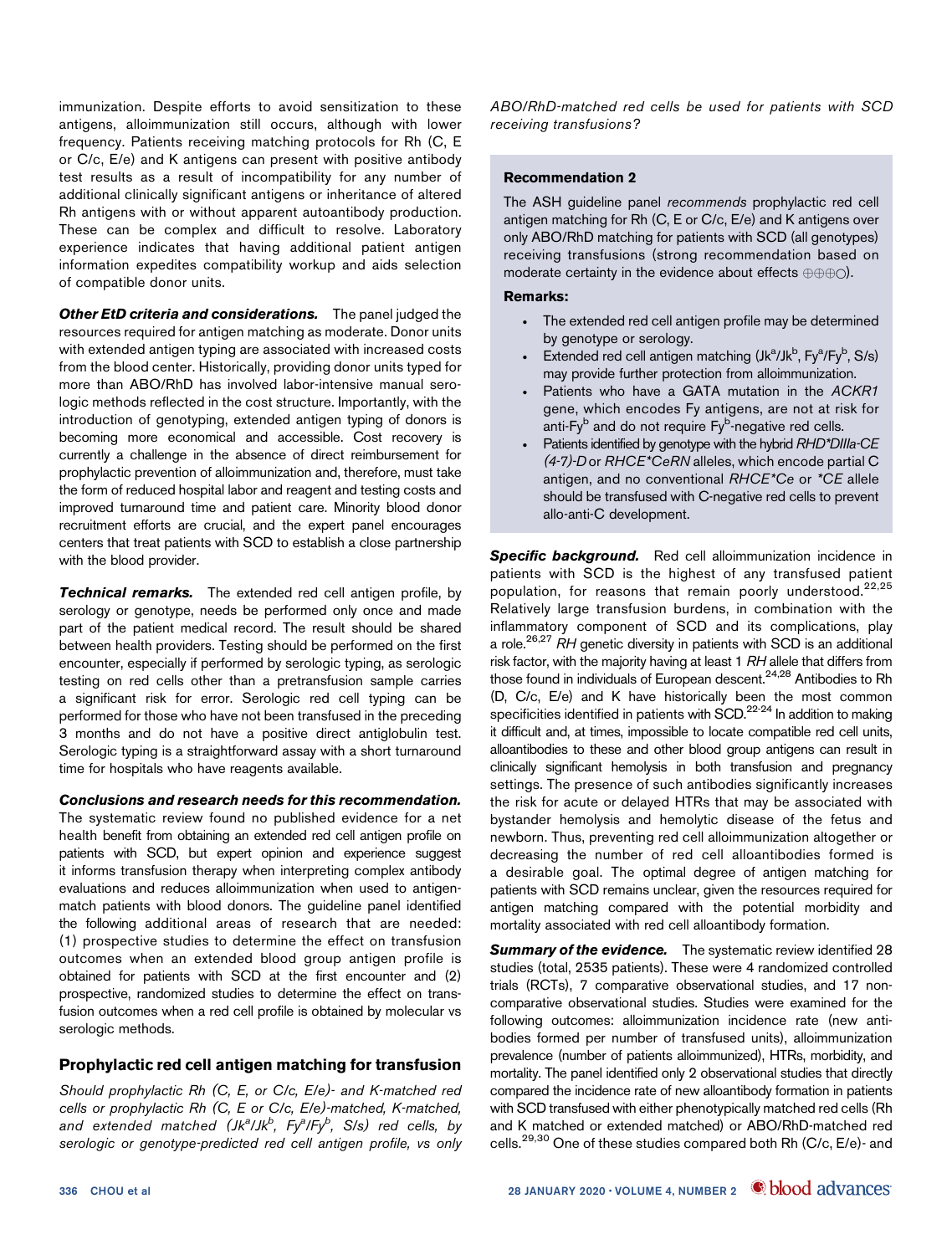K-matched and extended matched red cell transfusions with ABO/ RhD-matched red cell transfusions and reported an incidence rate for new red cell alloantibodies per 100 transfused red cell units of 0.9 for Rh- and K-matched red cells compared with 3.1 for ABO/ RhD-matched red cells.<sup>29</sup> The other study compared Rh (C/c, E/e)- and K-matched red cells with ABO/RhD-matched red cells and reported an incidence rate for new red cell alloantibodies per 100 transfused red cell units of 0.053 for Rh- and K-matched red cells and 0.189 for ABO/RhD-matched red cells.<sup>30</sup> Therefore, in terms of the incidence rate of new alloantibody formation in patients with SCD, these 2 studies demonstrate a clear benefit of providing Rh- and K-matched red cells over only ABO/RhD-matched red cells.

In addition to the 2 primary observational comparator studies, there were many single-group studies identified that described alloimmunization prevalence with or without alloimmunization incidence rates per number of units transfused in patients with SCD. These studies were cross-sectional, and there was significant heterogeneity between patient groups among the studies, including the age and unit exposure history of the patient, the method of transfusion (simple vs RCE), and the indication for transfusion. When reported alloimmunization prevalence data were pooled, statistically significant differences were observed between patient populations receiving extended phenotypically matched red cells (pooled alloimmunization prevalence, 8%; 95% confidence interval [CI], 2%-18%;  $n = 5$ )<sup>31-35</sup> and those receiving ABO/RhD-matched red cells (pooled alloimmunization prevalence, 35%; 95% Cl, 19%-53%; n = 5).<sup>29,30,36-38</sup> No statistically significant differences in red cell alloimmunization prevalence were observed between SCD patient populations receiving Rh (C, E or C/c, E/e)- and K-matched red cells (pooled alloimmunization prevalence rate, 18%; 95% CI, 10%-27%;  $n = 15)^{24,30,36\cdot46}$  and those receiving ABO/RhD-matched red cells, or between those receiving extended phenotypically matched red cells and those receiving Rh (C, E or C/c, E/e)- and K-matched red cells.

Importantly, the incidence rate of alloimmunization per 100 red cell units transfused was determined, as this minimizes bias of transfusion burden among different studies. In brief, 9 studies reported an alloimmunization incidence rate of 0.40 (95% CI, 0.23-0.69) new alloantibodies per 100 units transfused of Rh (C, E or C/c, E/e)- and K-matched red cells.<sup>24,30,38,41,46-50</sup> Five studies reported an incidence rate of 0.25 (95% CI, 0.09-0.71) new alloantibodies per 100 units transfused of extended matched red cells. $31,33\cdot35,51$  Six studies reported an incidence rate of 1.94 (95% CI, 1.28-2.94) per 100 units transfused of ABO/RhD-matched red cells.<sup>23,29-31,38,52</sup> When the data were combined, any extent of matching (Rh [C, E or C/c, E/e] and K, as well as extended matching) resulted in a significantly lower incidence rate of red cell alloantibodies per 100 red cell units transfused compared with ABO/RhD matching alone.

**Benefits.** The panel judged as moderate the desirable effects of prophylactic matching Rh (C, E or C/c, E/e) and K antigens relative to ABO/RhD alone. The primary outcome evaluated in all identified studies was red cell alloantibody formation. Although multiple studies have described alloimmunization prevalence or incidence rates, there is a lack of studies with direct comparison of matching Rh (C, E or C/c, E/e) and K antigens to ABO/RhD alone. However, comparison of alloimmunization incidence rate per number

of units transfused between recipients of matched red cells (Rh [C, E or C/c, E/e] and K or extended) vs ABO/RhD-matched red cells documents the benefit of fewer new red cell alloantibodies detected after Rh- and K-matched red cell transfusions. The certainty of this evidence by GRADE criteria was judged as moderate. Of note, no studies addressed the benefits of prophylactic antigen-matching transfusion protocols on subsequent risk for relevant clinical outcomes in patients with SCD, such as prevention of acute or delayed HTRs or mortality.

Harms and burden. The panel judged as trivial the undesirable effects of prophylactic matching Rh (C, E or C/c, E/e) and K antigens relative to ABO/RhD alone. The relative effects of potential harms and burdens were not evaluable because of the lack of published data. Potential harms of Rh (C, E or C/c, E/e)- and K-matched red cell transfusions may be related to transfusion delays if identification of antigen-negative units is difficult; this may occur when an alloimmunized patient requires red cell units that are negative for multiple antigens. Expense and resource use are also considerations, as are the risks for adverse outcomes of red cell alloantibodies in transfusion and pregnancy settings, both short and long term.

Rationale and key driver for recommendation. The balance of benefits vs harms favors prophylactic red cell matching for Rh (C, E or C/c, E/e) and K antigens or extended antigens (Jk<sup>a</sup>/Jk<sup>b</sup>, Fy<sup>a</sup>/Fy<sup>b</sup>, S/s) over ABO/RhD alone, based primarily on the alloimmunization incidence rate reduction using these matching protocols (supplemental File 5). By preventing alloantibody formation, subsequent acute and delayed HTRs, difficulty in identifying sufficient antigen-negative red cell units, and transfusion delays can also be avoided. Although the certainty of evidence by GRADE criteria was moderate because RCTs directly comparing antigen-matching strategies have not been performed, the guideline panel issued a strong recommendation in favor of reduced alloimmunization incidence rate with any extent of matching beyond ABO/RhD.

Other EtD criteria and considerations. This recommendation focuses on Rh (C, E or C/c, E/e) and K matching, or more extended matching between blood donors and transfusion recipients, by either serologic or genotype methods. The guideline panel acknowledges that despite serologic matching for Rh (C, E or C/c, E/e) antigens, patients with SCD remain at risk of forming alloantibodies to various epitopes within the Rh system as a result of the increased prevalence of RH variants in this patient population.<sup>24</sup> Therefore, a high index of suspicion should be maintained for the presence of RH variants in patients with SCD who have antibodies to Rh antigens despite exclusively receiving Rh (C, E or C/c, E/e)-matched red cell transfusions. The panel judged the resources required for prophylactic matching as moderate. The panel also valued the availability of compatible blood when needed. By avoiding alloimmunization events, there may be cost savings incurred by the ability to safely transfuse when indicated.

#### Conclusions and research needs for this recommendation.

In spite of the lack of intervention and comparator studies, the certainty of evidence based on GRADE criteria for a net health benefit from implementing prophylactic Rh (C, E or C/c, E/e)- and K-matched or more extended matched red cell transfusion protocols for transfusion to patients with SCD was judged as moderate. However,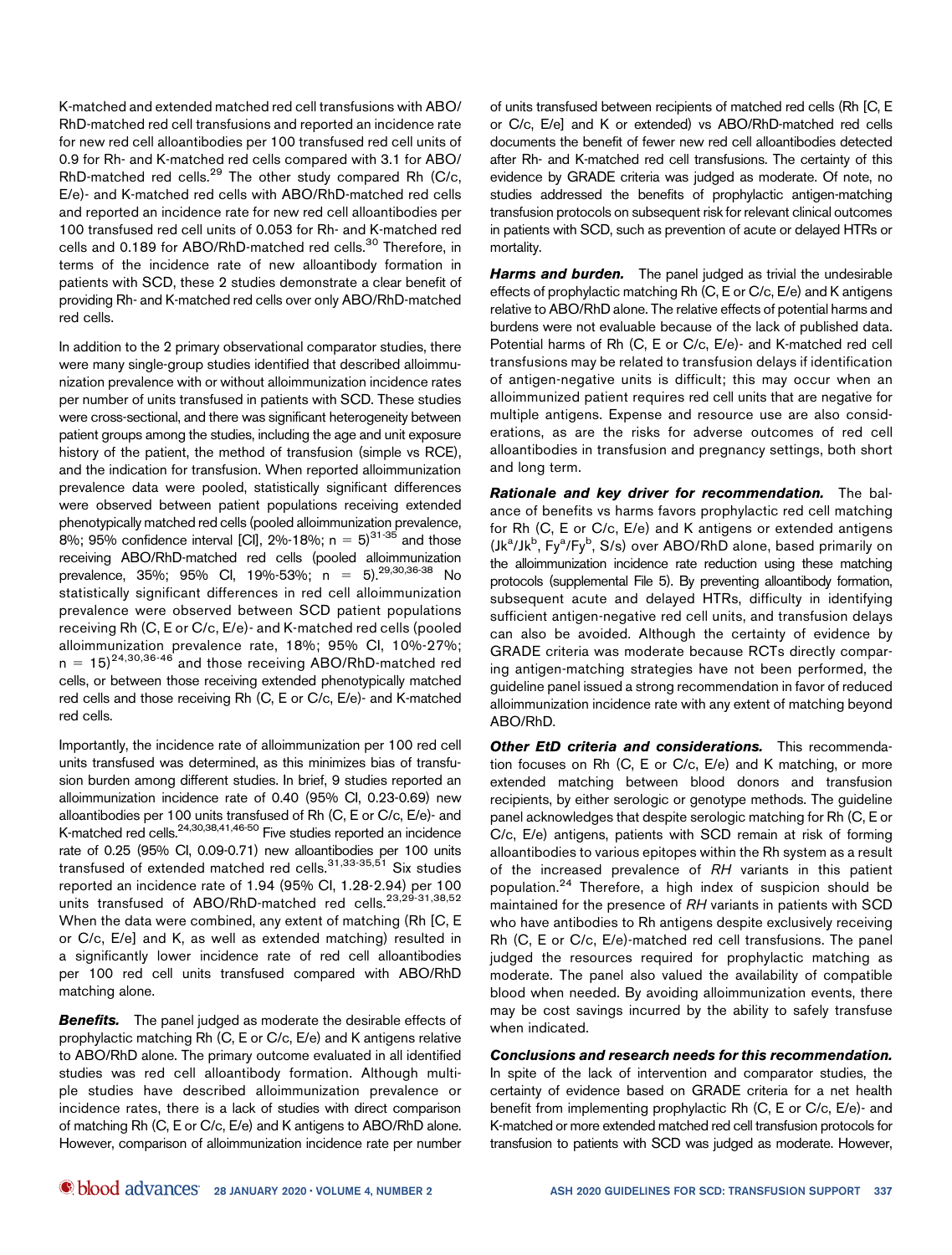<span id="page-11-0"></span>the evidence demonstrates lower red cell alloantibody incidence rates when any extent of red cell antigen matching beyond ABO/RhD is provided. Therefore, the panel recommends prophylactic Rh (C, E or C/c, E/e) and K antigen matching over ABO/RhD matching for patients with SCD receiving transfusions.

Further research initiatives are needed to evaluate the costeffectiveness of various prophylactic antigen matching approaches. Given the existing literature on alloimmunization with Rh (C, E or C/c, E/e)- and K-matched red cells compared with only ABO/RhDmatched red cells, a prospective, randomized multicenter clinical trial to compare these transfusion strategies would not be feasible because of poor acceptability. The guideline panel identified the following research priorities: (1) the role of serologic vs genotypic matching, most notably for the Rh system, and (2) the development and study of universally available transfusion registries to reduce alloimmunizationrelated sequelae, such as delays in transfusion and DHTRs because of the high rate of multisite transfusion<sup>53,54</sup> and known antibody evanescence patterns.<sup>55</sup>

# Prevention of hemolytic transfusion reactions in high-risk patients

Should immunosuppressive therapy (IVIg, steroids, and/or rituximab) vs no immunosuppressive therapy be used for patients with SCD (all genotypes) with an acute need for transfusion and a high risk for hemolytic transfusion reaction?

### Recommendation 3

The ASH guideline panel suggests immunosuppressive therapy (IVIg, steroids, and/or rituximab) over no immunosuppressive therapy in patients with SCD (all genotypes) with an acute need for transfusion and at high risk for acute hemolytic transfusion reaction or with a history of multiple or life-threatening delayed hemolytic transfusion reactions (conditional recommendation based on very low certainty in the evidence about effects  $\oplus$ OOO).

#### Remarks:

- These are rare clinical situations in which patients are experiencing life-threatening anemia that require immediate red cell transfusion and either compatible blood cannot be found (ie, patients with alloantibodies for whom antigennegative blood is unavailable) and/or the patients have a history of repeated episodes of severe hemolytic transfusion reactions with or without an antibody specificity identified (even when compatible blood is available).
- The hematologist and transfusion medicine specialist should have ongoing discussions to weigh the potential benefits and harms associated with transfusion vs the effect of ongoing life-threatening anemia and to consider the respective mechanisms of action for choice of therapy (IVIg, steroids, or rituximab).
- A shared decision-making process is critical.

Specific background. Acute and delayed HTRs are among the most challenging complications of transfusion support in patients with SCD, particularly as they may have a fatal outcome.<sup>56</sup> Immunized patients are at risk of producing additional antibodies with further transfusion. It remains unclear whether immunosuppression benefits patients with an acute need for transfusion and at high risk for acute hemolytic transfusion reaction (AHTR). These include patients with alloantibodies for whom antigennegative blood is unavailable and those with a history of multiple or life-threatening DHTRs. Little guidance exists on how to optimally tailor treatments based on the risk for an acute or delayed HTR and on the mechanisms responsible for red cell clearance after incompatible transfusion against different red cell antigens.

**Summary of the evidence.** The systematic review identified only 3 case reports and 1 case series (total, 11 patients) that addressed the use of preventative immunosuppressive therapy in patients with SCD requiring red cell transfusion but at high risk for an acute or delayed HTR. Treatment varied considerably: 2 children were treated with corticosteroids<sup>57</sup> and 10 individuals were treated with rituximab at different doses and timing relative to transfusion.56,58,59 Studies examined the following outcomes: alloimmunization, HTRs, ICU admission, mortality, infection, pain, and other adverse events. After rituximab treatment, no new alloantibodies were reported in a case series of 8 patients with a follow-up period that ranged from 3 to 12 months,<sup>58</sup> whereas 1 patient in a case report developed new reactivity in his antibody screen without a specific alloantibody detected.56 Mild DHTRs were reported for 3 individuals with a history of severe DHTR who received rituximab between 30 days before and 3 days after transfusion.58 A DHTR occurred in 1 case report of a patient with a history of multiple alloantibodies and prior DHTR who was treated with rituximab 4 days before RCE with 5 red cell units.59 Of 2 patients with prior DHTRs who were treated with corticosteroids at the time of the next transfusion, 1 experienced another DHTR.<sup>57</sup> Among patients treated with rituximab  $(n = 10)$ , 2 required an ICU admission,  $56,58$  1 died with the last tested hemoglobin of 2  $g/dL$ ,<sup>56</sup> 3 experienced posttransfusion vasoocclusive pain, and 3 experienced hemoglobinuria.

**Benefits.** The panel was not able to provide a judgment about the size of benefits. There were no direct, comparative studies of patients at risk for acute or delayed HTR treated with immunosuppression vs no immunosuppression. Although the evidence suggests that immunosuppression does not prevent all subsequent HTRs in at-risk patients, a potential benefit of immunosuppression for patient outcomes is suggested by the high-risk patients who did not experience a recurrent DHTR.<sup>56-59</sup> However, given the heterogeneity of alloantibodies and clinical scenarios, it is difficult to determine whether immunosuppression was beneficial for a given patient.

Harms and burden. The panel judged the undesirable effects as moderate. This judgment was based on very limited data. One study reported neurological sequelae that were attributed to steroid use.<sup>57</sup> The limited number of reports identified did not report any clear infectious risk from using immunosuppression.59 Given the available evidence, the guideline panel suggested that special consideration might be warranted in patients with active infection. It should be noted that reports of severe pain, vaso-occlusive episodes, and even death were all attributed to the failure of immunosuppression to prevent an HTR.<sup>56,58</sup>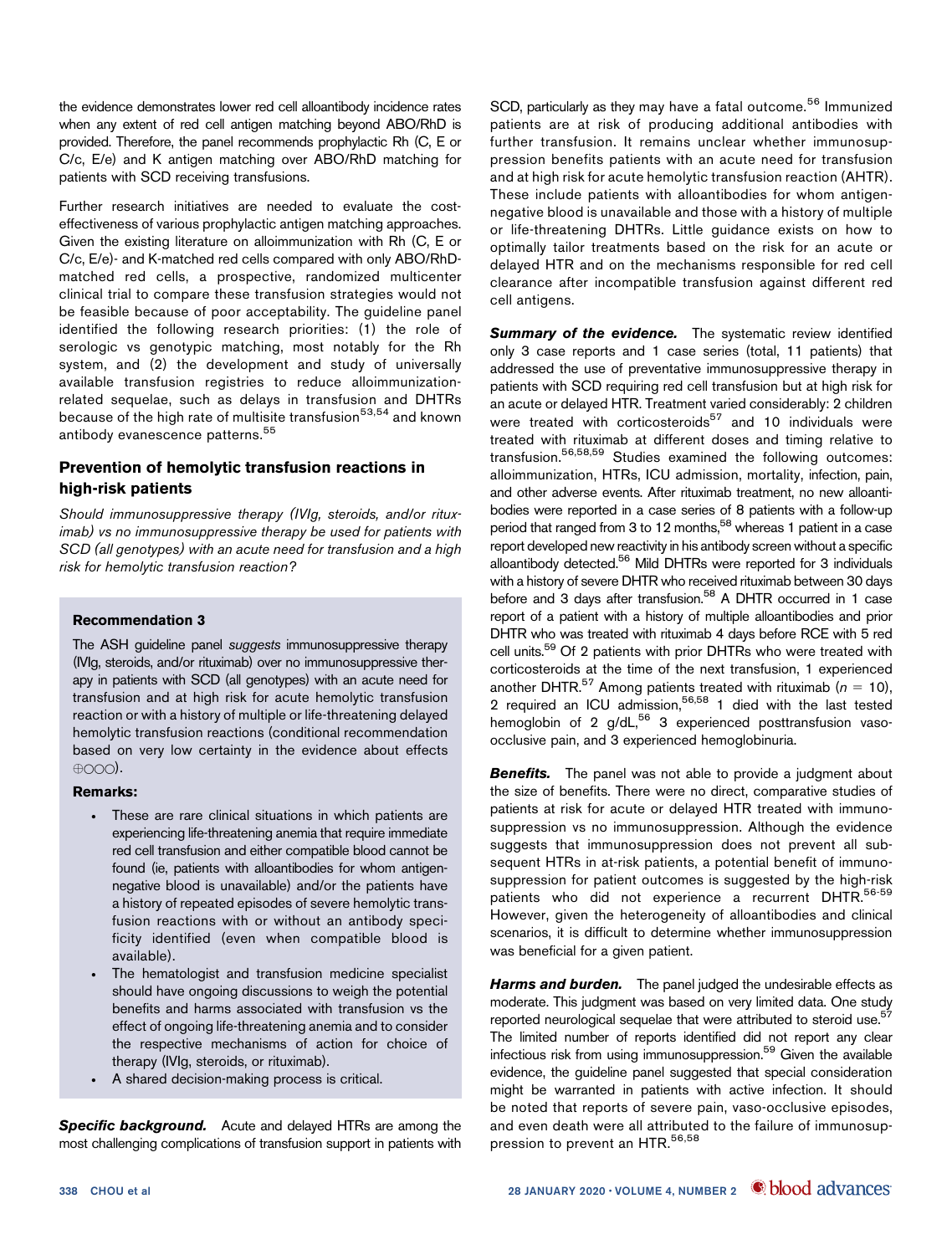<span id="page-12-0"></span>Rationale and key driver for recommendation. Given the significant morbidity and mortality associated with acute and delayed HTRs and weighed against the potential adverse effects typically experienced with rituximab, IVIg, and/or corticosteroids, the guideline panel provided a conditional recommendation in favor of immunosuppression (supplemental File 5). The panel acknowledges that the choice of therapy should be based on the patient's risk for an acute or delayed HTR and the mechanism by which red cell clearance is expected to occur for the individual at risk. For example, efforts to prevent DHTR may benefit from immunosuppression that mitigates new alloantibody production (ie, rituximab), whereas interventions aimed at inhibiting antibody-mediated hemolysis (ie, IVIg and steroids) would be predicted to be more effective in preventing a potential AHTR.

Other EtD criteria and considerations. The panel judged that prophylactic immunosuppression for patients at risk for a life-threatening HTR is probably acceptable and feasible for care providers and patients. However, given the unpredictable rate of DHTR recurrence and the unclear benefit of immunosuppression to prevent an HTR, the panel acknowledges that some clinicians may not find this approach acceptable. Differences in practice likely exist depending on the experience and overall practice preferences of individual institutions. Although variability in immunosuppressive approaches exists, the panel consensus was that supportive care, including erythropoietin with or without IV iron, should be initiated in all patients before transfusion. Transfusion with extended matched red cell units should be considered for high-risk patients, but unit availability and potential transfusion delays should also be considered. Serial monitoring of the hemoglobin, hematocrit, quantification of hemoglobin A and S fractions, reticulocyte count, bilirubin, LDH, and urinalysis (for hemoglobinuria) is advised.

A dose of 375 mg of rituximab/m<sup>2</sup> repeated after 2 weeks,  $58$ methylprednisolone or prednisone at 1 to 4 mg/kg per day, and IVIg at 0.4 to 1 g/kg per day for 3 to 5 days (up to a total dose of 2 g/kg) have been used to treat HTRs, but similar dosing would be suggested for preventative therapy as well.

#### Conclusions and research needs for this recommendation.

The quideline panel concluded that the available data provide very low certainty evidence regarding the benefits and potential harm of immunosuppressive therapy to prevent AHTRs or DHTRs after an incompatible red cell transfusion. The panel identified the following research priorities: (1) design of tools or models for rapidly and accurately predicting the clinical relevance of alloantibodies in a given patient; (2) studies to elucidate the mechanism or mechanisms of HTRs after incompatible red cell transfusion with distinct alloantigen targets in an effort to develop more effective approaches to prevent HTRs; and (3) high-quality studies evaluating the efficacy of currently available immunomodulatory agents in preventing AHTRs or DHTRs in patients deemed at risk.

# Management of severe hemolytic transfusion reactions with hyperhemolysis

Should immunosuppressive therapy (IVIg, steroids, rituximab, and/or eculizumab) vs no immunosuppressive therapy be used for patients with SCD (all genotypes) with ongoing hyperhemolysis (defined as rapid decline of posttransfusion hemoglobin to below the pretransfusion level)?

### Recommendation 4

The ASH guideline panel suggests immunosuppressive therapy (IVIg, steroids, rituximab, and/or eculizumab) over no immunosuppressive therapy in patients with SCD (all genotypes) with a delayed hemolytic transfusion reaction and ongoing hyperhemolysis (conditional recommendation based on very low certainty in the evidence about effects ⊕○○○).

### Remarks:

- A DHTR was defined as a significant drop in hemoglobin within 21 days posttransfusion associated with 1 or more of the following: new red cell alloantibody, hemoglobinuria, accelerated HbS% increase with a concomitant fall in HbA posttransfusion, relative reticulocytopenia or reticulocytosis from baseline, significant LDH rise from baseline, and exclusion of an alternative cause.
- Hyperhemolysis is defined as a rapid hemoglobin decline to below the pretransfusion level and rapid decline of the posttransfusion HbA level.
- Immunosuppressive therapy should be initiated promptly in patients with life-threatening hemolysis.
- The hematologist and transfusion medicine specialist should discuss potential benefits and harms associated with specific immunosuppressive therapies.
- First-line immunosuppressive agents include IVIg and high-dose steroids; the second-line agent is eculizumab. Rituximab is primarily indicated for potential prevention of additional alloantibody formation in patients who may require further transfusion.
- Depending on the length of steroid therapy, weaning to avoid precipitation of a vaso-occlusive episode should be considered.
- Avoidance of further transfusion is recommended unless patients are experiencing life-threatening anemia with ongoing hemolysis. If transfusion is warranted, extended matched red cells (C/c, E/e, K, Jk<sup>a</sup>/Jk<sup>b</sup>, Fy<sup>a</sup>/Fy<sup>b</sup>, S/s) should be considered.
- Supportive care should be initiated in all patients, including erythropoietin with or without IV iron.
- A shared decision-making process is critical.

Specific background. In patients with SCD, HTRs can be accompanied by hyperhemolysis, defined as severe hemolysis causing the hemoglobin to drop below pretransfusion levels, suggesting clearance of the patient's own red cells in addition to transfused cells.60-62 Hyperhemolysis can occur with no identifiable antibody and a negative direct antiglobulin test.<sup>63</sup> However, recognition is critical, as additional transfusions should be avoided if possible, as the hemolysis may worsen and potentially induce multiorgan failure and death.<sup>56,64</sup> For patients experiencing life-threatening anemia, transfusion with extended matched red cells that also lack the offending antigen should be considered. IVIg, high-dose steroids, eculizumab, and/or rituximab have been used to treat hyperhemolysis in patients with SCD, but the optimal management remains unclear.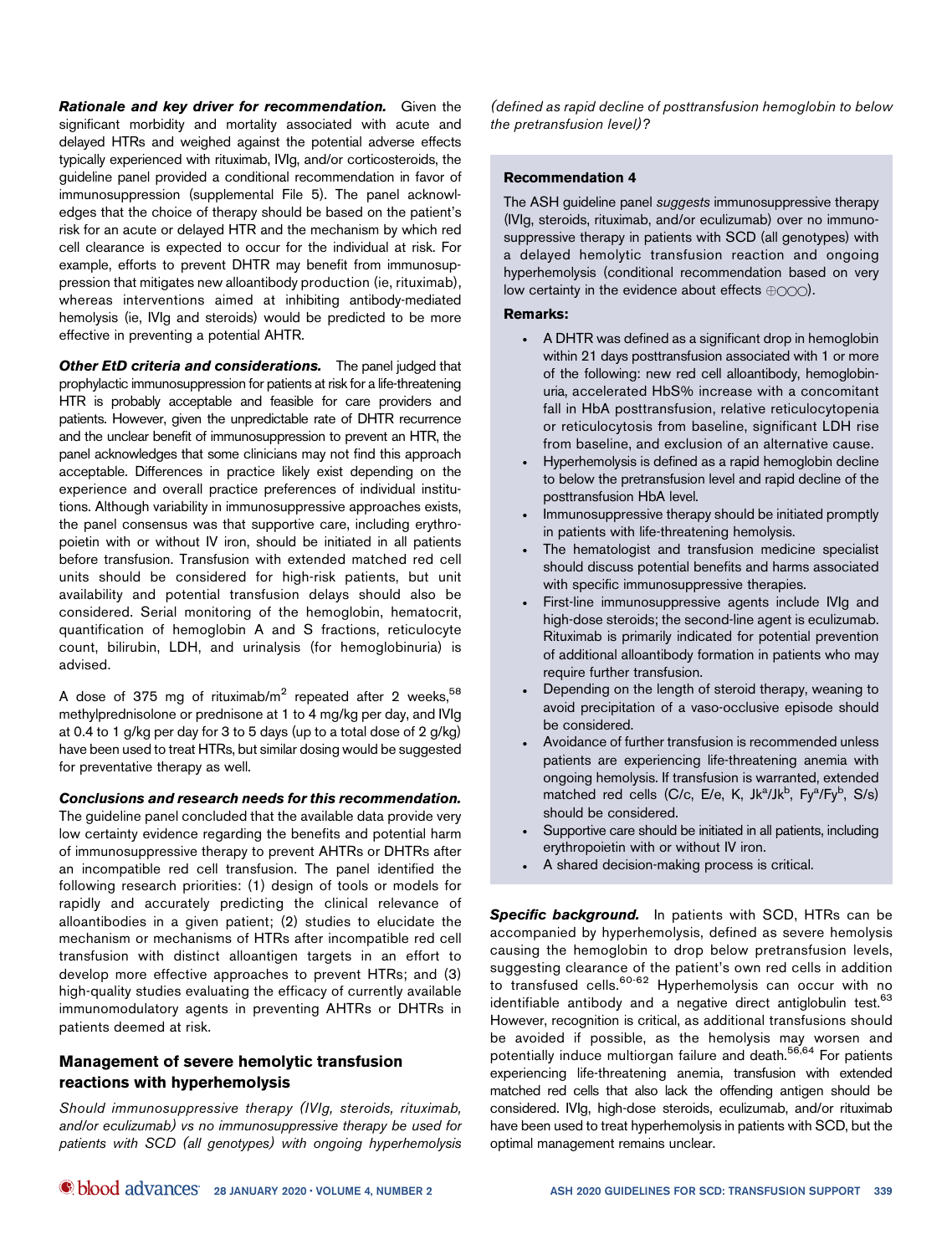<span id="page-13-0"></span>**Summary of the evidence.** DHTRs with hyperhemolysis are rare events. The systematic review identified only 2 comparative studies and 23 case reports or series (total, 137 patients). There were no RCTs that compared outcomes of immunosuppressive therapy vs supportive care only in patients with SCD experiencing a DHTR, with or without accompanying hyperhemolysis. The reports were examined for the following outcomes, which the guideline panel considered to be important to patients: length of stay, mortality, changes in hemoglobin values, and adverse events. None of the studies reported on morbidity (eg, stroke or changes in renal function), infection risk, and pain. Twenty case reports and series that included 36 patients reported an improvement in hemoglobin values after treatment with IVIg, high-dose steroids, eculizumab, and/or rituximab.<sup>59,61,65-79</sup> Regarding mortality, 1 retrospective study compared 53 patients who received supportive care only with 46 patients who received an immunosuppressive regimen and found 3 deaths in each group.<sup>80</sup> Another retrospective study examined 23 DHTR episodes, with 4 episodes managed by supportive care alone, 5 with immunosuppression with or without additional red cell transfusion, and 14 with red cell transfusion alone. Among these, 1 patient who received transfusion alone and 1 who received both immunosuppression and transfusion died.<sup>64</sup> No adverse events after treatment with rituximab and methylprednisolone were reported by 2 studies with 4 patients.<sup>59,68</sup>

Benefits, harms, and burden. The panel was not able to provide a judgment about the size of benefits and judged the undesirable effects as moderate. Several case reports and case series did show a correlation between initiation of immunosuppressive therapy and rises in hemoglobin values.<sup>59,61,65-79</sup> However, the panel acknowledged the potential for selection bias in published results.

Rationale and key driver for recommendation. The potential harm of not providing immunosuppressive therapy to an individual experiencing a DHTR with ongoing hyperhemolysis is possible, but unpredictable. Considering both the potential reduction in morbidity and mortality and the possible adverse effects experienced with IVIg, corticosteroids, eculizumab, and rituximab, the guideline panel suggests immunosuppressive therapy for patients with SCD experiencing hyperhemolysis (supplemental File 5). The panel judged that the potential benefit of reducing sequelae of ongoing hemolysis, severe anemia, and risk for subsequent DHTR if transfused for life-threatening anemia outweigh the risks associated with immunosuppression.

Other EtD criteria and considerations. Differences in practice and choice of immunosuppressive agents are likely to exist depending on the experience of individual institutions. For all patients experiencing a life-threatening DHTR with accompanying hyperhemolysis, supportive care including erythropoietin with or without IV iron should be initiated. Serial monitoring of the hemoglobin, hematocrit, quantification of HbA and HbS fractions, reticulocyte count, bilirubin, LDH, and urinalysis (for hemoglobinuria) is also advised. The mechanism of antibody-induced red cell clearance by the implicated alloantibody should be considered for individual patients. Discussion between the hematologist and transfusion medicine specialist is advised to determine the optimal approach for each patient. Based on case reports and expert consensus, high-dose steroids and IVIg are considered first-line treatment,

followed by eculizumab for patients who continue to experience clinical deterioration despite first-line agents. Methylprednisolone or prednisone at 1 to 4 mg/kg per day and IVIg at 0.4 to 1 g/kg per day for 3 to 5 days (up to a total dose of 2 g/kg) have been used.<sup>79,81,82</sup> For eculizumab, adult patients ( $>$ 40 kg) have been given 900 to 1200 mg weekly for hyperhemolysis (refer to prescribing guidelines for patients with a weight of  $\leq$  40 kg).<sup>72,83</sup> When considering eculizumab, immediate vaccination with Menveo (MenACWY), either Bexsero or Trumenba (MenB), and ciprofloxacin prophylaxis are advised to reduce the risk for meningococcal infection. If a patient is experiencing life-threatening anemia, transfusion should not be withheld, and if feasible, extended antigenmatched red cells (C/c, E/e, K, Jk<sup>a</sup>/Jk<sup>b</sup>, Fy<sup>a</sup>/Fy<sup>b</sup>, S/s) should be transfused. Rituximab is primarily indicated for potential prevention of additional alloantibody formation in patients who may require further transfusion.

For DHTRs lacking an identifiable antibody specificity, the panel suggests serial antibody screening within 3 months of the DHTR for detecting new antibodies. The antibody specificity may become apparent weeks to months after a DHTR event, and can inform antigen-negative unit selection for future transfusions.

Conclusions and research needs for this recommendation. Because DHTRs with hyperhemolysis are uncommon, it would be difficult to design RCTs to determine the optimal treatment. The panel identified the following research priorities: (1) high-quality studies to determine the efficacy of immunomodulatory agents (IVIg, steroids, eculizumab, and rituximab) for the treatment or prevention of hemolytic transfusion reactions, with or without hyperhemolysis; (2) studies on the mechanisms and consequences of alloantibody-mediated clearance of transfused red cells and the pathophysiology of hyperhemolysis; and (3) studies of interventions to prevent the deleterious consequences of hemolysis itself, such as the use of plasma-derived haptoglobin and hemopexin in patients with excessive hemolysis.

# Transfusion modality in patients with SCD requiring chronic therapy

Should automated RCE vs simple transfusion or manual RCE be used for patients with SCD receiving chronic transfusions?

### Recommendation 5

The ASH guideline panel suggests using automated RCE over simple transfusion or manual RCE in patients with SCD (all genotypes) receiving chronic transfusions (conditional recommendation based on very low certainty in the evidence about effects ⊕ $\bigcirc$ 

#### Remarks:

The decision-making process should consider the clinical indication, baseline and target total hemoglobin and HbS%, patient age, patient preferences (particularly if central venous access is needed), iron overload status and iron chelation compliance, feasibility, and availability of compatible red cells.

Specific background. A major goal for chronic red cell transfusion therapy is to maintain the HbS% below a target threshold to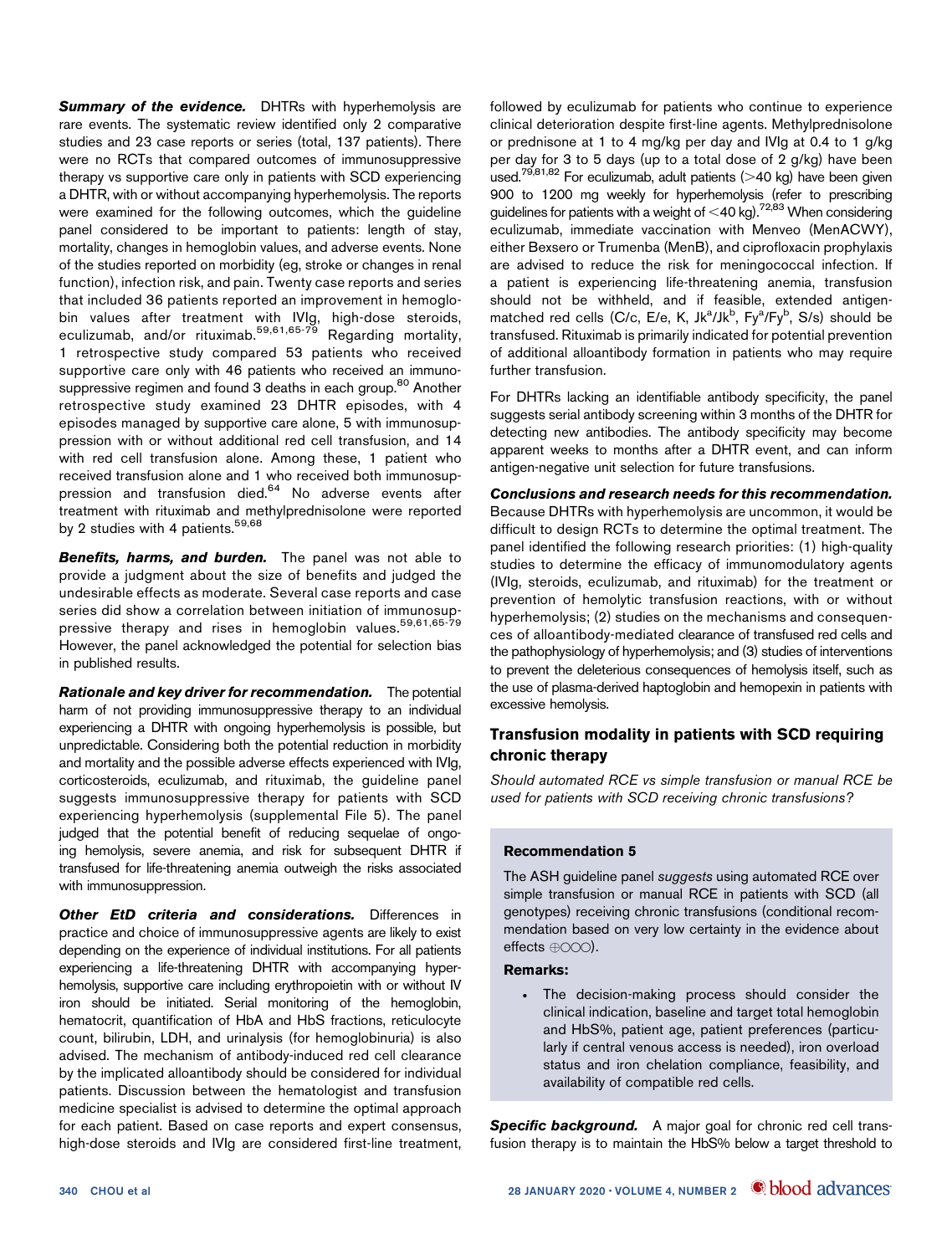reduce SCD-related complications, most notably for stroke prevention.<sup>84</sup> The 3 primary methods are automated RCE, manual RCE, and simple transfusion. Simple transfusion can be performed with peripheral venous access and requires the fewest red cell units. However, simple transfusion can lead to hyperviscosity and circulatory overload, and iron loading is inevitable. Manual RCE requires trained personnel, more red cell units than simple transfusion, and possibly central line placement. Although manual RCE can achieve isovolemia, blood removal and replacement occur sequentially, so blood volume shifts can be minimized. Manual RCE procedures typically require more time than automated RCE. Automated RCE requires a specialized apheresis device and specially trained nurses, and more commonly requires an indwelling central line. With automated RCE, the target HbS%, hematocrit, and overall fluid balance can be precisely programmed. Blood removal is continuous with saline or red cell replacement, which also minimizes acute blood volume shifts.

Summary of the evidence. The systematic review identified 14 comparative observational studies (total, 652 patients). Nine studies compared automated RCE with simple transfusion (average patient ages in the studies,  $7.3-20$  years),  $85-93$  and 6 studies compared automated RCE with manual RCE (average patient ages in the studies, 5.9-27 years).87,94-98 Most patients were of the SS genotype.

Compared with simple transfusion, automated RCE was associated with increased red cell unit requirement.<sup>88,89</sup> but was not associated with increased alloimmunization or adverse transfusion reactions.<sup>85-88,90,93</sup> Automated RCE was associated with lower levels of iron overload, with a mean difference between the 2 methods of ferritin change ranging from  $-106$  (95% CI,  $-153$  to  $-59$ ) to  $-21.7$  (95% CI,  $-27.8$  to  $-15.6$ ) ng/mL per month.<sup>87,91</sup> The mean difference in liver iron stores was  $-7.0$  (95% CI,  $-9.2$  to  $-4.8$ ) mg/g [dw] per year.<sup>87,99</sup> Only 1 study assessed frequency of procedures and HbS suppression and found no difference between those receiving automated RCE and those receiving simple transfusion.<sup>87</sup> The certainty of evidence was judged to be very low because of imprecision, inconsistency, and/or high risk for bias.

Compared with manual RCE, 3 studies reported increased red cell unit use with automated  $RCE$ ,  $95,98,100$  whereas 1 study reported a slight decrease in red cell unit use.<sup>97</sup> Automated RCE increased<br>a slight decrease in red cell unit use.<sup>97</sup> Automated RCE increased the odds of achieving the desired preprocedure HbS suppression (odds ratio [OR], 5.5; 95% Cl, 1.07-28.22),<sup>87,95,98</sup> with shorter procedure duration (average of 91 and 115 minutes vs 150 and 257 minutes)<sup>95,96,98</sup> and increased intervals between procedures (average of 30 and 47 days vs 28 and 35 days).  $87,95,97,98$  Only 1 study compared new alloimmunization in patients receiving automated vs manual RCE and found increased odds with automated RCE  $(OR, 2.5; 95\% \text{ Cl}, 0.07-58.66).$ <sup>87</sup> Three studies reported no significant difference in ferritin levels between automated and manual RCE,<sup>87,94,97</sup> but 1 study found lower liver iron stores with automated RCE than manual RCE with chelation (difference of –8.00 mg/g [dw] per year).<sup>87</sup>

Benefits, harms, and burden. The panel judged the desirable effects as moderate. Although the certainty of evidence is very low, the primary potential benefit of automated RCE

compared with manual RCE or simple transfusion is decreased iron overload. Automated RCE was not associated with increased risk for adverse effects (red cell alloimmunization and adverse procedural reactions), although line-related complications were not consistently assessed or reported. Red cell unit use is increased with automated RCE, and identifying sufficient compatible units may be burdensome. Compared with manual RCE, automated RCE is believed to have less burden because of reduced procedure duration and frequency and improved HbS suppression compared with manual exchange.

Rationale and key driver for recommendation. Despite the very low certainty of evidence, the panel suggests automated RCE over manual RCE or simple transfusion for patients with SCD requiring chronic transfusions (supplemental File 5). Compared with simple transfusion, the primary potential benefit is the reduced iron overload. Compared with manual RCE, the main benefits are improved HbS suppression, reduced procedure time, and reduced procedure frequency with no significant evidence of increased risks.

Other EtD criteria and considerations. Automated RCE requires specialized apheresis devices, which require maintenance and trained personnel. Although this service can be outsourced, it is still a significant investment of resources. Cost may be regained through savings in hospitalizations, iron chelation therapy, and for manual exchange, personnel time required. For highly immunized patients requiring red cells lacking multiple or high-prevalence antigens, automated RCE may not be feasible.

Automated RCE may be particularly useful to prevent or reduce iron overload in patients who cannot tolerate, have adverse effects from, or are noncompliant with chelation therapy. In the absence of iron chelation, neutral or negative iron balance is achieved by targeting an end hematocrit that is equal to or lower than the starting hematocrit. The number of units exchanged to reach the target end hematocrit and HbS% goals should be guided by pre- and postprocedure hemoglobin fractionations and hematocrits. Net red cell gain with each procedure can also be calculated as follows: patient total blood volume  $\times$  (postprocedure hematocrit – preprocedure hematocrit). If preprocedure HbS% targets are unmet, the target end hematocrit may be increased or the target end HbS% decreased. If central venous access is necessary (peripheral access is preferable), the catheter should be validated for apheresis use and anticoagulated per manufacturer instructions. Apheresis device procedures require a minimum total blood volume, and in patients with a small total blood volume, a prime with red cells or albumin should be performed (typically, for patients <30 kg). Isovolemic hemodilution (Recommendation 7) is a potential option to reduce red cell unit requirements with automated RCE.

Conclusions and research needs for this recommendation. Although the recommendation is based on very low certainty of evidence, the guideline panel found a net health benefit provided with automated RCE and suggests automated RCE over manual RCE or simple transfusion in patients with SCD requiring chronic transfusion. Automated RCE likely reduces the risk for iron overload and increases the probability of achieving the desired preprocedure HbS suppression without increasing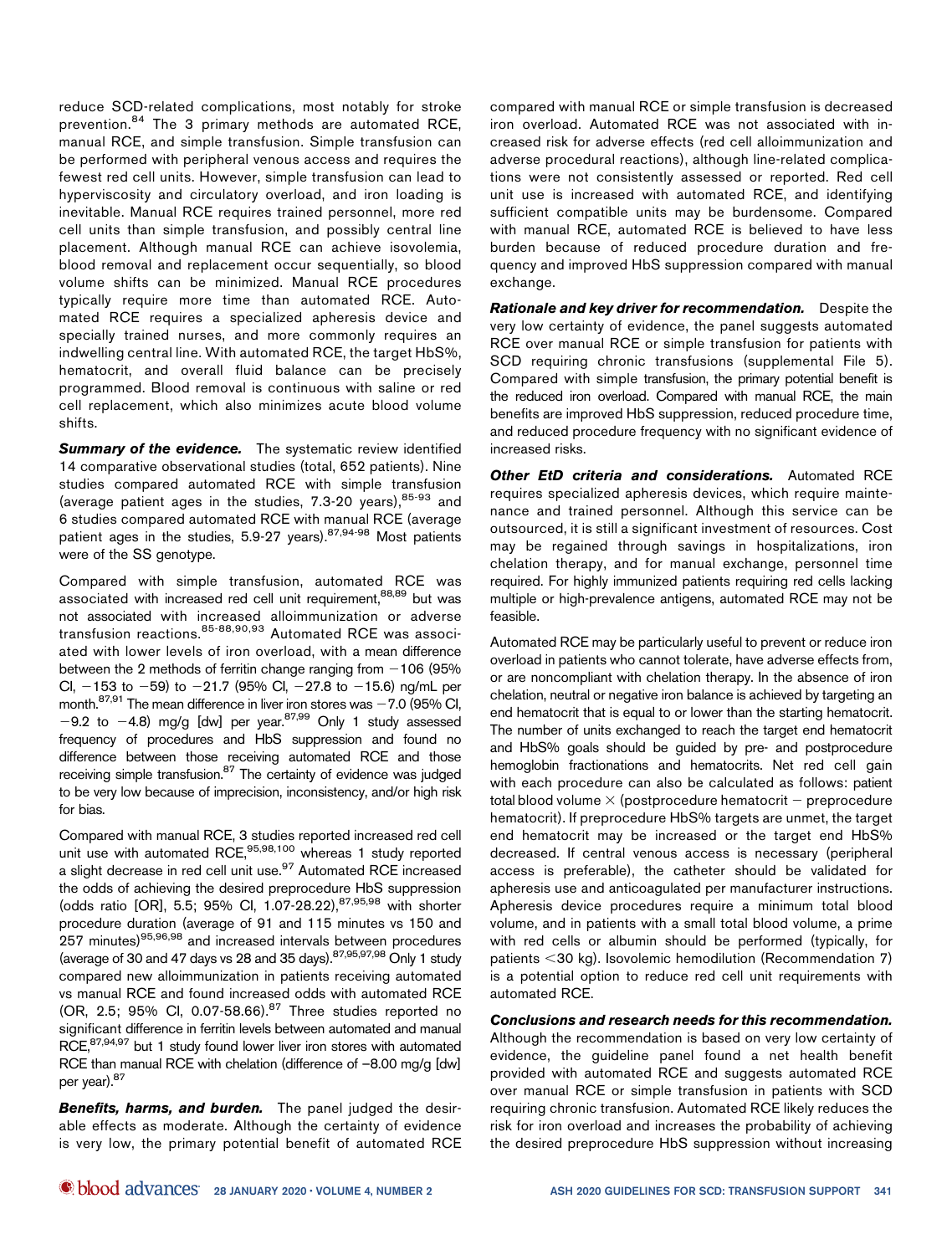<span id="page-15-0"></span>patient harms or burdens, even with increased red cell unit requirements. Burden may be decreased through shortened procedure duration and frequency. The panel identified the following research priorities: (1) optimal peripheral access techniques (eg, ultrasound guidance) and central venous access devices and techniques for maintaining patency and sterility; (2) individualized strategies (eg, based on reticulocyte count, target hematocrit, and target HbS%) to minimize endogenous erythropoiesis, iron loading, and progression of SCD-related complications; and (3) novel RCE techniques to reduce red cell unit usage and procedure frequency.

# Transfusion for patients with SCD and acute chest syndrome

Should automated or manual RCE be used over simple transfusion for patients with SCD and severe acute chest syndrome?

#### Recommendation 6a

The ASH guideline panel suggests automated RCE or manual RCE over simple transfusions in patients with SCD and severe acute chest syndrome (conditional recommendation based on very low certainty in the evidence about effects  $\oplus$ OOO).

#### Remarks:

- Automated RCE is preferred over manual RCE to more rapidly reduce HbS levels.
- Special equipment and trained staff are needed for automated RCE.
- **•** Patients with small total blood volumes require a red cell prime because of the extracorporeal volume of the apheresis machine.
- A pre- and postprocedure complete blood count and hemoglobin fractionation should be obtained to maximize procedure safety and efficacy.

#### Recommendation 6b

The ASH guideline panel suggests automated RCE, manual RCE, or simple transfusions in patients with SCD and moderate acute chest syndrome (conditional recommendation based on very low certainty in the evidence about effects  $\oplus$ OOO).

#### Remarks:

- There is insufficient evidence to support automated RCE or manual RCE over simple transfusions in patients with SCD and moderate ACS.
- Automated or manual RCE should be considered for patients with rapidly progressive ACS, who do not respond to initial treatment with simple transfusion, or with high pretransfusion hemoglobin levels that preclude simple transfusion.
- Automated RCE can reduce HbS levels more rapidly than manual RCE.

Specific background. ACS is one of the leading causes of death in patients with SCD,<sup>101,102</sup> and therefore, early recognition and treatment are crucial. The clinical spectrum of ACS is variable, and although there are no specific markers of disease severity, a significant decline in the hemoglobin concentration and/or oxygen saturations (SpO<sub>2</sub>  $\leq$  94% or several percentage points below the patient's baseline) can suggest severe disease. Interventions may include antibiotics, oxygen, invasive and noninvasive respiratory support, bronchodilators, nitric oxide, and corticosteroids. The benefit of red cell transfusion for ACS has been described in case series and observational studies, but whether simple or exchange transfusion results in improved patient outcomes is unclear. Often, patients with milder degrees of hypoxia receive simple transfusions if their hemoglobin levels are low enough, whereas RCE is commonly reserved for more severe cases of ACS (ie, rapidly falling hemoglobin concentration, severe hypoxia, or requirement for invasive respiratory support).

Summary of the evidence. The systematic review identified 3 comparative observational studies (total, 157 patients) reporting on the outcomes of patients with SCD treated with RCE or simple transfusion.<sup>103-105</sup> Altogether, the studies examined 161 episodes of ACS, of which 40 occurred in adults and 121 in children. One noncomparative observational study of 671 ACS episodes in 538 patients was included for specific outcomes after transfusion as indirect evidence (124 patients received RCE, 238 received simple transfusion).<sup>106</sup> Studies were examined for the following outcomes: mortality, morbidity, length of ventilator support, alloimmunization, line-related complications, length of ICU stay, length of hospital stay, adverse reactions (such as transfusion reaction and citrate toxicity), and HbS level.

None of the studies reported on morbidity, mortality, length of ventilator support, central line complications, or HbS suppression. One study found that the RCE group spent significantly more time on oxygen than the simple transfusion group (mean, 3.7 vs 2.4 days), and 1 patient who received RCE required bilevel positive airway pressure therapy vs none with simple transfusion.<sup>104</sup> Indirect evidence from 1 large crosssectional study found similar improvements in oxygenation between patients who received RCE and those receiving simple transfusion.<sup>106</sup> A meta-analysis of 2 studies found no significant difference in the length of hospital stay for patients treated with RCE vs simple transfusion (mean difference, 0.26 days; 95% Cl, -1.17 to 1.7 days;  $P = .9$ ).<sup>104,105</sup> However, the certainty of evidence was very low because of both imprecision and a high risk for bias. Patients with a more severe presentation were likely to receive more aggressive therapy at the physician's discretion. There was no evidence of difference in alloimmunization rate<sup>104</sup> or other adverse reactions of transfusion between the 2 groups.<sup>103</sup> Central line complications and HbS suppression were not examined in any of the studies.

Benefits, harms, and burden. The relative benefits, harms, and burdens were difficult to estimate because of lack of direct comparison between RCE and simple transfusion for SCD and ACS. The panel judged the degree of desirable effects to vary. The degree of the desirable effects of RCE is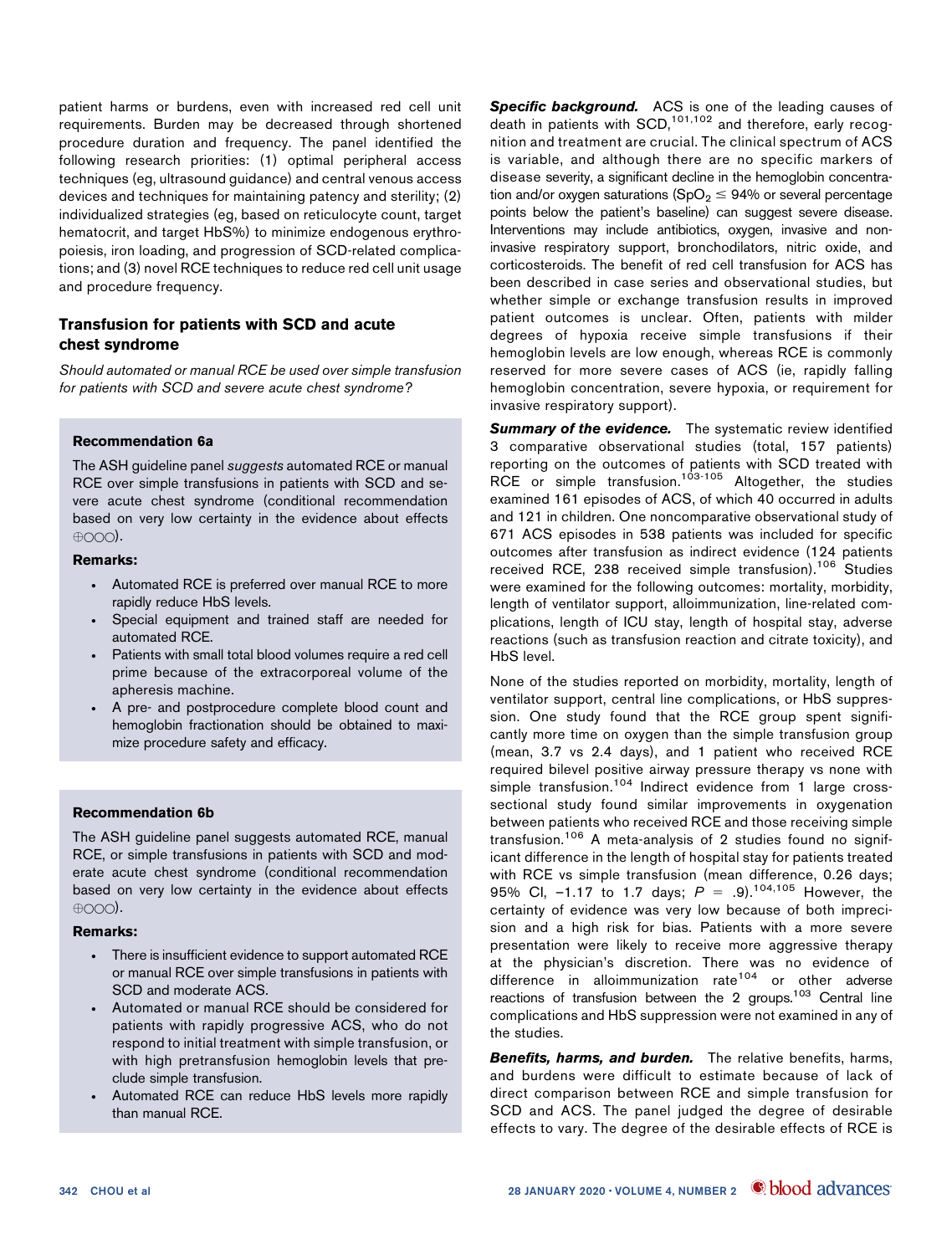<span id="page-16-0"></span>likely proportional to the severity of ACS, in that patients with more severe ACS may potentially benefit from RCE by a more significant decrease in HbS% than is achieved with simple transfusion.

The potential undesirable effects were also difficult to determine because of a paucity of comparative data on alloimmunization, line-related complications, and adverse reactions to the blood product or transfusion procedure itself. The guideline panel considered the degree of undesirable effects to be small.

Rationale and key driver for recommendation. Despite the paucity of evidence, the guideline panel suggests RCE over simple transfusion in cases of severe and/or rapidly progressive ACS, given the known risk for morbidity and mortality weighed against minimal to moderate potential adverse events associated with RCE. For moderate cases of ACS, the panel suggests either RCE or simple transfusion as an acceptable treatment modality (supplemental File 5).

Other EtD criteria and considerations. The guideline panel suggests stratifying treatment by the severity of ACS, with the acknowledgment that there are no well-established definitions of severe or moderate ACS. There is also no prognostic score to identify those at highest risk for significant morbidity or mortality. For these recommendations, the guideline panel considered ACS to be severe in patients with a rapidly falling hemoglobin concentration, severe hypoxia, and/or a requirement for invasive respiratory support.

Automated and manual RCE require specialized equipment and/or trained personnel and may not be feasible in all hospital settings. For patients with severe ACS being treated at a hospital without an apheresis service, the guideline panel suggests that the treating team consider patient transfer to a center where automated RCE is available. In instances when RCE is delayed, a simple transfusion should be provided if the patient's hemoglobin level is below 9 gm/dL while waiting for RCE. Automated or manual RCE will require more red cell units than simple transfusion. In highly alloimmunized patients, identifying a sufficient number of compatible units can be difficult and may even preclude RCE.

#### Conclusions and research needs for this recommendation.

The guideline panel determined that there is very low certainty of evidence for a net health benefit or harm of RCE compared with simple transfusion to treat moderate or severe ACS. The evidence is hampered by few publications that included relatively few episodes of ACS mostly in children, and a high likelihood of indication bias. Thus, although no evidence of benefit from RCE was identified, this does not imply that such an effect does not exist. The guideline panel identified the following research priorities: (1) development and validation of a prognostic score and definitions of severe, moderate, and mild ACS and (2) a prospective, controlled trial of patients with severe and moderate ACS randomly assigned to treatment with RCE vs simple transfusion.

# Red cell exchange with or without isovolemic hemodilution for chronically transfused patients with SCD

Should red cell exchange with IHD-RCE vs conventional RCE be used for patients with SCD receiving chronic transfusions?

### Recommendation 7

The ASH guideline panel suggests either red cell exchange with IHD-RCE or conventional RCE in patients with SCD (all genotypes) receiving chronic transfusions (conditional recommendation based on very low certainty in the evidence about effects ⊕◯◯◯).

#### Remarks:

- IHD-RCE is a procedure available on some automated apheresis devices in which, before the RCE, the patient undergoes a red cell depletion with concurrent volume replacement (normal saline or 5% albumin). The intent is to decrease the number of red cell units needed for the RCE.
- Consultation with a hematologist and transfusion medicine specialist is advised to assess safety for the individual patient and technical specifications.
- IHD-RCE is not advised for acute indications for RCE or when induction of further anemia during the IHD phase may be generally detrimental (eg, recent history of stroke or transient ischemic attack, severe vasculopathy, or severe cardiopulmonary disease).

Specific background. The ASH guideline panel suggests using automated RCE over simple transfusion or manual RCE for chronically transfused patients with SCD (Recommendation 5). The 2 primary methods to perform automated RCE are the conventional method and a method that incorporates IHD before RCE. IHD-RCE, also referred to as depletion exchange, was developed to decrease the red cell unit volume needed to attain the target HbS%. The IHD-RCE technique was first described in the mid-1990s, $89$  and in current apheresis devices, it is an integrally programmed procedure. With IHD-RCE, the target nadir hematocrit of the depletion phase is programmed on the device, in addition to the target hematocrit and HbS% by the end of the procedure. Although IHD-RCE maintains isovolemia, the saline or albumin replacement at the beginning of the procedure acutely lowers the hematocrit. Because acute anemic events can be a risk factor for silent or overt cerebral infarcts,<sup>107-110</sup> IHD-RCE is not advised for patients with significant central nervous system disease and other clinical situations in which an acute drop in the hematocrit may not be well tolerated. Of note, acute anemic events in these silent infarct studies were defined as events with a hemoglobin of 5.5 g/dL or less and more than a 30% decrease from the patient's baseline values, and in the overt stroke studies were defined as acute clinical complications with a hemoglobin level of 6.5 g/dL or less.

Summary of the evidence. The systematic review identified 5 comparative observational studies (total, 122 patients).<sup>111-115</sup> The reports were examined for the following outcomes, which the guideline panel considered important to patients: red cell unit use, visit frequency, iron overload, HbS suppression, recurrence or progression of primary indication for chronic transfusion, alloimmunization, adverse reactions, and procedure duration. Studies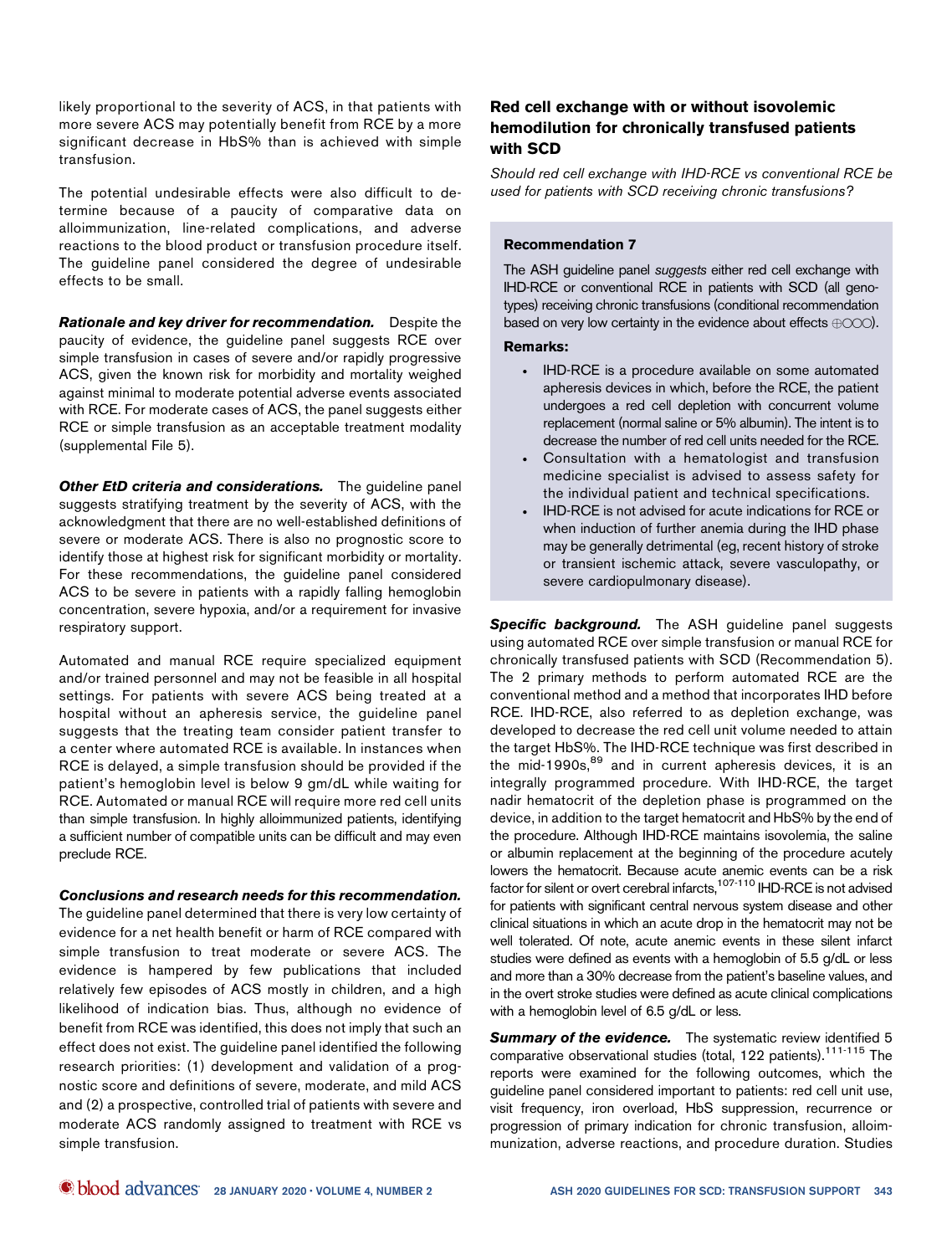<span id="page-17-0"></span>included both pediatric and adult patients and included predominantly SS and SB<sup>0</sup> genotypes.

The effect of IHD-RCE on red cell unit use is unclear, with 1 study finding a decrease (IHD-RCE, 35.5  $\pm$  4.1 mL/kg per procedure vs conventional RCE, 39.5  $\pm$  4.6 mL/kg per procedure; P < .0001) translating into a mean of 1 unit,  $111$  but with 2 other studies finding no difference.<sup>112,113</sup> Procedure frequency was evaluated in 1 study that found a significant decrease (IHD-RCE interval,  $7.7 \pm 0.93$  weeks, vs conventional RCE interval,  $5.2 \pm 1$  weeks;  $P < .0001$ .<sup>111</sup> For iron overload, 1 study found a significant decrease in RBC unit use with IHD-RCE,<sup>111</sup> and 2 abstracts reported a smaller net red cell gain with IHD-RCE relative to conventional RCE.<sup>114,115</sup> Studies assessing HbS suppression, recurrence, or progression of the primary indication for chronic transfusion, alloimmunization, adverse reactions, and procedure duration found no significant difference between those receiving IHD-RCE and those receiving conventional RCE. The overall certainty of evidence was very low because of the risk for selection bias, the limited number of patients studied, the preliminary nature of abstracts, and the uncertain validity of outcome assessment in 1 study.<sup>113</sup>

Benefits, harms, and burden. The panel judged both desirable and undesirable effects to be small. The potential benefits of IHD-RCE are decreased red cell unit use, decreased RCE procedure frequency, and decreased iron overload, but the certainty of evidence was very low, in large part because of a paucity of studies and number of patients studied. The risks for harm did not appear to be increased (recurrence or progression of primary indication for chronic transfusion, red cell alloimmunization, iron overload, adverse procedural reactions). The burden associated with the procedure duration did not appear to be increased.

Rationale and key driver for recommendation. Given the very low certainty of evidence, the panel concluded that IHD-RCE cannot be recommended over conventional RCE (supplemental File 5). Limited data suggest that IHD-RCE can decrease red cell unit use, RCE procedure frequency, and iron loading, but the panel found the evidence too limited to be conclusive. Concern also remains regarding the acute decrease in hematocrit with IHD-RCE and possible predisposition to cerebral infarcts, which has not been well studied.

Other EtD criteria and considerations. Implementing IHD-RCE is feasible with current apheresis devices in which the IHD-RCE procedure is integrally programmed. Over time, there may be cost savings from decreased red cell unit use. Lower red cell use and lower net iron gain would likely increase patient equity and acceptability.

Technical remarks. IHD-RCE is not advised in clinical scenarios in which induction of further anemia may be detrimental, such as recent cerebral ischemic event, severe ACS, or severe vasculopathy. To decrease the potential risk for acute cerebral ischemic events, some empirically suggest that the IHD phase should not decrease the hematocrit to less than 21% and/or more than 20% from baseline. For patients with hypotension related to the IHD phase, 5% albumin may be considered instead of saline as the replacement fluid.

#### Conclusions and research needs for this recommendation.

The guideline panel concluded, given the very low certainty regarding the benefits and potential harm of IHD-RCE, that either IHD-RCE or conventional RCE can be used in patients with SCD (all

genotypes) receiving chronic transfusion therapy. IHD-RCE may reduce red cell use, RCE procedure frequency, and iron overload, but it may be accompanied by certain theoretical risks associated with acute anemia, such as silent cerebral infarcts. The panel identified the following research priorities: high-quality studies comparing IHD-RCE with conventional RCE in regard to red cell unit use, maintenance of the target HbS level, iron loading, safety with different indications for chronic transfusion, risk for cerebral infarcts, and cost savings.

# Transfusion management during pregnancy

Should prophylactic transfusion at regular intervals vs standard care (transfusion only when indicated for a complication or exacerbated anemia) be provided to pregnant patients with SCD?

#### Recommendation 8

The ASH guideline panel suggests either prophylactic transfusion at regular intervals or standard care (transfusion when clinically indicated for a complication or hemoglobin lower than baseline) for pregnant patients with SCD (all genotypes) (conditional recommendation based on very low certainty in the evidence about effects  $\oplus$ ◯◯◯).

#### Remarks:

- There is insufficient evidence to recommend a strategy of prophylactic transfusion rather than standard care.
- Prophylactic transfusion at regular intervals at the onset of pregnancy should be considered for women with:
	- a history of severe SCD-related complications before current pregnancy (including during previous pregnancies) to reduce recurrent pain episodes, incidence of acute chest syndrome, or other (SCDrelated) comorbidities;
	- additional features of high-risk pregnancy (eg, additional comorbidities: other medical conditions or nephropathy).
- Women who develop SCD-related complications during the current pregnancy would benefit from initiating regular transfusion.

Specific background. Pregnancy in women with SCD is associated with maternal and fetal morbidity and mortality,<sup>116,117</sup> with the inflammatory and thrombogenic changes associated with pregnancy promoting vaso-occlusion.<sup>118</sup> Pregnancy is associated with a higher rate of SCD-related complications, including pain episodes, ACS, and death.<sup>116,117,119,120</sup> In addition, women with SCD, compared with the general population, are at increased risk for pregnancy-related complications, such as preeclampsia and miscarriage.<sup>116,117</sup> The rate of fetal complications, including low birth weight, small size for gestational age, and stillbirth, is also higher in pregnant women with SCD, likely because of impaired blood flow to the placenta.<sup>116,117</sup> This placental insufficiency is evidenced by the association between infant birth weight and placental weight, $121$  as well as pathologic findings commonly seen in placentas of affected mothers, including infarcts, hemorrhage, and necrosis.<sup>122</sup> Although pregnancy is high risk for women with SCD and their fetuses, optimal treatment to mitigate complications has not been established. Because hydroxyurea has been demonstrated to be teratogenic in animal models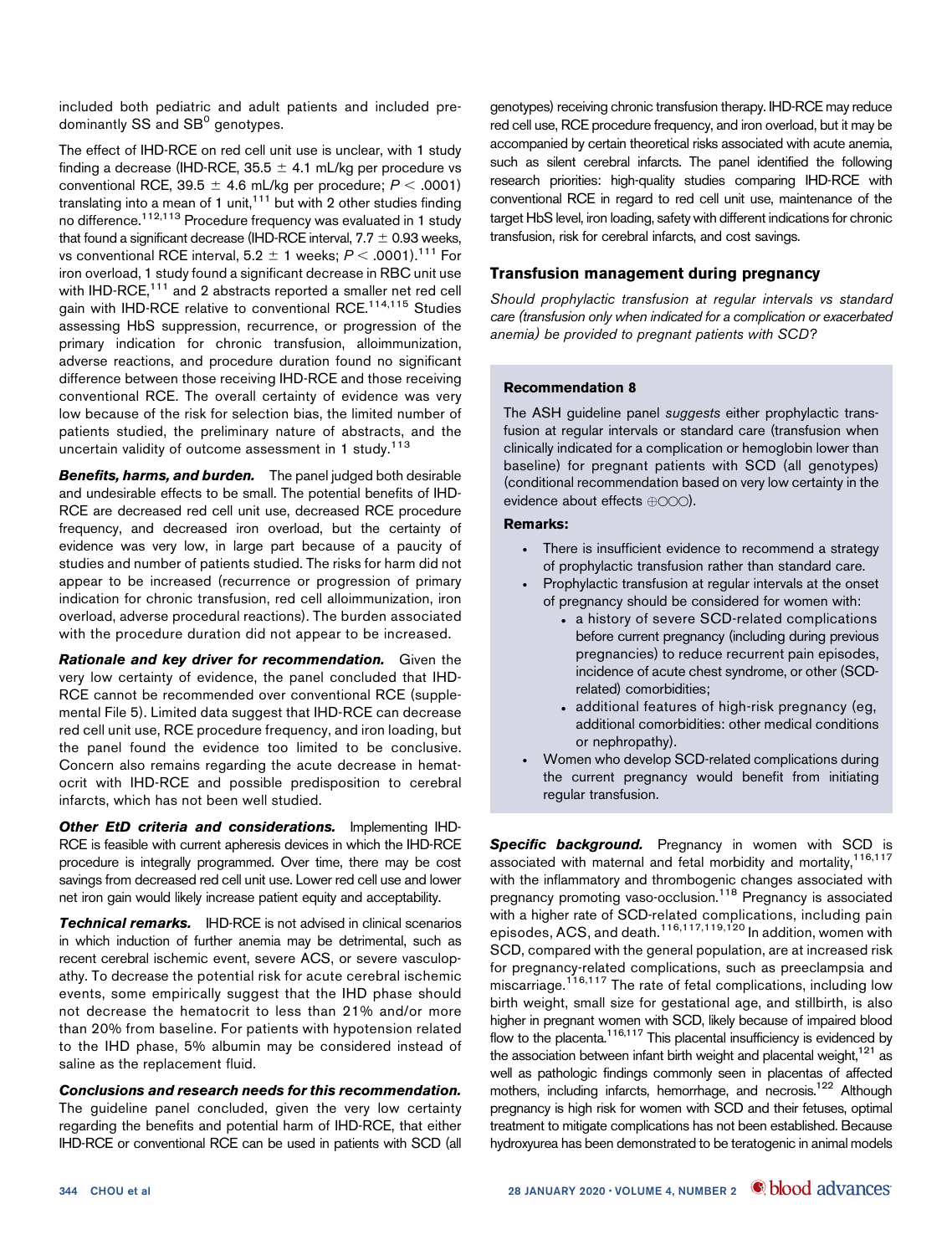<span id="page-18-0"></span>at high doses, the most commonly used strategy is scheduled red cell transfusion, but its benefits to the baby and/or the mother are unclear.

**Summary of the evidence.** The systematic review identified 13 studies (total, 1312 patients) of prophylactic, scheduled red cell transfusions in pregnant women with SCD. These included 12 comparative observational studies<sup>123-134</sup> and 1 RCT.<sup>135</sup> A metaanalysis was performed that examined the benefits of chronic transfusion in pregnant mothers with SCD and their fetuses, and that included the 12 observational studies. All SCD genotypes and transfusion modalities (simple and RCE) were included. Studies were examined for the following outcomes: maternal and fetal morbidity and mortality, alloimmunization, and adverse transfusion reactions.

In the only randomized trial of scheduled transfusions in pregnant women with SCD, 72 women were randomly assigned to receive scheduled or on-demand transfusions.<sup>135</sup> This study demonstrated reduced odds of pain episodes in the scheduled transfusion group (OR, 0.16; 95% CI, 0.05-0.51), but did not find reduced fetal complications, such as preterm birth (OR, 0.67; 95% CI, 0.19-2.34) or neonatal death (OR, 3.40; 95% CI, 0.64-18.13). Limitations of this study were that transfusions did not begin until the end the second trimester for a quarter of participants and that 44% of the nonchronic transfusion group still received on-demand transfusions for acute anemia.

The meta-analysis of observational studies demonstrated that regular transfusion for pregnant women with SCD resulted in a reduction of pain episodes (OR, 0.27; 95% CI, 0.10-0.75), pulmonary complications (OR, 0.23; 95% CI, 0.11-0.50), pulmonary embolism (OR, 0.07; 95% CI, 0.01-0.41), and maternal mortality (OR, 0.23; 95% CI, 0.06-0.91). Chronic transfusions were also found to be possibly beneficial for the fetuses of pregnant women with SCD, with lower rates of preterm birth (OR, 0.55; 95% CI, 0.34-0.88) and mortality (OR, 0.26; 95% CI, 0.07-0.93). None of the observational studies reported a difference in rate of alloimmunization.

Benefits, harms, and burden. The panel judged the benefits of prophylactic transfusions for pregnant women with SCD to be moderate. These transfusions may reduce complications by correcting severe anemia, poor oxygenation, and the degree of SCD-related vasoocclusion in both the mother and the fetus. Studies suggest that compared with on-demand therapy, chronic transfusion may positively affect maternal and neonatal outcomes, including reduction in maternal mortality, vaso-occlusive pain episodes, and pulmonary complications, as well as neonatal death and prematurity. However, the level of certainty of the evidence is very low.

The panel judged the harms of prophylactic transfusions to be small. Little information is provided in the observational studies about potential harms of transfusion during pregnancy. These harms potentially include alloimmunization, HTRs, iron overload, and transfusion-associated circulatory overload. The single randomized trial had few alloimmunization events.<sup>135</sup> The meta-analysis, even with high cumulative patient numbers, was unable to examine transfusion-related complications because of the lack of reporting in the original studies and low event rates.<sup>136</sup>

Rationale and key driver for recommendation. To date, nearly all the studies addressing the question of scheduled transfusions for pregnant women with SCD have been observational studies, providing very low certainty of evidence. Moreover, differences in the studies regarding the mother's genotype (SS vs SC), the initiation of transfusion (first trimester or later), and the modality of transfusion

(simple vs RCE) make it challenging to arrive at firm conclusions about the benefit of scheduled transfusions. On the basis of a lack of highquality studies and limited data regarding the potential complications of transfusion in pregnancy, the guideline panel did not recommend prophylactic, scheduled transfusion over on-demand transfusion in pregnant women with SCD (supplemental File 5).

Other EtD criteria and considerations. The panel judged that implementing regular, scheduled transfusions for pregnant patients with SCD is probably feasible and acceptable. Facilities for automated RCE may not be available at all providers and may necessitate transfer of care to a center able to provide this service. Placement of a catheter via fluoroscopy, if needed, may be contraindicated, especially in the first trimester. Another risk to consider is alloimmunization with DHTRs, which could affect the mother and fetus.

Technical remarks. The guideline panel acknowledged that regular, scheduled transfusions may be appropriate for selected individuals, such as women with high-risk obstetrical features or those at high risk for SCD complications. These cases would require an assessment of the risk for complications of transfusion (iron overload, alloimmunization, and DHTRs) weighed against the potential benefit. If a decision is made to initiate regular transfusions in a pregnant woman with SCD, the guideline panel suggests a target hemoglobin level higher than 7.0 gm/dL and a peak HbS level (or  $S+C$ ) of less than 50%, although it acknowledges that no evidence exists to support a specific goal for total hemoglobin level or HbS%.

Conclusions and research needs for this recommendation. The guideline panel concluded that either prophylactic transfusion at regular intervals or standard care is appropriate for pregnant patients with SCD. The panel identified the following research priorities: (1) a randomized trial of scheduled transfusions vs on-demand transfusions in pregnant women with SCD, (2) studies to determine the timing of optimal initiation of regular transfusions, and (3) studies to determine whether simple transfusion or RCE is more effective. The panel acknowledges that SCD is a rare disease and that sample size will be a challenge, thus necessitating a multicenter study.

## Preoperative transfusion for patients with SCD

Should preoperative transfusion vs no preoperative transfusion be used for patients with SCD undergoing surgeries requiring general anesthesia and lasting longer than 1 hour?

### Recommendation 9

The ASH guideline panel suggests preoperative transfusion over no preoperative transfusion in patients with SCD undergoing surgeries requiring general anesthesia and lasting longer than 1 hour (conditional recommendation based on very low certainty in the evidence about effects ⊕○○○).

#### Remarks:

- Decision-making should be individualized according to genotype, risk level of surgery, baseline total hemoglobin, complications with prior transfusions, and disease severity.
- Clinicians should aim for total hemoglobin levels of more than 9 g/dL before surgery, and should provide RCE transfusion for patients who require preoperative transfusion but have a high hemoglobin level  $(>9-10 \text{ g/dL})$ that precludes administration of simple transfusion.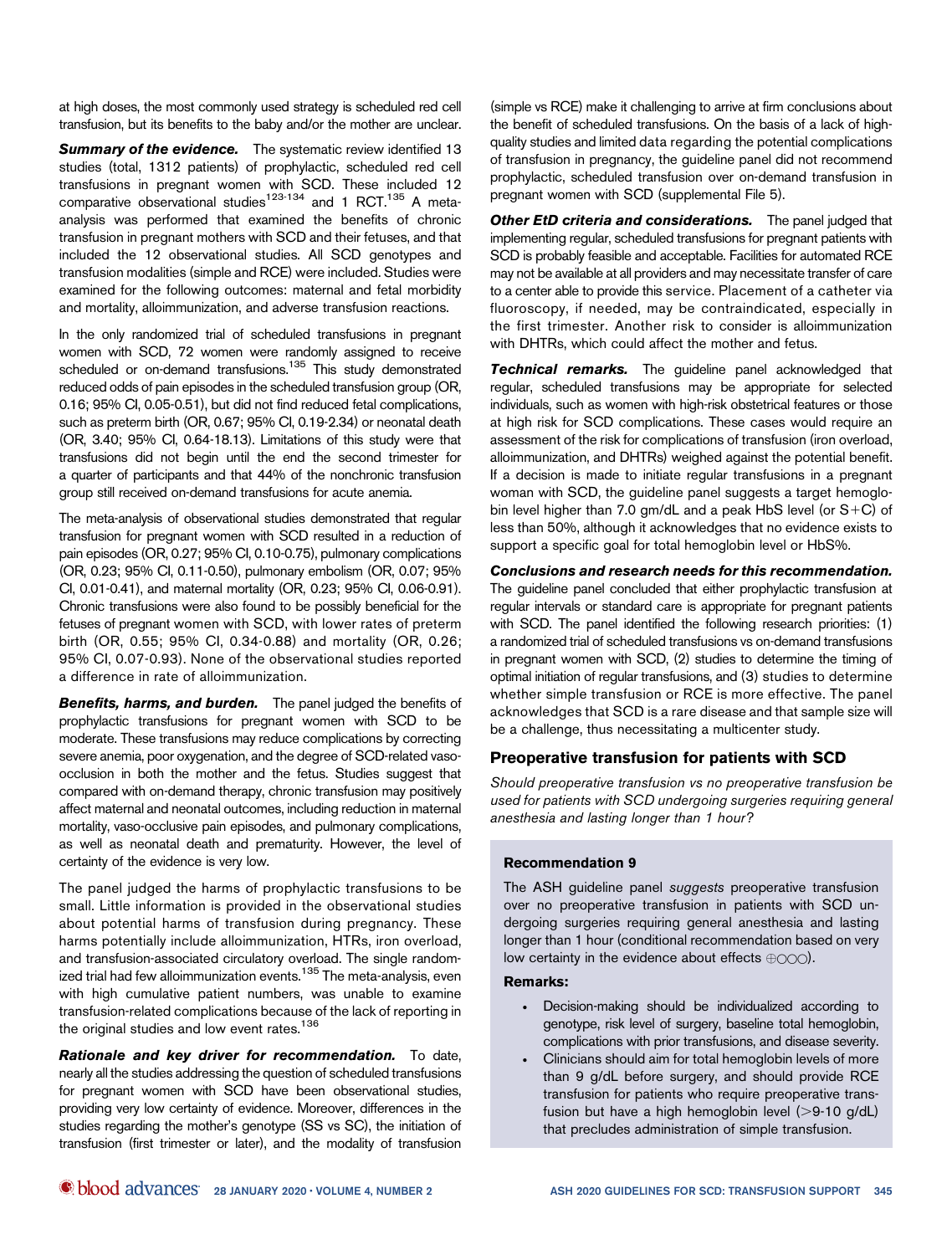Specific background. Surgery is associated with increased mortality and morbidity in patients with SCD, particularly because of an increased risk for postoperative pain crisis and ACS. It has been postulated that treating with preoperative blood transfusion reduces the risks for postoperative complications. Some subgroups may experience more benefit from preoperative transfusion than others; for example, patients undergoing high-risk surgery (cardiac surgery or neurosurgery), patients with a low preoperative hemoglobin level  $( $9 \text{ g/dL}$ ), and patients with a more severe$ genotype (HbSS/HbSB<sup>o</sup>thal) or phenotype. Similarly, there are groups of patients who may have less benefit from preoperative transfusion, eg, patients undergoing low-risk surgery, patients with a higher hemoglobin level  $(>10 \text{ g/dL})$  or HbF level, or those with a milder genotype (HbSC) or phenotype. It is also unclear whether preoperative simple transfusion (to increase preoperative hemoglobin) or exchange transfusion (to increase preoperative hemoglobin levels and reduce HbS%) is of the greatest benefit.

Summary of the evidence. The systematic review identified 14 studies (total, 1864 patients) that addressed preoperative blood transfusion for patients with SCD. These were 3 RCTs,<sup>137-139</sup> 7 comparative observational studies,<sup>140-146</sup> and 4 noncomparative observational studies.<sup>147-150</sup> Studies were examined for the following outcomes: mortality, postoperative ACS, pain crisis, other postoperative complications, alloimmunization, adverse reactions to blood transfusion, and length of stay. All studies included patients with SCD undergoing surgery with general anesthesia. No randomized studies were conducted in patients with genotypes other than HbSS. The panel acknowledged that no RCTs were conducted in patients undergoing high-risk surgeries, and that this group is the most likely to benefit from preoperative transfusion. Studies varied regarding inclusion of adults and/or children and the SCD genotype of patients

Six studies reported the effect of preoperative transfusion on the development of postoperative ACS,<sup>138-141,143,144</sup> for which outcomes were variable in degree and effect. One RCT showed that preoperative transfusion reduced the odds of developing postoperative ACS (OR, 0.08; 95% CI, 0.01-0.68), with an anticipated absolute effect of 244 fewer ACS cases per 1000 (95% CI, 70-269 fewer).<sup>138</sup> In contrast, 4 observational studies did not find a significant decrease or a significant increase in ACS in patients receiving preoperative transfusion compared with patients with no transfusion (OR, 1.34; 95% CI, 0.40-4.53).140,141,143,144 One RCT showed no significant difference in ACS with aggressive preoperative transfusion to decrease the HbS level to less than 30% compared with a conservative preoperative transfusion policy designed to increase the hemoglobin level to 10 g/dL (OR, 0.99; Cl, 0.58-1.69).<sup>139</sup>

For postoperative pain crisis prevention, 2 RCTs did not find a significant decrease or increase in postoperative pain crisis with preoperative transfusion compared with no preoperative transfusion (OR, 0.90; 95% CI, 0.19-4.34).<sup>137,138</sup> The meta-analysis of 3 observational studies also did not find a significant difference in postoperative pain crisis between the 2 groups (OR, 1.31; 95% CI, 0.22-7.96).<sup>140,142,143</sup> One RCT reported no significant difference in postoperative pain crisis with aggressive preoperative transfusion compared with the conservative preoperative transfusion policy (OR, 0.55; 95% Cl, 0.27-1.41).<sup>139</sup> Three noncomparative studies including 107 patients reported 1 case of mortality each.<sup>147-149</sup> One RCT reported no significant difference in mortality between patients with aggressive preoperative transfusion and those with conservative preoperative transfusion (OR, 5.00; 95% Cl, 0.24-104.59).<sup>139</sup>

One  $RCT^{138}$  and 1 observational study<sup>142</sup> showed no significant difference in alloimmunization rate between preoperative transfusion and no preoperative transfusion (OR, 1.81; 95% CI, 0.29-11.35). One RCT reported an increase in alloimmunization in patients with aggressive preoperative transfusion compared with a conservative preoperative transfusion policy (OR, 2.33; 95% CI, 1.22-4.49).<sup>139</sup> No significant difference in risk for fever, infection, or length of stay between preoperative transfusion and no preoperative transfusion was found.137,138,141-143,145

Benefits, harms, and burden. There was an absence of highquality evidence for the benefits of preoperative transfusion over no preoperative transfusion. There was low-quality evidence from 1 RCT that preoperative transfusion reduced the risk for postoperative transfusion ACS. The guideline panel judged that the prevention of postoperative ACS had a large desirable effect, in view of the high mortality and morbidity associated with ACS. Therefore, despite the very low certainty of evidence, the panel concluded that the balance of effects favored intervention with preoperative transfusion. The sole RCT included patients with HbSS/HbSB<sup>o</sup>thal undergoing low- to moderate-risk surgery only, and therefore, the panel also concluded that it is difficult to generalize the outcomes from this trial to other genotypes and surgery types, and that an individualized approach to decision-making may be needed.

The potential harms associated with transfusion were considered by the panel to be small. Alloimmunization was the most commonly reported adverse event, but no significant differences in this outcome were seen in the 1 RCT and 1 observational study in which it was reported.138,142 However, 1 RCT reported an increase in alloimmunization in patients with aggressive preoperative transfusion compared with a conservative preoperative transfusion policy.<sup>139</sup> Using indirect evidence about the risk for alloimmunization and expert opinion, the panel noted that there are subgroups of patients for whom the risk for adverse events from transfusion is increased. These are patients who have multiple red cell alloantibodies or a history of DHTR or hyperhemolysis. For these patients, the risks of preoperative transfusion may outweigh the benefits, and this should be considered when making the decision to offer a preoperative transfusion.

Rationale and key driver for recommendation. The quideline panel concluded that the balance of benefits vs harms favors the intervention of preoperative transfusion in patients with SCD undergoing surgery (supplemental File 5). The benefit of preoperative transfusion was seen in some studies, but not in others. It is unclear whether this variation in outcomes was a result of the low quality of the studies, which were mostly observational, or a result of differing inclusion criteria used in the studies.

Other EtD criteria and considerations. There were little or no data concerning patients with non-HbSS genotypes or with high baseline hemoglobin levels. Some subgroups of patients are likely to benefit more from the intervention than other subgroups of patients, and the decision should be individualized on the basis of the SCD genotype, risk level of surgery, baseline total hemoglobin, history of alloimmunization and/or DHTRs, and disease phenotype.

**Technical remarks.** For patients for whom preoperative transfusion is considered to be of benefit:

Simple transfusion is suggested for patients with hemoglobin levels of less than 9 g/dL, and posttransfusion hemoglobin levels should not exceed 11 g/dL;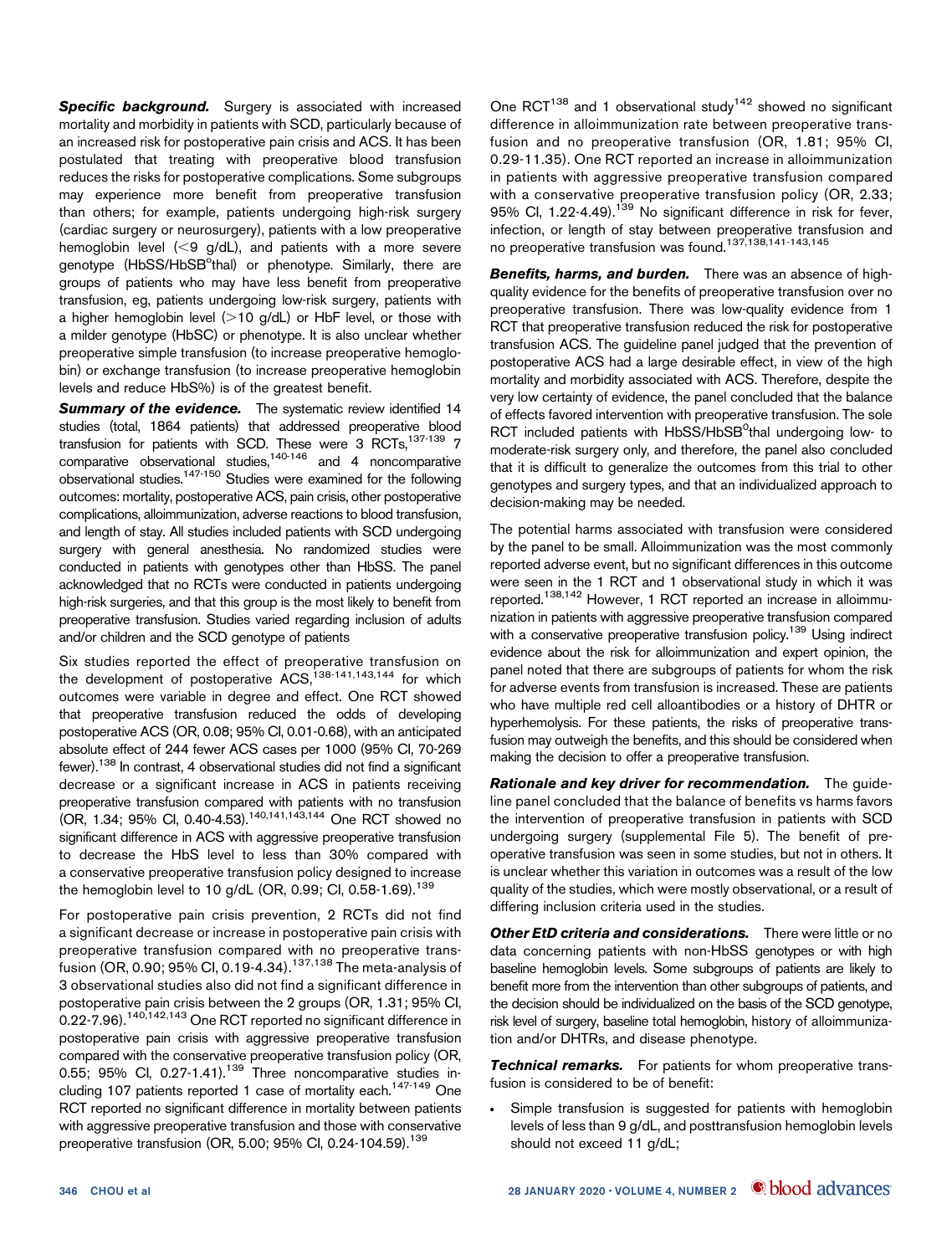- <span id="page-20-0"></span>exchange transfusion should be considered for patients with hemoglobin levels of greater than 9 to 10 g/dL, aiming for posttransfusion hemoglobin levels of 10 to 11 g/dL; and
- exchange transfusion should be considered for patients undergoing very high risk surgery (neurosurgery or cardiac surgery).

Postoperative transfusion would be appropriate for patients who need emergency surgery and for whom delaying surgery to transfuse preoperatively is unacceptable. It is not possible, from the available evidence, to conclude the optimal preoperative target hemoglobin level or HbS%. Using evidence from the RCT that compared conservative and aggressive preoperative transfusion policies, the panel acknowledges that in patients undergoing low- to moderate-risk surgery, with a pretransfusion hemoglobin level of less than 9 g/dL, the preoperative hemoglobin level is probably more important than the preoperative HbS%, and suggests that clinicians aim for a preoperative hemoglobin level of 9 to 11 g/dL. A low preoperative HbS% ( $<$ 30% or  $<$ 50%) is most likely to benefit patients with a very severe phenotype; for example, those with a history of stroke, recurrent ACS, or prior severe postoperative complications.

#### Conclusions and research needs for this recommendation.

The guideline panel determined that there is very low certainty of evidence for the use of preoperative transfusion in patients with SCD undergoing low- to moderate-risk surgery under general anesthesia. On the basis of the body of available evidence, preoperative transfusion is more likely to reduce the risk of developing postoperative ACS and acute pain episodes in patients with the  $SS/SB<sup>0</sup>$  genotype, a total hemoglobin level of less than 9 g/dL, or a severe phenotype and/or who are undergoing high-risk surgery. The panel identified the following as priority research questions: (1) determining whether preoperative transfusion benefits patients with non- $H$ bSS/SB $^0$  genotypes undergoing low-, moderate-, and high-risk surgery; (2) determining whether the benefits of perioperative cell salvage in patients with SCD outweigh its risks; (3) determining the optimal preoperative HbS% in patients undergoing high-risk surgery (cardiac surgery or neurosurgery); (4) identifying other modalities to optimize preoperative hemoglobin in patients with SCD (ie, erythroid-stimulating agents or hydroxyurea); and (5) determining whether HbF% affects postoperative outcome for similar levels of preoperative total hemoglobin.

### Screening for transfusional iron overload

Should iron overload screening by MRI for cardiac iron content vs serial monitoring of ferritin levels alone be used for patients with SCD receiving chronic transfusion therapy?

#### Recommendation 10a

The ASH quideline panel suggests iron overload screening by MRI (R2, T2\*, or R2\*) for liver iron content every 1 to 2 years compared with serial monitoring of ferritin levels alone in patients with SCD (all genotypes) receiving chronic transfusion therapy (conditional recommendation based on very low certainty in the evidence about effects  $\oplus$  ooo).

#### Remarks:

- Validated R2, T2\*, or  $R2*$  methods should be used; if they are not available, the patient should be referred to a specialized center.
- The same method (R2, T2\*, or R2\*) should be used over time.
- If patients are receiving iron chelation, MRI for liver iron content is helpful for titrating iron chelation, regardless of the ferritin level.
- If the ferritin level is less than 1000 ng/mL and the patient is receiving chronic transfusion by RCE with a neutral or negative iron balance, then MRI for liver iron content is likely not needed.

#### Recommendation 10b

The ASH guideline panel suggests against adding routine iron overload screening by T2\* MRI for cardiac iron content compared with serial monitoring of ferritin levels alone in patients with SCD (all genotypes) receiving chronic transfusion therapy (conditional recommendation based on very low certainty in the evidence about effects ⊕○○○).

#### Remarks:

- The panel suggests that cardiac T2\*MRI screening be performed for the subgroup of patients with SCD with a high iron burden (liver iron content  $>$ 15 mg/g [dw]) for 2 years or more, evidence of end organ damage resulting from transfusional iron overload, or evidence of cardiac dysfunction.
- If cardiac T2\* screening is performed, validated methods should be used, and the same method should be used over time; if these methods are not available, the patient should be referred to a specialized center.

Specific background. Regular red cell transfusions lead to iron accumulation in the liver, heart, and endocrine organs. Complications of iron overload are best described for thalassemia, but differences in iron-related morbidity between SCD and thalassemia exist. Among patients with similar liver iron concentrations, ironrelated cardiomyopathy and endocrinopathies are less common in SCD than thalassemia.<sup>151</sup> A number of methods are available to assess the magnitude of iron overload from regular red cell transfusions, and each has its own strengths and limitations. The serum ferritin level test is an inexpensive blood test that broadly correlates with total body iron burden<sup>152</sup> and that, because it can be measured frequently, is useful to monitor trends in iron burden over time. A major limitation in SCD is that inflammation can raise ferritin levels irrespective of iron burden. The liver is the major site of iron accumulation from transfusions, and the liver iron concentration is a good indicator of total iron burden.<sup>153,154</sup> Although liver biopsy was used in the past, noninvasive MRI techniques are now almost exclusively used for this assessment. Both R2 and R2\* MRI methods correlate well with iron levels determined by liver biopsy.<sup>155,156</sup> Limitations of MRI include the need for specialized programming and expertise in these MRI techniques, as well as the high cost, which makes frequent monitoring prohibitive. Both ferritin and liver iron concentration do not always predict cardiac iron loading. Heart iron can be estimated using T2\* MRI, with values below 20 ms being abnormal. Cardiac T2\* measurements can be used to predict the risk of developing ironrelated cardiac complications.<sup>157</sup> Cardiac iron loading occurs less commonly in patients with SCD receiving regular transfusions than in transfusion-dependent thalassemia, which brings into question the utility of regular cardiac iron monitoring in SCD. The optimal mode and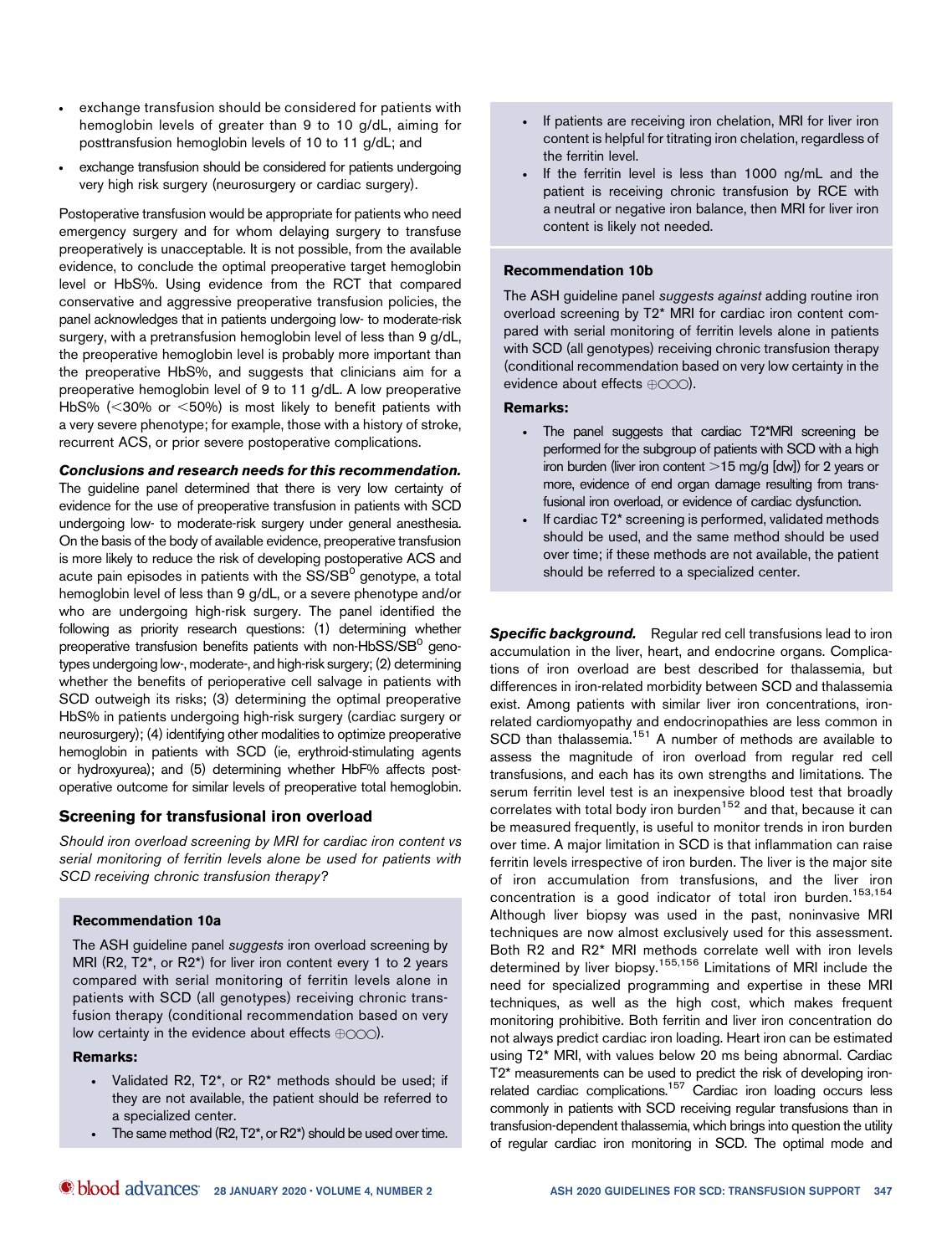frequency of liver and cardiac iron overload screening for chronically transfused patients with SCD are not well established.

**Summary of the evidence.** The systematic review identified 4 noncomparative observational studies (total, 267 patients). Studies were examined for the following outcomes: iron-induced liver disease/liver failure, cardiac disease, and endocrinopathies (growth failure, delayed puberty, hypothyroidism, and diabetes), as well as mortality. There were no studies that compared screening for ironinduced liver disease using MRI vs serial monitoring of ferritin levels. One retrospective study of 22 patients with SCD showed that the quantification of hepatic iron on 3T MRI correlated significantly with ferritin level and liver biopsy (only 2 subjects had MRI and biopsy within 6 months).<sup>154</sup> In addition, 2 of 4 patients with abnormal ALT values had high T2\* liver iron concentration above 10 mg/g (dw), suggesting that MRI may be useful in predicting iron-induced liver disease. There were also no studies that compared screening for iron-induced cardiac disease using MRI vs serial monitoring of ferritin level. Three observational studies showed an extremely low prevalence of cardiac T2\* abnormalities in transfused patients with SCD, and evidence of cardiac iron loading developed only with prolonged elevated liver iron concentration.<sup>158-160</sup> One study of 9 chronically transfused pediatric patients with SCD showed no abnormal cardiac T2\*158; 4 had ventricular dilatation. A second study also showed that among 41 chronically transfused patients with SCD with a mean age of 22.9 years, none developed a cardiac T2\* of less than 20 ms during 2 years of follow-up.159 In the third study, 6 of 201 patients developed cardiac iron overload; these 6 patients had poor chelation compliance, serum ferritin levels of more than 4600 ng/mL, and elevated liver iron concentrations of more than  $22 \text{ mg/g}$  (dw).<sup>160</sup> No studies reported iron-induced endocrinopathies or mortality with regard to MRI monitoring of iron overload.

Given the paucity of direct evidence, the panel considered indirect evidence to support the recommendations. The limitation of serum ferritin to estimate iron burden in SCD was evidenced in a number of studies. One observational study showed wide variability in the rise of ferritin in 61 children with SCD who initiated regular transfusions for primary stroke prevention. Multiple studies showed that ferritin levels do not correlate precisely with liver iron concentration in SCD,<sup>91,161-163</sup> and trends in ferritin levels show similar limitations.<sup>164-166</sup> Low ferritin levels (<1500 ng/mL) generally correlate with well controlled liver iron concentration: in 1 study, 90% of patients with serum ferritin below 1500 ng/mL had liver iron concentration below 7 mg/g (dw), whereas in another, serum ferritin values of 750 to 1500 ng/mL corresponded to liver iron concentration of 2.5 to 10 mg/g dw in 75% of patients.<sup>164,166</sup> Conversely, ferritin levels above 2500 to 3000 ng/mL usually are associated with high liver iron concentrations above 10 to 15 mg/g dw, although with exceptions.<sup>91,161</sup> Higher liver iron concentration is associated with increased liver fibrosis in SCD.<sup>162,166</sup>

Benefits, harms, and burden. The panel judged the desirable effects of liver MRI to be moderate, and those of cardiac MRI to be small. Given the limitations of serum ferritin level in predicting liver iron concentration, liver MRI by the R2 or R2\* method allows an estimation of liver iron concentration that may be used to adjust chelation regimens. Because liver fibrosis and elevated ALT are more common with high liver iron content, assessment with appropriate treatment may help prevent liver injury. In addition, as cardiac iron loading generally is evidenced in SCD only with

prolonged elevated liver iron content, liver R2 or R2\* MRI monitoring could identify patients at risk for that complication. However, the certainty of the evidence is very low.

The panel judged the undesirable effects of liver MRI to be trivial. Little information is provided in the observational studies about potential harm of MRI, although the risks for MRI are small. The panel acknowledges the high cost of the test. The liver MRI was judged to be probably acceptable with variable feasibility.

Rationale and key driver for recommendation. Given the significant limitations of serum ferritin levels in SCD, the guideline panel determined that regular assessment of liver iron concentration by R2 or R2\* MRI is indicated in chronically transfused patients (supplemental File 5). Liver MRI assessment may not be needed in patients with very low serum ferritin levels, particularly if managed with regular exchange transfusions, given that low ferritin levels usually predict low liver iron concentration in patients with SCD. Given that cardiac iron loading is very uncommon in SCD, the guideline panel determined that routine assessment of cardiac T2\* is not warranted for all chronically transfused patients with SCD, but should be considered for individuals with a high iron burden (liver iron content  $>15$  mg/g [dw]) for 2 years or more, history of exceptionally elevated liver iron, evidence of end organ damage resulting from transfusional iron overload, or evidence of cardiac dysfunction (supplemental File 5). If cardiac T2\* is warranted, some cardiac MR facilities can offer both cardiac and liver iron measurements in a single imaging procedure.

**Technical remarks.** The use of MRI for iron estimation requires special acquisition sequences and postacquisition analysis; patients should be referred to specialized centers with appropriate expertise in these methods. Both R2 and R2\* MRI methods have shown good correlation with liver iron concentration obtained by liver biopsy; R2 and R2<sup>\*</sup> results correlate well ( $r^2 = 0.93$ ) with each other.<sup>167</sup> Because systematic bias exists between R2 and R2<sup>\*</sup> methods, particularly at very low and high liver iron concentrations,<sup>167</sup> the same MRI method should be used over time if possible.

Conclusions and research needs for this recommendation. The guideline panel concluded that MRI screening for liver iron concentration should be performed every 1 to 2 years in patients with SCD receiving chronic transfusion therapy, but that cardiac T2\* monitoring should not be routinely performed unless there is a history of poorly controlled iron burden. The panel identified the following research priorities: (1) prospective studies to understand the clinical significance of varying degrees of iron overload in patients with SCD, including correlation with organ dysfunction, SCD-related complications, and mortality; (2) a prospective, randomized trial of deferasirox compared with deferiprone for the treatment of transfusion iron overload in SCD; and (3) prospective studies of the prevalence of abnormal cardiac T2\* MRI, including investigation of potential risk factors such as genetic predisposition and chelator type.

# What are others saying, and what is new in these ASH guidelines?

Transfusion support for patients with SCD is addressed within existing guidelines for SCD and overlaps several of the topics prioritized for these ASH guidelines. The most relevant guidelines are the 2014 National Heart, Lung, and Blood Institute Expert Panel Report of the Evidence-Based Management of Sickle Cell Disease,<sup>12</sup> the 2018 Standard for Clinical Care of Adults with Sickle Cell Disease in the United Kingdom,<sup>168</sup>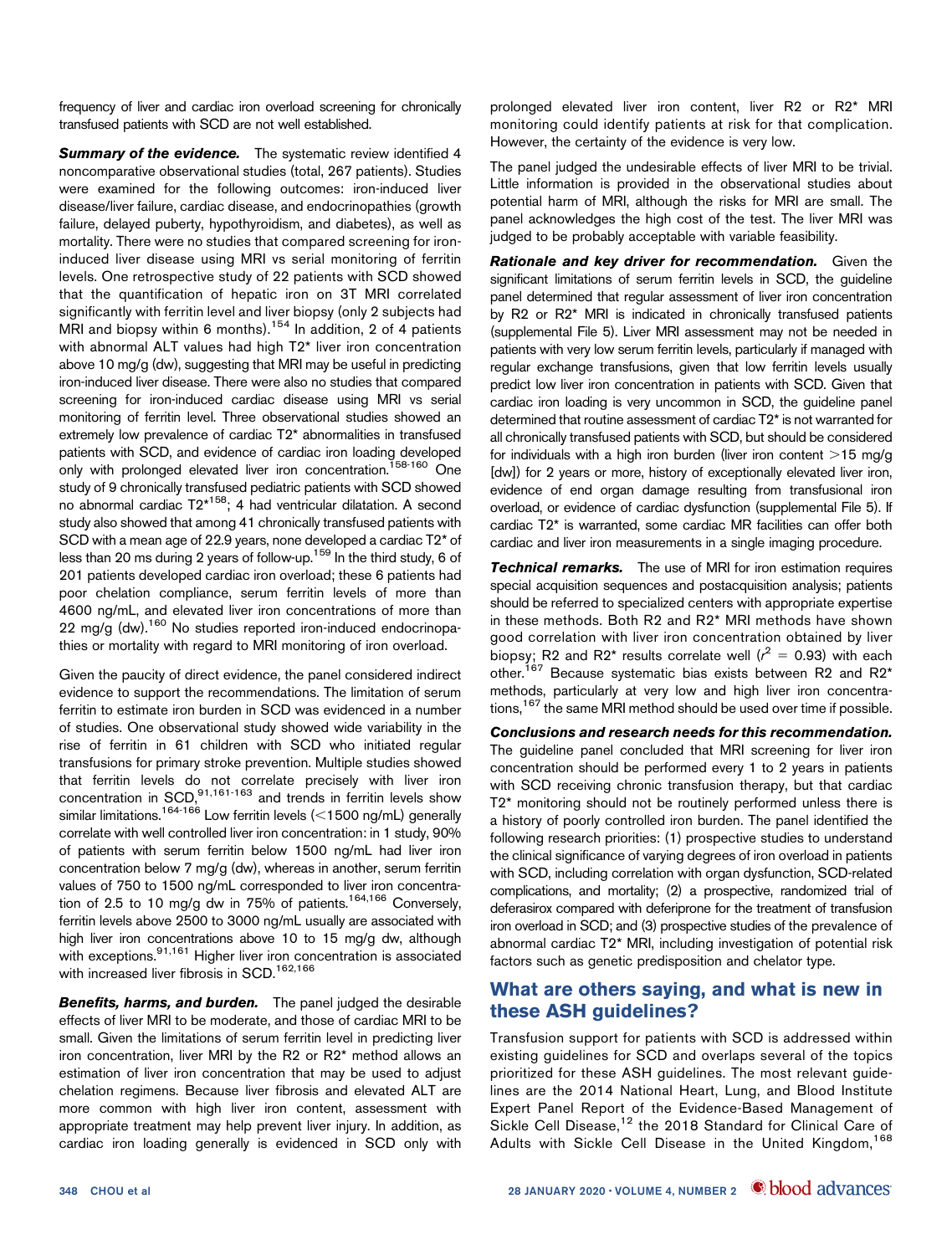the 2018 International Collaboration for Transfusion Medicine Guidelines on Red Blood Cell Specifications for Patients with Hemoglobinopathies,<sup>13</sup> and the 2019 Guidelines on the Use of Therapeutic Apheresis in Clinical Practice—Evidence-Based Approach from the Writing Committee of the American Society of Apheresis.<sup>84</sup>

Red cell antigen profiling and matching are addressed in several of the existing guidelines. The ASH transfusion panel along with the Mayo Clinic systematic review team extracted primary alloimmunization data from the literature and calculated alloimmunization rate per 100 units transfused, which increased the certainty of evidence to moderate and supported a strong recommendation for prophylactic Rh (C, E or C/c, E/e)- and K-matched red cells for patients with SCD. This differs from the 2014 National Heart, Lung, and Blood Institute and the 2018 International Collaboration for Transfusion Medicine Guidelines, which graded evidence regarding antigen matching as low quality and resulted in moderate and weak recommendations, respectively.

The recommendations made in the current guidelines for preoperative transfusion, transfusion of pregnant women, and iron overload screening align with 2014 National Heart, Lung, and Blood Institute and 2019 UK standards. Recommendations on the mode of transfusion for chronically transfused patients with SCD (simple vs RCE), the use of isovolemic hemodilution with RCE, and the use of immunosuppressive therapy for prevention or treatment of acute and delayed HTRs are uniquely included in the ASH Transfusion Support Guidelines, whereas other guidelines have not addressed these clinical questions.

# Limitations of these guidelines

The limitations of these guidelines are inherent in the low or very low certainty of the evidence identified for many of the questions. The included studies did not measure the potential burden of blood transfusion, which include emotional distress, time required to undergo transfusion, associated loss of income, and patients' concerns about transfusion. The guideline panel acknowledged that several recommendations have "moderate resource implications" associated with them because of the cost of transfusion and the requirement for exchange transfusion in certain patient scenarios.

# Revision or adaptation of the guidelines

### Plans for updating these guidelines

After publication of these guidelines, ASH will maintain them through surveillance for new evidence, ongoing review by experts, and regular revisions.

### Updating or adapting recommendations locally

Adaptation of these guidelines will be necessary in many circumstances. These adaptations should be based on the associated EtD frameworks.<sup>169</sup>

# Acknowledgments

The authors thank M. Hassan Murad from the Mayo Clinic Evidence-Based Practice Research Program for his guidance regarding development of these guidelines, Melvin Bayne for his participation as a patient representative at the first in-person meeting to draft recommendations and prioritize outcomes, and Starr Webb and Robert Kunkle from ASH for their assistance with coordination of the guideline development effort.

# Authorship

Contributions: S.T.C. wrote and revised the manuscript based on authors' suggestions; guideline panel members R.M.F., J.J.F., J.E.H., J.H., M.K., J.L.K., F.P., P.A.S., S.R.S., S.L.T., C.M.W., T.E.W., and E.A.A. critically reviewed the manuscript and provided suggestions for improvement; M.A., a member of the knowledge synthesis team, contributed evidence summaries to the guidelines; S.T.C. and E.A.A. were the cochairs of the panel and led the panel meeting; panel members each assisted in writing the first draft of 1 recommendation for the manuscript; and all authors approved of the content.

Conflict-of-interest disclosure: All authors were members of the guideline panel or members of the systematic review team or both. As such, they completed a disclosure-of-interest form, which was reviewed by ASH and is available as supplemental File 2 and 3.

ORCID profiles: S.T.C., [0000-0003-4333-6965;](https://orcid.org/0000-0003-4333-6965) M.K., [0000-](https://orcid.org/0000-0001-8565-8845) [0001-8565-8845;](https://orcid.org/0000-0001-8565-8845) P.A.S., [0000-0002-7954-0055](https://orcid.org/0000-0002-7954-0055); S.L.T., [0000-](https://orcid.org/0000-0002-9835-6501) [0002-9835-6501;](https://orcid.org/0000-0002-9835-6501) T.E.W., [0000-0002-5298-6217.](https://orcid.org/0000-0002-5298-6217)

Correspondence: Stella T. Chou, The Children's Hospital of Philadelphia, The University of Pennsylvania, 3615 Civic Center Blvd, Abramson 316D, Philadelphia, PA 19104; e-mail: [chous@email.chop.edu;](mailto:chous@email.chop.edu) and Elie A. Akl, Department of Internal Medicine, American University of Beirut Medical Center, P.O. Box 11-0236, Riad-El-Solh, Beirut 1107 2020, Lebanon; e-mail: [ea32@aub.edu.lb](mailto:ea32@aub.edu.lb).

# References

- 1. Schünemann HJ, Wiercioch W, Etxeandia I, et al. Guidelines 2.0: systematic development of a comprehensive checklist for a successful quideline enterprise. CMAJ. 2014;186(3):E123-E142.
- 2. Greenfield S, Mancher M, Wolman DM. Clinical Practice Guidelines We Can Trust. Washington, DC: National Academies Press; 2011.
- 3. Schünemann HJ, Al-Ansary LA, Forland F, et al; Board of Trustees of the Guidelines International Network. Guidelines International Network: principles for disclosure of interests and management of conflicts in guidelines. Ann Intern Med. 2015;163(7):548-553.
- 4. Caseem A, Forland F, Macbeth F, Ollenschläger G, Phillips S, van der Wees P; Board of Trustees of the Guidelines International Network. Guidelines International Network: toward international standards for clinical practice guidelines. Ann Intern Med. 2012;156(7):525-531.
- 5. Alonso-Coello P, Oxman AD, Moberg J, et al; GRADE Working Group. GRADE Evidence to Decision (EtD) frameworks: a systematic and transparent approach to making well informed healthcare choices. 2: Clinical practice guidelines. BMJ. 2016;353:i2089.
- 6. Alonso-Coello P, Schünemann HJ, Moberg J, et al; GRADE Working Group. GRADE Evidence to Decision (EtD) frameworks: a systematic and transparent approach to making well informed healthcare choices. 1: Introduction. BMJ. 2016;353:i2016.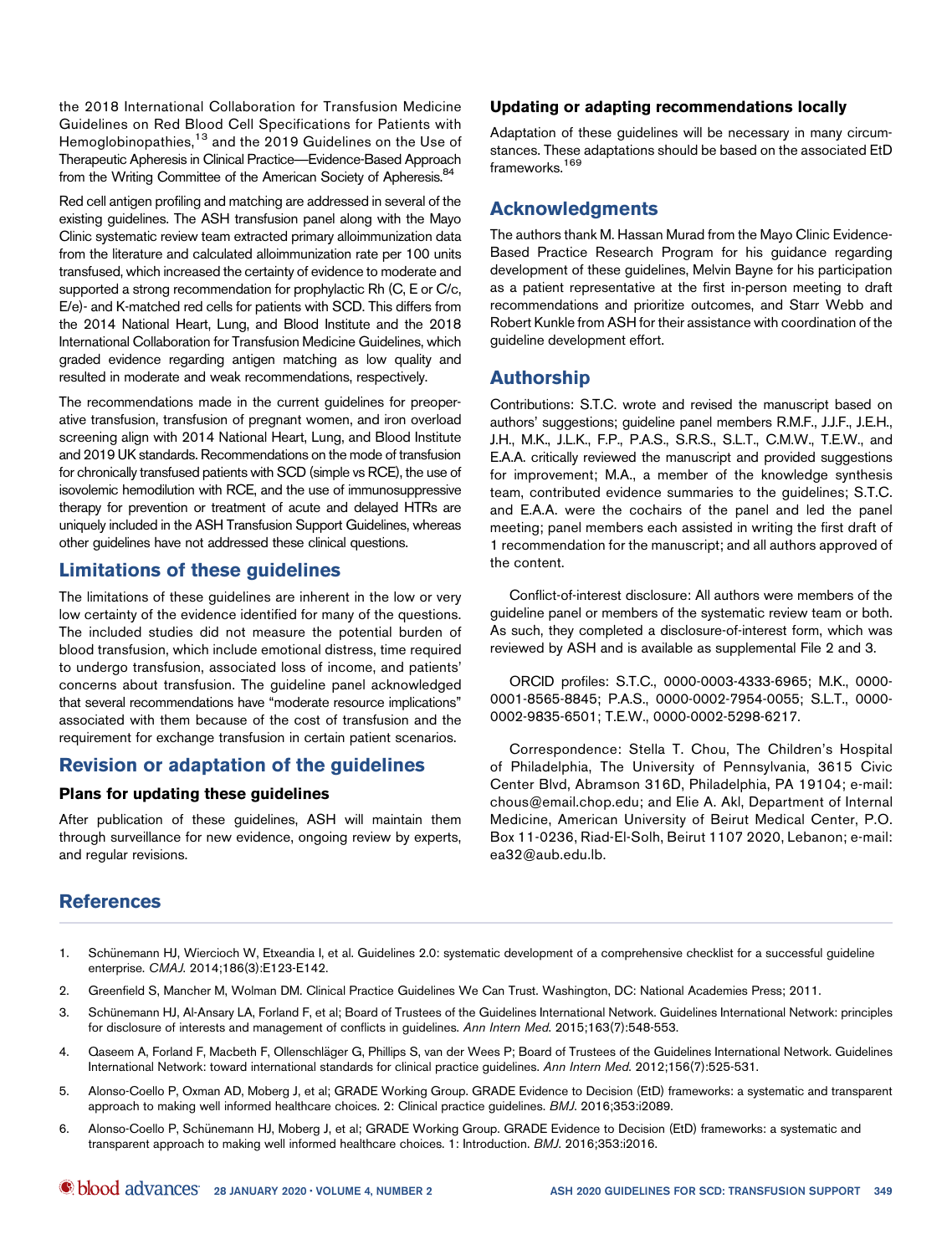- 7. Atkins D, Eccles M, Flottorp S, et al; GRADE Working Group. Systems for grading the quality of evidence and the strength of recommendations I: critical appraisal of existing approaches The GRADE Working Group. BMC Health Serv Res. 2004;4(1):38.
- 8. Guyatt G, Oxman AD, Akl EA, et al. GRADE guidelines: 1. Introduction-GRADE evidence profiles and summary of findings tables. J Clin Epidemiol. 2011; 64(4):383-394.
- 9. Guyatt GH, Oxman AD, Vist GE, et al; GRADE Working Group. GRADE: an emerging consensus on rating quality of evidence and strength of recommendations. BMJ. 2008;336(7650):924-926.
- 10. Schünemann HJ, Best D, Vist G, Oxman AD; GRADE Working Group. Letters, numbers, symbols and words: how to communicate grades of evidence and recommendations. CMAJ. 2003;169(7):677-680.
- 11. Schünemann HJ, Mustafa R, Brozek J, et al; GRADE Working Group. GRADE Guidelines: 16. GRADE evidence to decision frameworks for tests in clinical practice and public health. J Clin Epidemiol. 2016;76:89-98.
- 12. Yawn BP, Buchanan GR, Afenyi-Annan AN, et al. Management of sickle cell disease: summary of the 2014 evidence-based report by expert panel members. JAMA. 2014;312(10):1033-1048.
- 13. Compernolle V, Chou ST, Tanael S, et al; International Collaboration for Transfusion Medicine Guidelines. Red blood cell specifications for patients with hemoglobinopathies: a systematic review and guideline. Transfusion. 2018;58(6):1555-1566.
- 14. Murad MH, Liem RI, Lang ES, et al. 2019 sickle cell disease guidelines by the American Society of Hematology: methodology, challenges, and innovations. Blood Adv. 2019;3(23):3945-3950.
- 15. Lo B, Fields M. Conflict of interest in medical research, education, and practice. Washington, DC: National Academic Press, Institute of Medicine; 2009.
- 16. Akl EA, El-Hachem P, Abou-Haidar H, Neumann I, Schunemann HJ, Guyatt GH. Considering intellectual, in addition to financial, conflicts of interest ¨ proved important in a clinical practice guideline: a descriptive study. J Clin Epidemiol. 2014;67(11):1222-1228.
- 17. Guyatt G, Akl EA, Hirsh J, et al. The vexing problem of guidelines and conflict of interest: a potential solution. Ann Intern Med. 2010;152(11):738-741.
- 18. Schünemann HJ, Osborne M, Moss J, et al; ATS Ethics and Conflict of Interest Committee and the Documents Development and Implementation Committee. An official American Thoracic Society Policy statement: managing conflict of interest in professional societies. Am J Respir Crit Care Med. 2009;180(6):564-580.
- 19. Guyatt GH, Oxman AD, Kunz R, et al. GRADE guidelines: 2. Framing the question and deciding on important outcomes. J Clin Epidemiol. 2011;64(4): 395-400.
- 20. da Costa DC, Pellegrino J Jr, Guelsin GA, Ribeiro KA, Gilli SC, Castilho L. Molecular matching of red blood cells is superior to serological matching in sickle cell disease patients. Rev Bras Hematol Hemoter. 2013;35(1):35-38.
- 21. Casas J, Friedman DF, Jackson T, Vege S, Westhoff CM, Chou ST. Changing practice: red blood cell typing by molecular methods for patients with sickle cell disease. Transfusion. 2015;55(6 pt 2):1388-1393.
- 22. Rosse WF, Gallagher D, Kinney TR, et al; The Cooperative Study of Sickle Cell Disease. Transfusion and alloimmunization in sickle cell disease. Blood. 1990;76(7):1431-1437.
- 23. Vichinsky EP, Earles A, Johnson RA, Hoag MS, Williams A, Lubin B. Alloimmunization in sickle cell anemia and transfusion of racially unmatched blood. N Engl J Med. 1990;322(23):1617-1621.
- 24. Chou ST, Jackson T, Vege S, Smith-Whitley K, Friedman DF, Westhoff CM. High prevalence of red blood cell alloimmunization in sickle cell disease despite transfusion from Rh-matched minority donors. Blood. 2013;122(6):1062-1071.
- 25. Vichinsky EP. Current issues with blood transfusions in sickle cell disease. Semin Hematol. 2001;38(1 suppl 1):14-22.
- 26. Fasano RM, Booth GS, Miles M, et al. Red blood cell alloimmunization is influenced by recipient inflammatory state at time of transfusion in patients with sickle cell disease. Br J Haematol. 2015;168(2):291-300.
- 27. Hendrickson JE, Eisenbarth SC, Tormey CA. Red blood cell alloimmunization: new findings at the bench and new recommendations for the bedside. Curr Opin Hematol. 2016;23(6):543-549.
- 28. Chou ST, Evans P, Vege S, et al. RH genotype matching for transfusion support in sickle cell disease. Blood. 2018;132(11):1198-1207.
- 29. Boateng LA, Andrew C, Schonewille H. Alloimmunization in transfused sickle cell patients: effect of RBC antigen matching [abstract]. Int J Lab Hematol. 2014;36(s1):118. Abstract 705.
- 30. Godfrey GJ, Lockwood W, Kong M, Bertolone S, Raj A. Antibody development in pediatric sickle cell patients undergoing erythrocytapheresis. Pediatr Blood Cancer. 2010;55(6):1134-1137.
- 31. Ambruso DR, Githens JH, Alcorn R, et al. Experience with donors matched for minor blood group antigens in patients with sickle cell anemia who are receiving chronic transfusion therapy. Transfusion. 1987;27(1):94-98.
- 32. Clucas D, Haeusler M, Kelsey G, et al. Sickle cell disease: the advantages of phenotype compatible red cells and utility of genotyping in erythrocytapheresis [abstract]. Vox Sang. 2017;112(S1):260-261. Abstract P-629.
- 33. Lasalle-Williams M, Nuss R, Le T, et al. Extended red blood cell antigen matching for transfusions in sickle cell disease: a review of a 14-year experience from a single center (CME). Transfusion. 2011;51(8):1732-1739.
- 34. Yee MEM, Josephson CD, Winkler AM, et al. Red blood cell minor antigen mismatches during chronic transfusion therapy for sickle cell anemia. Transfusion. 2017;57(11):2738-2746.
- 35. Tahhan HR, Holbrook CT, Braddy LR, Brewer LD, Christie JD. Antigen-matched donor blood in the transfusion management of patients with sickle cell disease. Transfusion. 1994;34(7):562-569.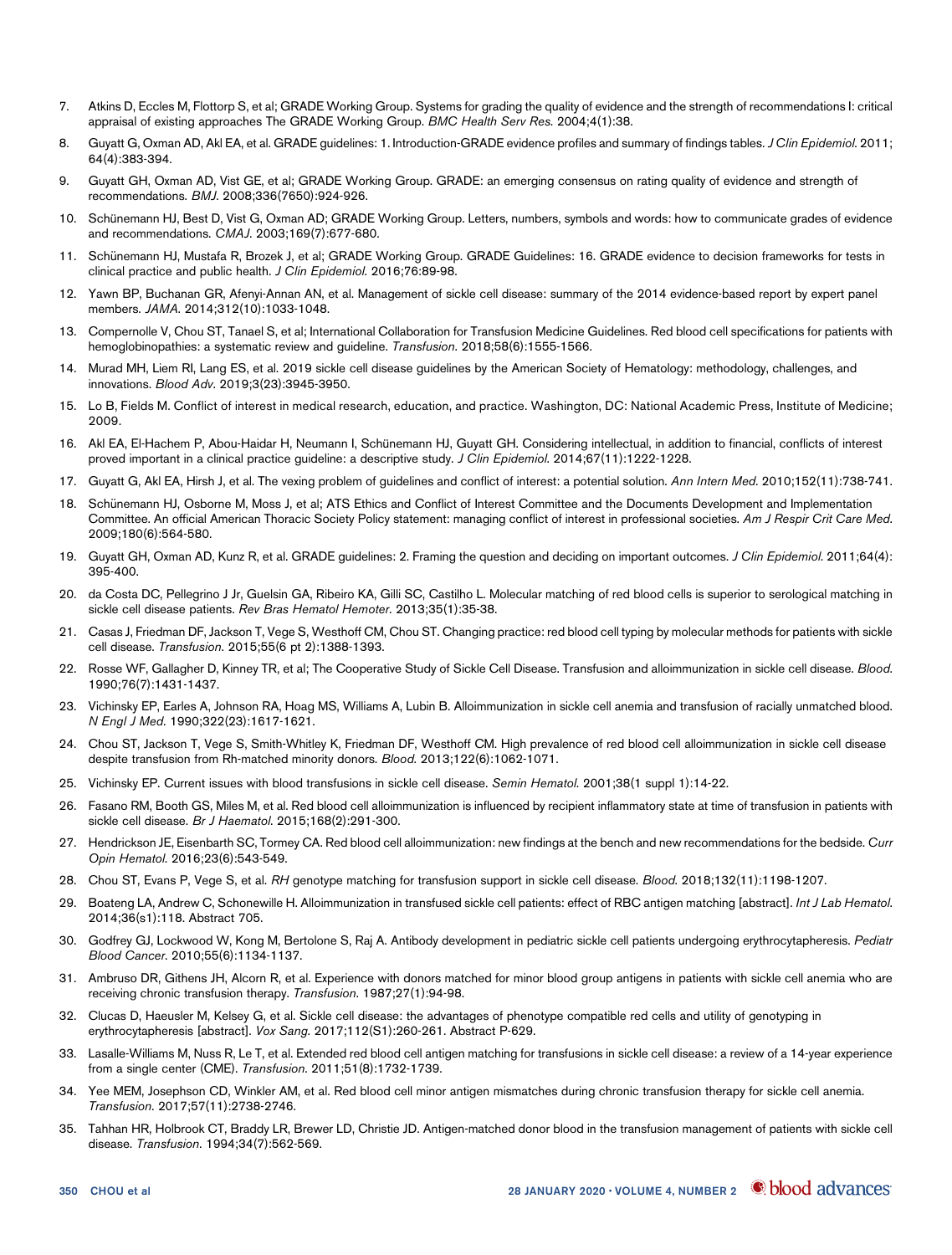- 36. Ameen R, Al Shemmari S, Al-Bashir A. Red blood cell alloimmunization among sickle cell Kuwaiti Arab patients who received red blood cell transfusion. Transfusion. 2009;49(8):1649-1654.
- 37. Redondo Velao S, Perez-Corral A, Cela E. Successful compatible phenotype transfusion protocol to prevent alloimmunization in sickle cell disease [abstract]. Haematologica. 2015;100(s1):628-629. Abstract E1575.
- 38. Sakhalkar VS, Roberts K, Hawthorne LM, et al. Allosensitization in patients receiving multiple blood transfusions. Ann N Y Acad Sci. 2005;1054(1): 495-499.
- 39. Adams RJ, Brambilla D; Optimizing Primary Stroke Prevention in Sickle Cell Anemia (STOP 2) Trial Investigators. Discontinuing prophylactic transfusions used to prevent stroke in sickle cell disease. N Engl J Med. 2005;353(26):2769-2778.
- 40. Dias Zanette AM, de Souza Gonçalves M, Vilasboas Schettini L, et al. Alloimmunization and clinical profile of sickle cell disease patients from Salvador-Brazil. Ethn Dis. 2010;20(2):136-141.
- 41. Hamideh D, Peichev M, Viswanathan K. Red blood cell alloimmunization in sickle cell disease in the era of extended red cell typing: a single-center experience [abstract]. Pediatr Blood Cancer. 2015;62(s2):S43. Abstract 548.
- 42. Hankins J, Jeng M, Harris S, Li CS, Liu T, Wang W. Chronic transfusion therapy for children with sickle cell disease and recurrent acute chest syndrome. J Pediatr Hematol Oncol. 2005;27(3):158-161.
- 43. Helman R, Cancado R, Mota M, et al. Potential benefits of extended genotype matching to chronically transfused patients with sickle cell disease [abstract]. Blood. 2011;118(21). Abstract 2144.
- 44. O'Suoji C, Liem RI, Mack AK, Kingsberry P, Ramsey G, Thompson AA. Alloimmunization in sickle cell anemia in the era of extended red cell typing. Pediatr Blood Cancer. 2013;60(9):1487-1491.
- 45. Pulte D, Kay J, Harach M, Le N, Herman J. Red cell alloimmunization in sickle cell disease: benefit of extended crossmatching in adults [abstract]. Blood. 2012;120(21). Abstract 4761.
- 46. Sins JW, Biemond BJ, van den Bersselaar SM, et al. Early occurrence of red blood cell alloimmunization in patients with sickle cell disease. Am J Hematol. 2016;91(8):763-769.
- 47. DeBaun MR, Gordon M, McKinstry RC, et al. Controlled trial of transfusions for silent cerebral infarcts in sickle cell anemia. N Engl J Med. 2014;371(8):699-710.
- Master S, Ong M, Mansour R. Blood transfusion in adult patients with sickle cell disease: Incidence of alloimmunization [abstract]. Blood. 2016;128(22). Abstract 4859.
- 49. Roberts DO, Covert B, Lindsey T, et al. Directed blood donor program decreases donor exposure for children with sickle cell disease requiring chronic transfusion. Immunohematology. 2012;28(1):7-12.
- 50. Vichinsky EP, Luban NL, Wright E, et al; Stroke Prevention Trail in Sickle Cell Anemia. Prospective RBC phenotype matching in a stroke-prevention trial in sickle cell anemia: a multicenter transfusion trial. Transfusion. 2001;41(9):1086-1092.
- 51. Kalff A, Dowsing C, Grigg A. The impact of a regular erythrocytapheresis programme on the acute and chronic complications of sickle cell disease in adults. Br J Haematol. 2010;149(5):768-774.
- 52. Castro O, Sandler SG, Houston-Yu P, Rana S. Predicting the effect of transfusing only phenotype-matched RBCs to patients with sickle cell disease: theoretical and practical implications. Transfusion. 2002;42(6):684-690.
- 53. Harm SK, Yazer MH, Monis GF, Triulzi DJ, Aubuchon JP, Delaney M. A centralized recipient database enhances the serologic safety of RBC transfusions for patients with sickle cell disease. Am J Clin Pathol. 2014;141(2):256-261.
- 54. Unni N, Peddinghaus M, Tormey CA, Stack G. Record fragmentation due to transfusion at multiple health care facilities: a risk factor for delayed hemolytic transfusion reactions. Transfusion. 2014;54(1):98-103.
- 55. Tormey CA, Stack G. The persistence and evanescence of blood group alloantibodies in men. Transfusion. 2009;49(3):505-512.
- 56. Nickel RS, Hendrickson JE, Fasano RM, et al. Impact of red blood cell alloimmunization on sickle cell disease mortality: a case series. Transfusion. 2016; 56(1):107-114.
- 57. Elenga N, Mialou V, Kebaïli K, Galambrun C, Bertrand Y, Pondarre C. Severe neurologic complication after delayed hemolytic transfusion reaction in 2 children with sickle cell anemia: significant diagnosis and therapeutic challenges. J Pediatr Hematol Oncol. 2008;30(12):928-930.
- 58. Noizat-Pirenne F, Habibi A, Mekontso-Dessap A, et al. The use of rituximab to prevent severe delayed haemolytic transfusion reaction in immunized patients with sickle cell disease. Vox Sang. 2015;108(3):262-267.
- 59. Cattoni A, Cazzaniga G, Perseghin P, et al. An attempt to induce transient immunosuppression pre-erythrocytapheresis in a girl with sickle cell disease, a history of severe delayed hemolytic transfusion reactions and need for hip prosthesis. Hematol Rep. 2013;5(2):36-38.
- 60. Petz LD. Bystander immune cytolysis. Transfus Med Rev. 2006;20(2):110-140.
- 61. Win N, New H, Lee E, de la Fuente J. Hyperhemolysis syndrome in sickle cell disease: case report (recurrent episode) and literature review. Transfusion. 2008;48(6):1231-1238.
- 62. Gardner K, Hoppe C, Mijovic A, Thein SL. How we treat delayed haemolytic transfusion reactions in patients with sickle cell disease. Br J Haematol. 2015;170(6):745-756.
- 63. Coleman S, Westhoff CM, Friedman DF, Chou ST. Alloimmunization in patients with sickle cell disease and underrecognition of accompanying delayed hemolytic transfusion reactions. Transfusion. 2019;59(7):2282-2291.
- 64. Vidler JB, Gardner K, Amenyah K, Mijovic A, Thein SL. Delayed haemolytic transfusion reaction in adults with sickle cell disease: a 5-year experience. Br J Haematol. 2015;169(5):746-753.
- 65. Win N, Sinha S, Lee E, Mills W. Treatment with intravenous immunoglobulin and steroids may correct severe anemia in hyperhemolytic transfusion reactions: case report and literature review. Transfus Med Rev. 2010;24(1):64-67.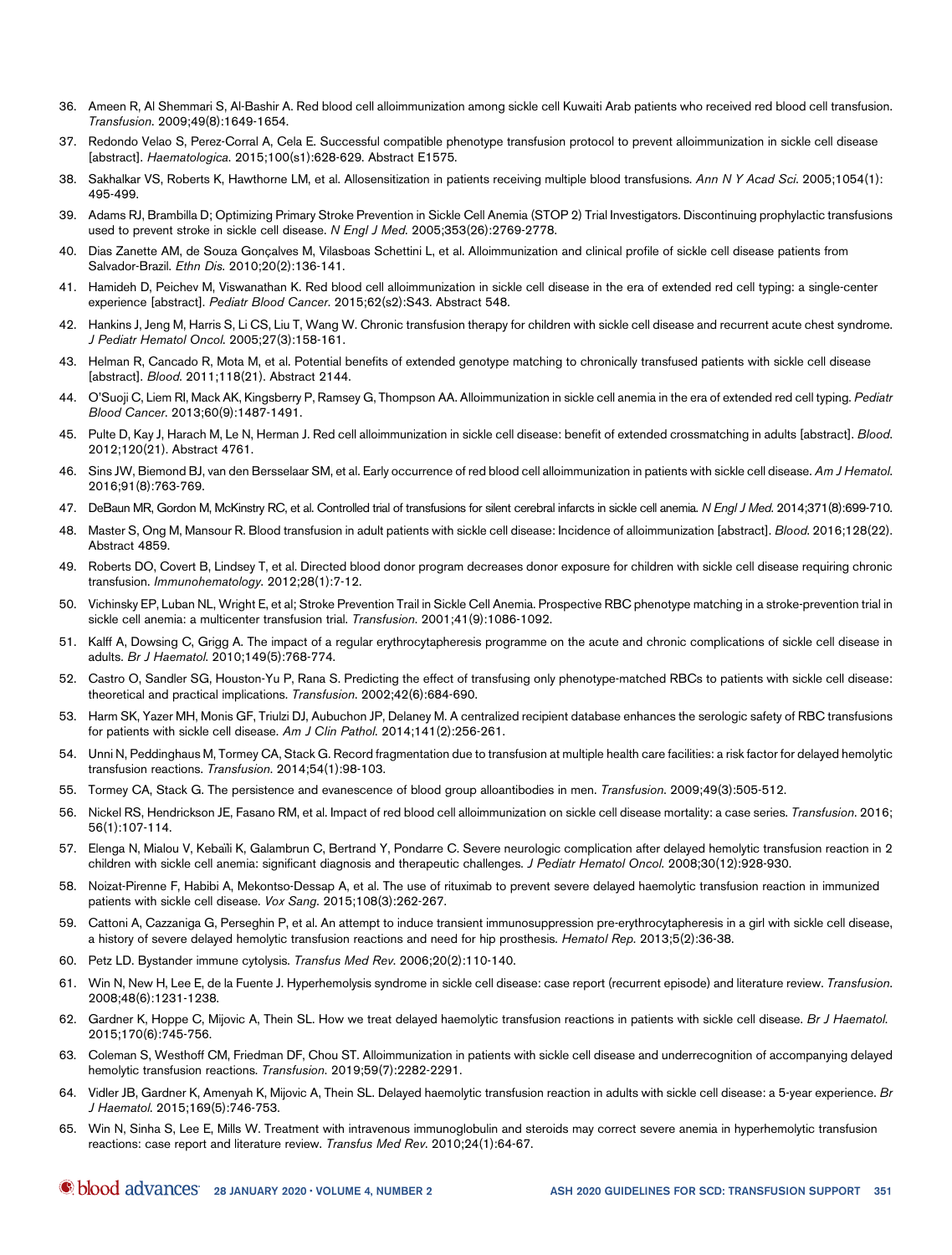- 66. Uhlmann EJ, Shenoy S, Goodnough LT. Successful treatment of recurrent hyperhemolysis syndrome with immunosuppression and plasma-to-red blood cell exchange transfusion. Transfusion. 2014;54(2):384-388.
- 67. Aragona E, Kelly MJ. Hyperhemolysis in sickle cell disease. J Pediatr Hematol Oncol. 2014;36(1):e54-e56.
- 68. Dumas G, Habibi A, Onimus T, et al. Eculizumab salvage therapy for delayed hemolysis transfusion reaction in sickle cell disease patients. Blood. 2016; 127(8):1062-1064.
- 69. Santos B, Portugal R, Nogueira C, Loureiro M. Hyperhemolysis syndrome in patients with sickle cell anemia: report of three cases. Transfusion. 2015; 55(6 pt 2):1394-1398.
- 70. Syed SK, Sears DA, Werch JB, Udden MM, Milam JD. Case reports: delayed hemolytic transfusion reaction in sickle cell disease. Am J Med Sci. 1996; 312(4):175-181.
- 71. Win N, Lee E, Needs M, Chia LW, Stasi R. Measurement of macrophage marker in hyperhaemolytic transfusion reaction: a case report. Transfus Med. 2012;22(2):137-141.
- 72. Boonyasampant M, Weitz IC, Kay B, Boonchalermvichian C, Liebman HA, Shulman IA. Life-threatening delayed hyperhemolytic transfusion reaction in a patient with sickle cell disease: effective treatment with eculizumab followed by rituximab. Transfusion. 2015;55(10): 2398-2403.
- 73. Win N, Doughty H, Telfer P, Wild BJ, Pearson TC. Hyperhemolytic transfusion reaction in sickle cell disease. Transfusion. 2001;41(3): 323-328.
- 74. Lu RP, Clark P, Mintz PD. Hyperhemolysis syndrome: a relative contraindication for transfusion. J Hosp Med. 2008;3(1):78-80.
- 75. Win N, Yeghen T, Needs M, Chen FE, Okpala I. Use of intravenous immunoglobulin and intravenous methylprednisolone in hyperhaemolysis syndrome in sickle cell disease. Hematology. 2004;9(5-6):433-436.
- 76. Elenga N, Niel L. Alloimmunization in patients with sickle cell disease in French Guiana. J Blood Transfus. 2015;2015:812934.
- 77. Noizat-Pirenne F, Bachir D, Chadebech P, et al. Rituximab for prevention of delayed hemolytic transfusion reaction in sickle cell disease. Haematologica. 2007;92(12):e132-e135.
- 78. Stokes IC, Downie PA, Wood EM, Bowden DK, Monagle PT, Barnes CD. Hyperhaemolysis in sickle cell disease--an unusual and potentially life-threatening complication. Med J Aust. 2010;192(5):281-282.
- 79. de Montalembert M, Dumont MD, Heilbronner C, et al. Delayed hemolytic transfusion reaction in children with sickle cell disease. Haematologica. 2011; 96(6):801-807.
- 80. Habibi A, Mekontso-Dessap A, Guillaud C, et al. Delayed hemolytic transfusion reaction in adult sickle-cell disease: presentations, outcomes, and treatments of 99 referral center episodes. Am J Hematol. 2016;91(10):989-994.
- 81. Danaee A, Inusa B, Howard J, Robinson S. Hyperhemolysis in patients with hemoglobinopathies: a single-center experience and review of the literature. Transfus Med Rev. 2015;29(4):220-230.
- 82. Ipe TS, Wilkes JJ, Hartung HD, Westhoff CM, Chou ST, Friedman DF. Severe hemolytic transfusion reaction due to anti-D in a D+ patient with sickle cell disease. J Pediatr Hematol Oncol. 2015;37(2):e135-e137.
- 83. Pirenne F, Yazdanbakhsh K. How I safely transfuse patients with sickle-cell disease and manage delayed hemolytic transfusion reactions. Blood. 2018; 131(25):2773-2781.
- 84. Padmanabhan A, Connelly-Smith L, Aqui N, et al. Guidelines on the use of therapeutic apheresis in clinical practice evidence-based approach from the Writing Committee of the American Society for Apheresis: the eighth special issue. J Clin Apher. 2019;34(3):171-354.
- 85. Kelly SM, Quirolo K, Fink D, et al. Comparison of transfusion adverse events in sickle cell disease patients receiving simple transfusions or automated red cell exchange for stroke prevention. In: Proceedings from the American Society of Apheresis Annual Meeting; 6-9 May 2015; San Antonio, TX. Abstract 70.
- 86. Adams DM, Schultz WH, Ware RE, Kinney TR. Erythrocytapheresis can reduce iron overload and prevent the need for chelation therapy in chronically transfused pediatric patients. J Pediatr Hematol Oncol. 1996;18(1):46-50.
- 87. Fasano RM, Leong T, Kaushal M, Sagiv E, Luban NL, Meier ER. Effectiveness of red blood cell exchange, partial manual exchange, and simple transfusion concurrently with iron chelation therapy in reducing iron overload in chronically transfused sickle cell anemia patients. Transfusion. 2016;56(7): 1707-1715.
- 88. Hilliard LM, Williams BF, Lounsbury AE, Howard TH. Erythrocytapheresis limits iron accumulation in chronically transfused sickle cell patients. Am J Hematol. 1998;59(1):28-35.
- Kim HC, Dugan NP, Silber JH, et al. Erythrocytapheresis therapy to reduce iron overload in chronically transfused patients with sickle cell disease. Blood. 1994;83(4):1136-1142.
- 90. Michot JM, Driss F, Guitton C, et al. Immunohematologic tolerance of chronic transfusion exchanges with erythrocytapheresis in sickle cell disease. Transfusion. 2015;55(2):357-363.
- 91. Stanley HM, Friedman DF, Webb J, Kwiatkowski JL. Transfusional iron overload in a cohort of children with sickle cell disease: impact of magnetic resonance imaging, transfusion method, and chelation. Pediatr Blood Cancer. 2016;63(8):1414-1418.
- 92. Venkateswaran L, Teruya J, Bustillos C, Mahoney D Jr, Mueller BU. Red cell exchange does not appear to increase the rate of allo- and auto-immunization in chronically transfused children with sickle cell disease. Pediatr Blood Cancer. 2011;57(2):294-296.
- 93. Wahl SK, Garcia A, Hagar W, Gildengorin G, Quirolo K, Vichinsky E. Lower alloimmunization rates in pediatric sickle cell patients on chronic erythrocytapheresis compared to chronic simple transfusions. Transfusion. 2012;52(12):2671-2676.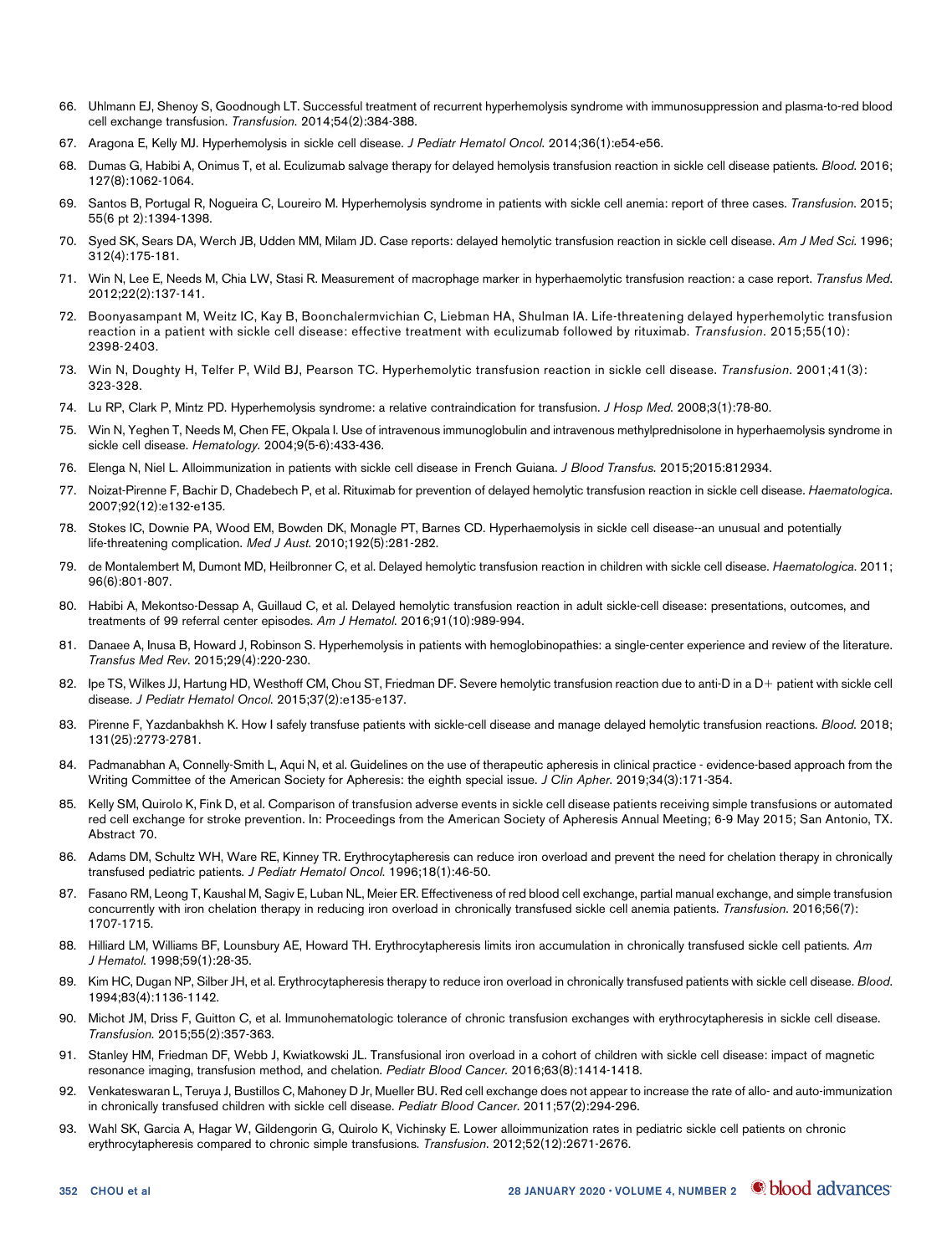- 94. Cabibbo S, Fidone C, Garozzo G, et al. Chronic red blood cell exchange to prevent clinical complications in sickle cell disease. Transfus Apheresis Sci. 2005;32(3):315-321.
- 95. Dedeken L, Lê PQ, Rozen L, et al. Automated RBC exchange compared to manual exchange transfusion for children with sickle cell disease is cost-effective and reduces iron overload. Transfusion. 2018;58(6):1356-1362.
- 96. Duclos C, Merlin E, Paillard C, et al. Long-term red blood cell exchange in children with sickle cell disease: manual or automatic? Transfus Apheresis Sci. 2013;48(2):219-222.
- 97. Koehl B, Sommet J, Holvoet L, et al. Comparison of automated erythrocytapheresis versus manual exchange transfusion to treat cerebral macrovasculopathy in sickle cell anemia. Transfusion. 2016;56(5):1121-1128.
- 98. Kuo KH, Ward R, Kaya B, Howard J, Telfer P. A comparison of chronic manual and automated red blood cell exchange transfusion in sickle cell disease patients. Br J Haematol. 2015;170(3):425-428.
- 99. Alhashimi D, Fedorowicz Z, Alhashimi F, Dastgiri S. Blood transfusions for treating acute chest syndrome in people with sickle cell disease. Cochrane Database Syst Rev. 2010;(1):CD007843.
- 100. Escobar C, Moniz M, Nunes P, et al. Partial red blood cell exchange in children and young patients with sickle cell disease: manual versus automated procedure. Acta Med Port. 2017;30(10):727-733.
- 101. Platt OS, Brambilla DJ, Rosse WF, et al. Mortality in sickle cell disease. Life expectancy and risk factors for early death. N Engl J Med. 1994;330(23): 1639-1644.
- 102. Lucas SB, Mason DG, Mason M, Weyman D. A sickle crisis? A report of the National Confidential Enquiry into Patient Outcome and Death. London, United Kingdom: National Confidential Enquiry into Patient Outcome and Death; 2008.
- 103. Emre U, Miller ST, Gutierez M, Steiner P, Rao SP, Rao M. Effect of transfusion in acute chest syndrome of sickle cell disease. J Pediatr. 1995;127(6): 901-904.
- 104. Saylors RL, Watkins B, Saccente S, Tang X. Comparison of automated red cell exchange transfusion and simple transfusion for the treatment of children with sickle cell disease acute chest syndrome. Pediatr Blood Cancer. 2013;60(12):1952-1956.
- 105. Turner JM, Kaplan JB, Cohen HW, Billett HH. Exchange versus simple transfusion for acute chest syndrome in sickle cell anemia adults. Transfusion. 2009;49(5):863-868.
- 106. Vichinsky EP, Neumayr LD, Earles AN, et al; National Acute Chest Syndrome Study Group. Causes and outcomes of the acute chest syndrome in sickle cell disease. N Engl J Med. 2000;342(25):1855-1865.
- 107. Bernaudin F, Verlhac S, Arnaud C, et al. Chronic and acute anemia and extracranial internal carotid stenosis are risk factors for silent cerebral infarcts in sickle cell anemia [published correction appears in Blood. 2015;125(10):1516-1517]. Blood. 2015;125(10):1653-1661.
- 108. Dowling MM, Quinn CT, Plumb P, et al. Acute silent cerebral ischemia and infarction during acute anemia in children with and without sickle cell disease. Blood. 2012;120(19):3891-3897.
- 109. Balkaran B, Char G, Morris JS, Thomas PW, Serjeant BE, Serjeant GR. Stroke in a cohort of patients with homozygous sickle cell disease. J Pediatr. 1992;120(3):360-366.
- 110. Wierenga KJ, Serjeant BE, Serjeant GR. Cerebrovascular complications and parvovirus infection in homozygous sickle cell disease. J Pediatr. 2001; 139(3):438-442.
- 111. Sarode R, Matevosyan K, Rogers ZR, Burner JD, Rutherford C. Advantages of isovolemic hemodilution-red cell exchange therapy to prevent recurrent stroke in sickle cell anemia patients. J Clin Apher. 2011;26(4):200-207.
- 112. Quirolo K, Bertolone S, Hassell K, et al. The evaluation of a new apheresis device for automated red blood cell exchange procedures in patients with sickle cell disease. Transfusion. 2015;55(4):775-781.
- 113. Castro A, Dwyre D, Medina M, Fernando L. Developing and growing a chronic red cell exchange program: a single institution experience [abstract]. J Clin Apher. 2016;31(2):100. Abstract 52.
- 114. Su L, Bowie A, Baker K, Dent K, Morgan K, Smith-Fields C. Surveillance of post-procedure red cell gain/loss following red cell exchange procedures with and without depletion in pediatric sickle cell patients: a single institution experience [abstract]. J Clin Apher. 2016;31(2):96-97. Abstract 45.
- 115. Usmani A, Matevosyan K, Gavva C, Kim J, Sarode R. Effect of isovolemic hemodilution-red blood exchange on iron balance in sickle cell patients [abstract]. J Clin Apher. 2016;31(2):97-98. Abstract 47.
- 116. Serjeant GR, Loy LL, Crowther M, Hambleton IR, Thame M. Outcome of pregnancy in homozygous sickle cell disease. Obstet Gynecol. 2004;103(6): 1278-1285.
- 117. Oteng-Ntim E, Meeks D, Seed PT, et al. Adverse maternal and perinatal outcomes in pregnant women with sickle cell disease: systematic review and meta-analysis. Blood. 2015;125(21):3316-3325.
- 118. Hassell K. Pregnancy and sickle cell disease. Hematol Oncol Clin North Am. 2005;19(5):903-916, vii-viii.
- 119. Parrish MR, Morrison JC. Sickle cell crisis and pregnancy. Semin Perinatol. 2013;37(4):274-279.
- 120. Rogers DT, Molokie R. Sickle cell disease in pregnancy. Obstet Gynecol Clin North Am. 2010;37(2):223-237.
- 121. Thame M, Lewis J, Trotman H, Hambleton I, Serjeant G. The mechanisms of low birth weight in infants of mothers with homozygous sickle cell disease. Pediatrics. 2007;120(3):e686-e693.
- 122. Rathod KB, Jaiswal KN, Shrivastava AC, Shrikhande AV. Study of placenta in sickle cell disorders. Indian J Pathol Microbiol. 2007;50(4):698-701.
- 123. Morrison JC, Wiser WL. The use of prophylactic partial exchange tranfusion in pregnancies associated with sickle cell hemoglobinopathies. Obstet Gynecol. 1976;48(5):516-520.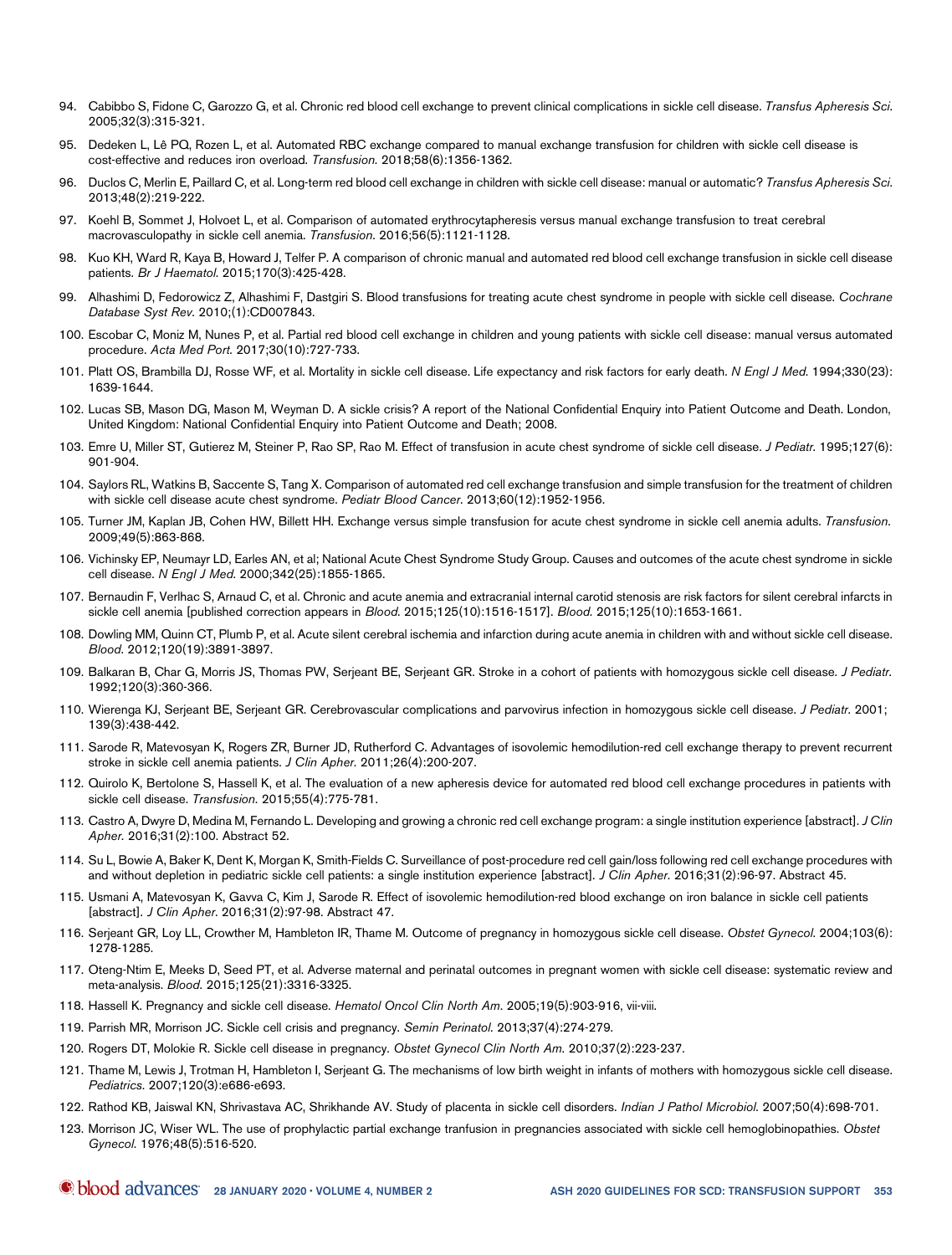- 124. Miller JM Jr, Horger EO III, Key TC, Walker EM Jr. Management of sickle hemoglobinopathies in pregnant patients. Am J Obstet Gynecol. 1981;141(3): 237-241.
- 125. Cunningham FG, Pritchard JA, Mason R. Pregnancy and sickle cell hemoglobinopathies: results with and without prophylactic transfusions. Obstet Gynecol. 1983;62(4):419-424.
- 126. Tuck SM, James CE, Brewster EM, Pearson TC, Studd JW. Prophylactic blood transfusion in maternal sickle cell syndromes. Br J Obstet Gynaecol. 1987;94(2):121-125.
- 127. Morrison JC, Morrison FS, Floyd RC, Roberts WE, Hess LW, Wiser WL. Use of continuous flow erythrocytapheresis in pregnant patients with sickle cell disease. J Clin Apher. 1991;6(4):224-229.
- 128. El-Shafei AM, Kaur Dhaliwal J, Kaur Sandhu A, Rashid Al-Sharqi M. Indications for blood transfusion in pregnancy with sickle cell disease. Aust N Z J Obstet Gynaecol. 1995;35(4):405-408.
- 129. Howard RJ, Tuck SM, Pearson TC. Pregnancy in sickle cell disease in the UK: results of a multicentre survey of the effect of prophylactic blood transfusion on maternal and fetal outcome. Br J Obstet Gynaecol. 1995;102(12):947-951.
- 130. Moussaoui DR, Chouhou L, Guelzim K, Kouach J, Dehayni M, Fehri HS. Severe sickle cell disease and pregnancy. Systematic prophylactic transfusions in 16 cases [in French]. Med Trop (Mars). 2002;62(6):603-606.
- 131. Gilli SC, De Paula EV, Biscaro FP, Marques JF, Costa FF, Saad ST. Third-trimester erythrocytapheresis in pregnant patients with sickle cell disease. Int J Gynaecol Obstet. 2007;96(1):8-11.
- 132. Asma S, Kozanoglu I, Tarım E, et al. Prophylactic red blood cell exchange may be beneficial in the management of sickle cell disease in pregnancy. Transfusion. 2015;55(1):36-44.
- 133. Benites BD, Benevides TC, Valente IS, Marques JF Jr, Gilli SC, Saad ST. The effects of exchange transfusion for prevention of complications during pregnancy of sickle hemoglobin C disease patients. Transfusion. 2016;56(1):119-124.
- 134. Koshy M, Chisum D, Burd L, Orlina A, How H. Management of sickle cell anemia and pregnancy. J Clin Apher. 1991;6(4):230-233.
- 135. Koshy M, Burd L, Wallace D, Moawad A, Baron J. Prophylactic red-cell transfusions in pregnant patients with sickle cell disease. A randomized cooperative study. N Engl J Med. 1988;319(22):1447-1452.
- 136. Malinowski AK, Shehata N, D'Souza R, et al. Prophylactic transfusion for pregnant women with sickle cell disease: a systematic review and meta-analysis. Blood. 2015;126(21):2424-2435, quiz 2437.
- 137. Al-Jaouni S, Al-Muhayawi S, Qari M, Nawas M, Al-Mazrooa A. Randomized clinical trial to evaluate the safety of avoiding pre-operative transfusion in sickle cell anaemia. Bahrain Med Bull. 2006;28(4):164-167.
- 138. Howard J, Malfroy M, Llewelyn C, et al. The Transfusion Alternatives Preoperatively in Sickle Cell Disease (TAPS) study: a randomised, controlled, multicentre clinical trial. Lancet. 2013;381(9870):930-938.
- 139. Vichinsky EP, Haberkern CM, Neumayr L, et al; The Preoperative Transfusion in Sickle Cell Disease Study Group. A comparison of conservative and aggressive transfusion regimens in the perioperative management of sickle cell disease. N Engl J Med. 1995;333(4):206-213.
- 140. Al-Samak ZM, Al-Falaki MM, Pasha AA. Assessment of perioperative transfusion therapy and complications in sickle cell disease patients undergoing surgery. Middle East J Anaesthesiol. 2008;19(5):983-995.
- 141. Aziz AM, Meshikhes AW. Blood transfusion in patients with sickle cell disease requiring laparoscopic cholecystectomy. JSLS. 2011;15(4):480-485.
- 142. Bischoff RJ, Williamson A III, Dalali MJ, Rice JC, Kerstein MD. Assessment of the use of transfusion therapy perioperatively in patients with sickle cell hemoglobinopathies. Ann Surg. 1988;207(4):434-438.
- 143. Buck J, Casbard A, Llewelyn C, Johnson T, Davies S, Williamson L. Preoperative transfusion in sickle cell disease: a survey of practice in England. Eur J Haematol. 2005;75(1):14-21.
- 144. Claster S, Schrager S, Guzman V, Wolfson J, Iverson E. Preoperative transfusion practices and outcomes in sickle cell patients admitted to California hospitals [abstract]. Blood. 2011;118(21). Abstract 4189.
- 145. Jack CM, Howard J, Aziz ES, Kesse-Adu R, Bankes MJ. Cementless total hip replacements in sickle cell disease. Hip Int. 2016;26(2):186-192.
- 146. Ould Amar K, Rouvillain JL, Loko G. Perioperative transfusion management in patients with sickle cell anaemia undergoing a total hip arthroplasty. Is there a role of red-cell exchange transfusion? A retrospective study in the CHU of Fort-de-France Martinique. Transfus Clin Biol. 2013;20(1): 30-34.
- 147. Bhattacharyya N, Wayne AS, Kevy SV, Shamberger RC. Perioperative management for cholecystectomy in sickle cell disease. J Pediatr Surg. 1993; 28(1):72-75.
- 148. Fullerton MW, Philippart AI, Sarnaik S, Lusher JM. Preoperative exchange transfusion in sickle cell anemia. J Pediatr Surg. 1981;16(3):297-300.
- 149. Janik J, Seeler RA. Perioperative management of children with sickle hemoglobinopathy. J Pediatr Surg. 1980;15(2):117-120.
- 150. Ware R, Filston HC, Schultz WH, Kinney TR. Elective cholecystectomy in children with sickle hemoglobinopathies. Successful outcome using a preoperative transfusion regimen. Ann Surg. 1988;208(1):17-22.
- 151. Fung EB, Harmatz PR, Lee PD, et al; Multi-Centre Study of Iron Overload Research Group. Increased prevalence of iron-overload associated endocrinopathy in thalassaemia versus sickle-cell disease. Br J Haematol. 2006;135(4):574-582.
- 152. Brittenham GM, Cohen AR, McLaren CE, et al. Hepatic iron stores and plasma ferritin concentration in patients with sickle cell anemia and thalassemia major. Am J Hematol. 1993;42(1):81-85.
- 153. Angelucci E, Brittenham GM, McLaren CE, et al. Hepatic iron concentration and total body iron stores in thalassemia major. N Engl J Med. 2000;343(5): 327-331.